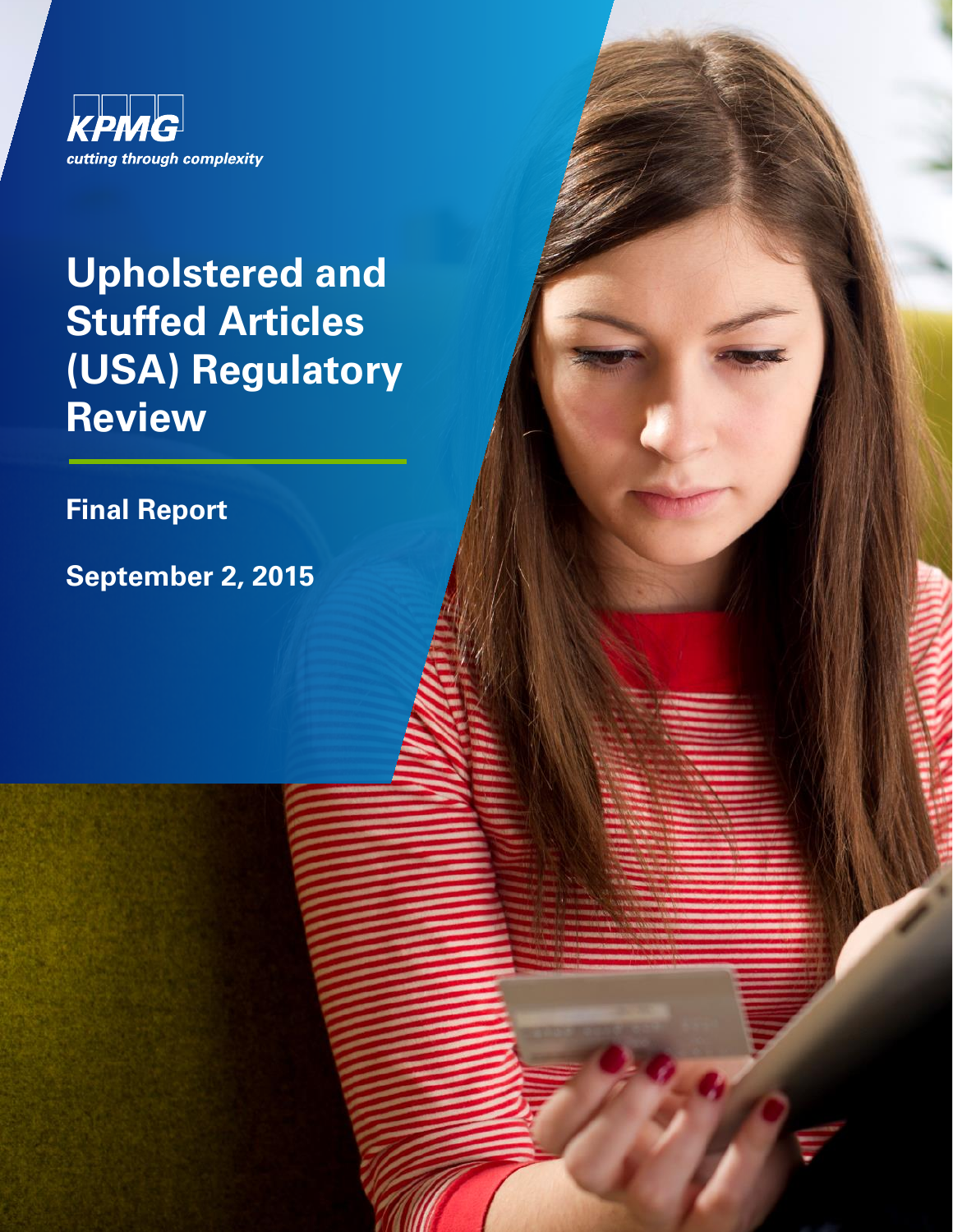## **Contents**

| 1            | <b>Executive Summary</b>                                        | 1                       |
|--------------|-----------------------------------------------------------------|-------------------------|
| 1.1          | Project Background and Approach                                 | 1                       |
| 1.2          | Policy Objectives and Options                                   | 1                       |
| 1.3          | High-Level Options Evaluation Against Objectives                | $\mathsf 3$             |
| $\mathbf{2}$ | <b>Project Objectives and Methodology</b>                       | $\overline{\mathbf{4}}$ |
| 2.1          | Project Objectives                                              | $\overline{4}$          |
| 2.2          | Timing                                                          | 4                       |
| 2.3          | Deliverables                                                    | 4                       |
| 2.4          | Methodology                                                     | 5                       |
| 3            | <b>Current Landscape</b>                                        | 8                       |
| 3.1          | <b>Recent Developments</b>                                      | 8                       |
| 3.2          | Administrative Regime                                           | 8                       |
| 3.3          | Inspection and Infraction Information                           | 13                      |
| 3.4          | Safety Outcomes, Safety Data, Key Performance Indicators (KPIs) | 16                      |
| 4            | <b>Stakeholder Perspectives</b>                                 | 18                      |
| 4.1          | Introduction                                                    | 18                      |
| 4.2          | <b>Issues Summary</b>                                           | 18                      |
| 5            | <b>Jurisdictional Insights</b>                                  | 21                      |
| 5.1          | Introduction to Jurisdictional Insights                         | 21                      |
| 5.2          | Insights from Regulated Jurisdictions                           | 21                      |
| 5.3          | Insights from Non-regulated Jurisdictions                       | 22                      |
| 5.4          | Insights from Federal Jurisdictions                             | 22                      |
| 5.5          | Products Covered in Reviewed Jurisdictions                      | 25                      |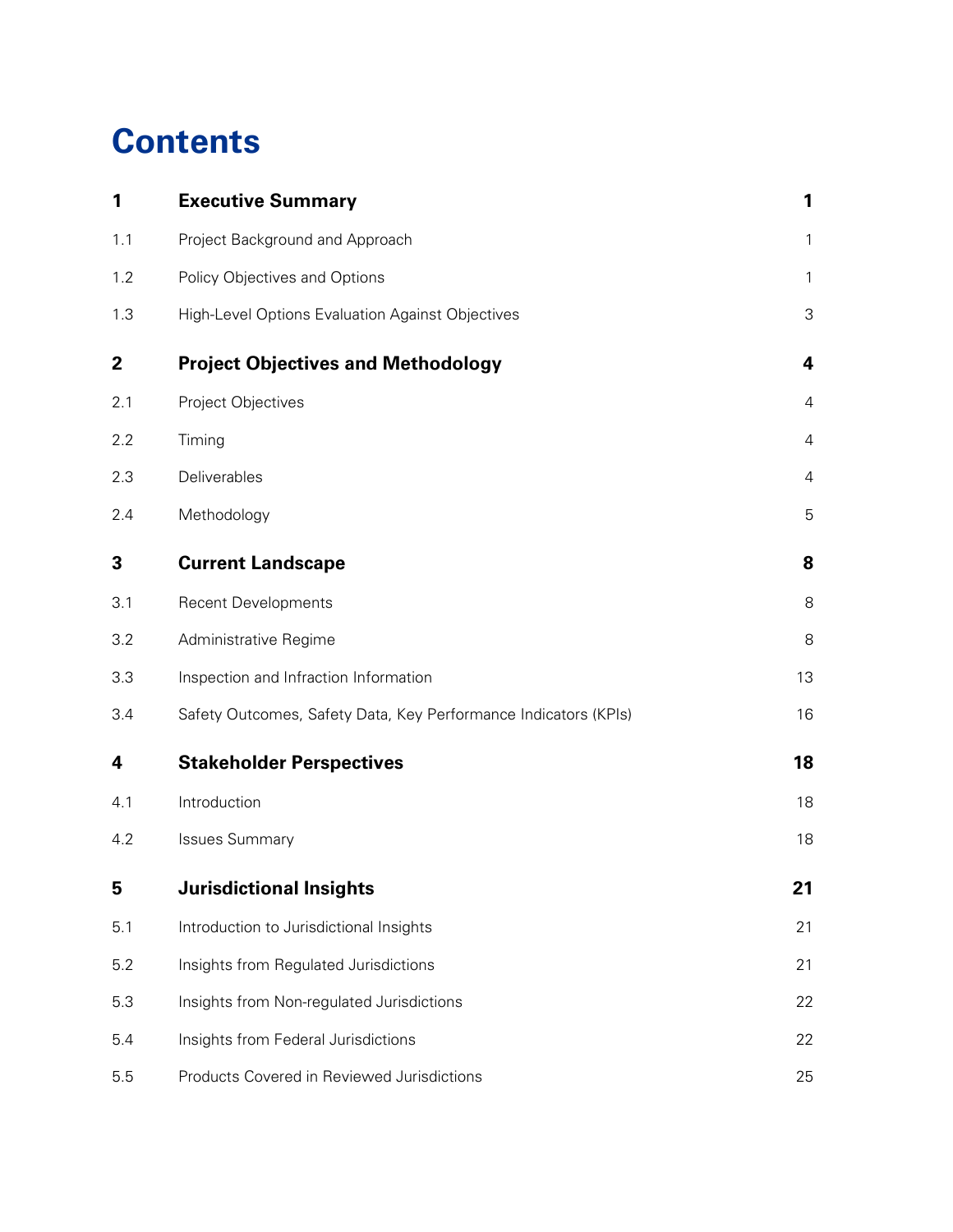| 6   | <b>Federal Legislation Overlap Analysis</b>             | 27 |
|-----|---------------------------------------------------------|----|
| 7   | <b>Policy Framework</b>                                 | 51 |
| 7.1 | Objectives                                              | 51 |
| 7.2 | Definitions                                             | 51 |
| 7.3 | Overarching Regulatory Framework                        | 52 |
| 8   | <b>USA Regulatory Options</b>                           | 55 |
| 8.1 | Overview of Three Proposed Options                      | 55 |
| 8.2 | Option 1 – Increase Stringency of the USA Regulation    | 55 |
| 8.3 | Option 2 - Modernization of the USA Regulation          | 57 |
| 8.4 | Option 3 – Repeal of USA Regulation                     | 60 |
| 8.5 | <b>High-Level Options Evaluation Against Objectives</b> | 62 |
| 9   | <b>Appendix A: Interview Guide</b>                      | 63 |
| 10  | <b>Appendix B: Jurisdictional Interviews</b>            | 64 |
| 11  | <b>Appendix C: Stakeholder Interviewees</b>             | 65 |

This report has been prepared by KPMG LLP ("KPMG") for the Ontario Ministry of Government and Consumer Services ("Client") pursuant to the terms of our engagement agreement with the Client dated February 10, 2014 (the "Engagement Agreement"). KPMG neither warrants nor represents that the information contained in this report is accurate, complete, sufficient or appropriate for use by any person or entity other than Client or for any purpose other than set out in the Engagement Agreement. This report may not be relied upon by any person or entity other than Client, and KPMG hereby expressly disclaims any and all responsibility or liability to any person or entity other than Client in connection with their use of this report.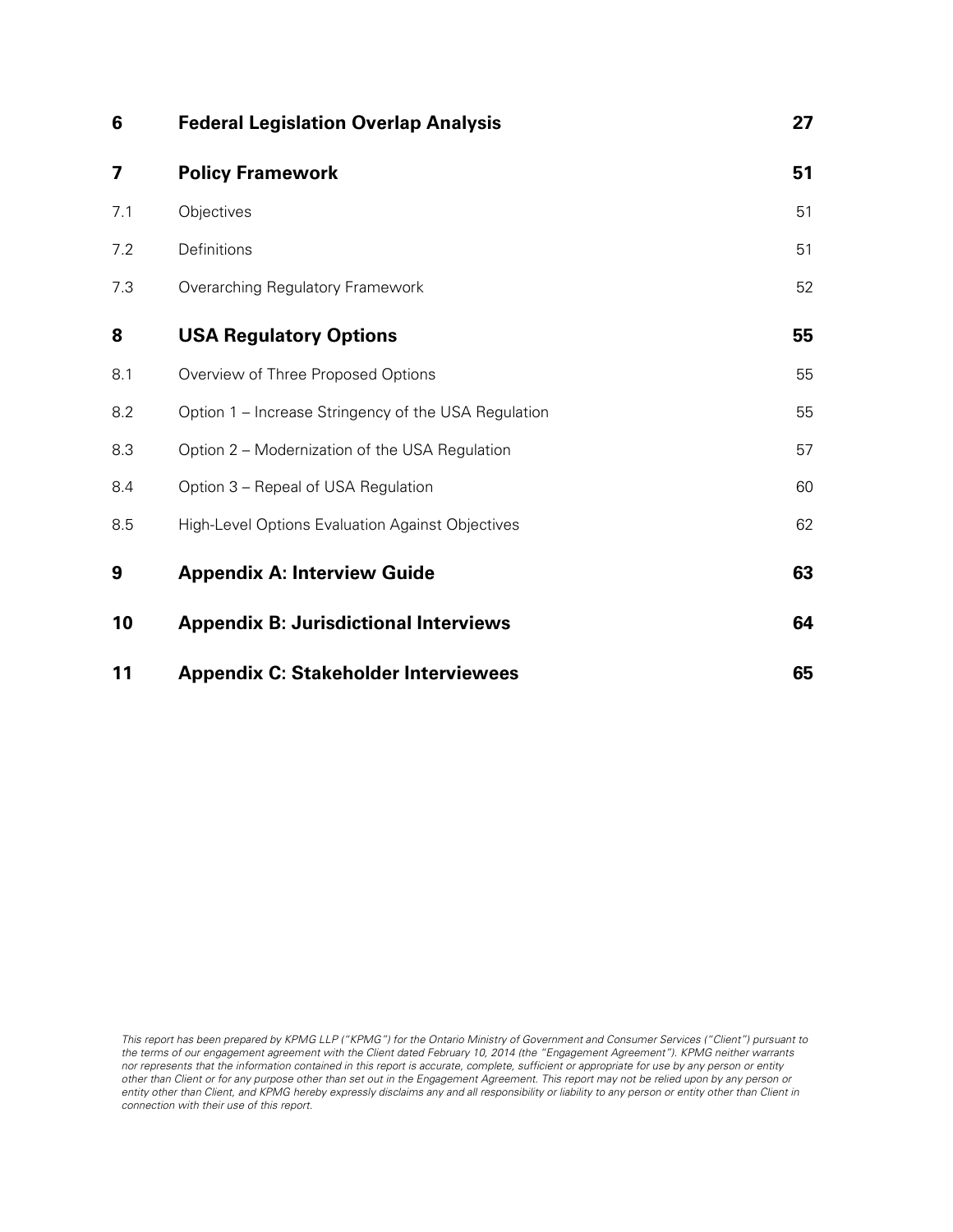## <span id="page-3-0"></span>**1 Executive Summary**

### <span id="page-3-1"></span>**1.1 Project Background and Approach**

The objective of this engagement was to identify potential options and key insights to modernize and streamline the Upholstered and Stuffed Articles (USA) regulation in response to a growing global economy. The scope of the project was limited to an evaluation of the public safety implications of the current regulation.

Several factors contributed to the need for a regulatory review at this time, including industry stakeholders raising questions regarding the application of USA regulatory requirements and the relevancy of and continuing need for Technical Standards and Safety Authority's (TSSA) USA safety program. Furthermore, there was a need to evaluate the potential for overlap between Ontario's USA regulation and the federal government's Canada Consumer Product Safety Act, which was implemented in 2011.

To carry out the review, KPMG conducted interviews with 15 different stakeholder groups, including government, regulatory authority, industry, and various associations in the sector. Eleven jurisdictions, including Ontario, were reviewed. The jurisdictions were chosen based on their regulatory, economic, and geographic attributes, as well as recent incidents relating to USA regulations within their jurisdiction. Safety data has further been sourced and analyzed, with a focus on TSSA's Annual Public Safety Performance Reports. The data shows that the majority of non-compliance orders issued by TSSA do not correspond to a potential safety hazard.

## <span id="page-3-2"></span>**1.2 Policy Objectives and Options**

Three overarching policy objectives have framed this review (these objectives were provided by the Ministry of Government and Consumer Services):

### • **Objective 1: Promoting public safety**

The purpose of the Technical Standards and Safety Act, as set out in its purpose provision, is to enhance public safety in Ontario by providing for the efficient and flexible administration of technical standards with respect to, amongst other technical areas, upholstered and stuffed articles. Enhancing public safety cannot be an absolute; rather, the inherent dangers associated with the regulated areas (fuels, elevators, etc.) must be balanced against their necessity. Therefore, enhancing public safety necessarily becomes an exercise in reducing risk, based on rigorous risk assessments and using data, science, and best practices.

### • **Objective 2: Becoming a modern regulator**

In January 2012, Ontario's Open for Business program released the "Alternatives to Regulation: Developing Smarter Policy Approaches," to support the Government of Ontario's regulatory modernization efforts to create a streamlined and focused regulatory environment that delivers results for business and other stakeholders, while protecting the public interest. This approach acknowledges that regulatory options must be interpreted within the applicable risk framework, but that to act as a modern regulator, governments "must find the right balance between allowing market forces to operate independently and intervening strategically to change behaviour." Within this policy objective, the joint ministry and TSSA Regulatory Renewal Steering Committee also identified that regulations should enable business to thrive and be flexible enough to adapt to changes in the marketplace over time.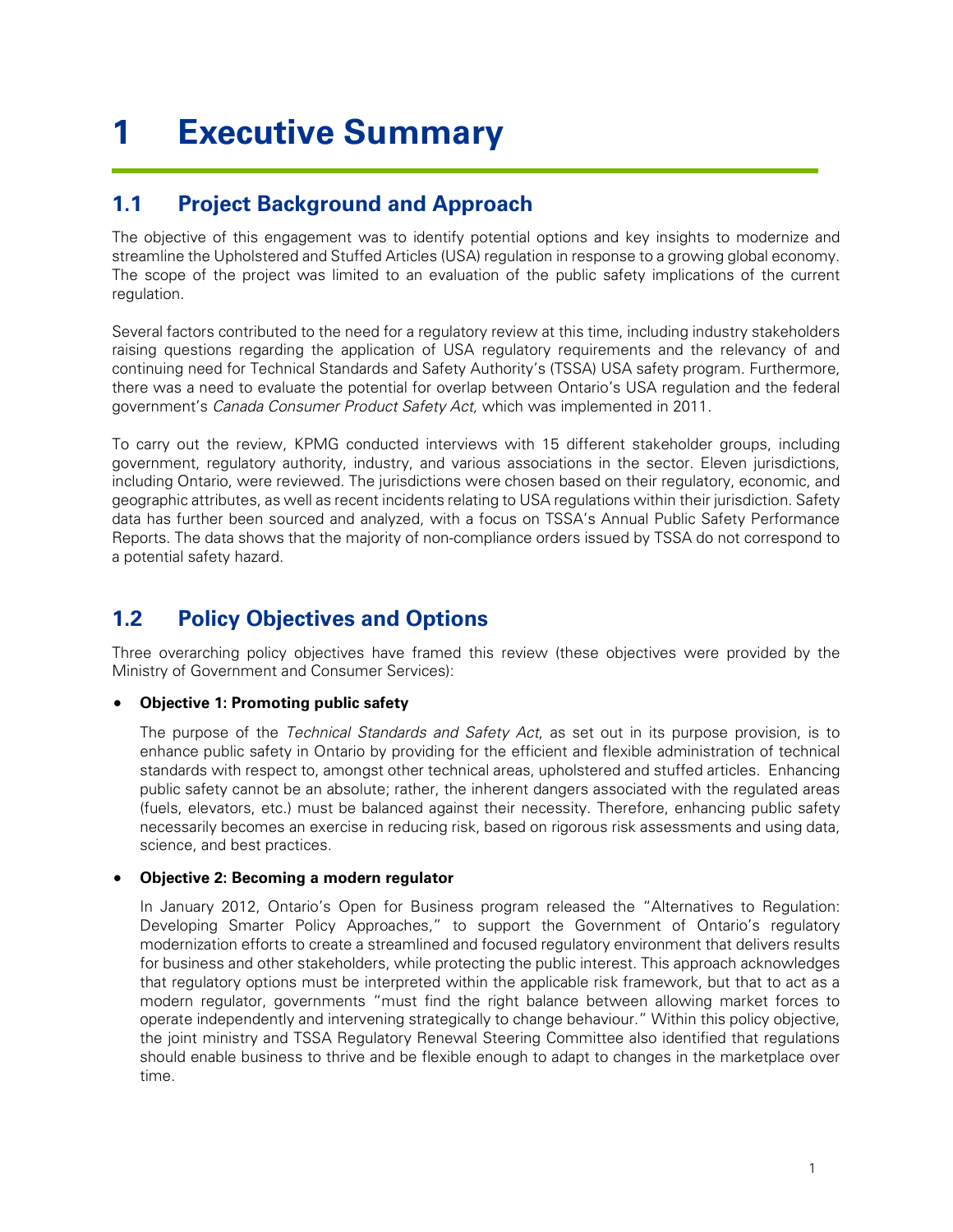### • **Objective 3: Reduce the burden on business**

As identified by the Regulatory Renewal Steering Committee, regulations should take into account risk trade-offs with other public benefits and impact on business, while also reducing unnecessary burden on business that is not required to maintain public safety. Examples of this may be to reduce intergovernmental duplication or overlap and to encourage harmonization with other jurisdictions.

Three options have been identified:

### • **Option 1: Increased Stringency of the USA Regulation**

This option involves increasing compliance and enforcement activities of the regime, in order to reduce the probability and impact of health hazards associated with USA goods.

Several variations could be employed to make the regime more stringent. These could include:

- Implementing the highest regulatory standards and directives among all of the reviewed jurisdictions.
- Allocating greater inspection and investigation resources.
- Seeking greater penalties for non-compliance.

### • **Option 2: Modernization of the USA Regulation**

This option involves a variation of regulatory reforms to bring the USA regulations in line with modern manufacturing, sourcing, and retailing practices.

Several variations could be employed to improve the efficiency and effectiveness of the program, while addressing the key objectives of the government. These could include:

- An evidence-based, risk-informed approach to ensuring compliance.
- A rationalized list of products covered by the regulation.
- Registration fee schedule changes.
- Harmonization of provincial/federal regulations.

#### • **Option 3: Repeal of USA Regulatory Regime**

This option entails the repeal of the USA regulation currently in place to govern the manufacture, renovation, and retail of upholstered and stuffed articles in Ontario. This implies that:

- Labeling requirements would no longer be in place.
- Registration and licensing would not be required.
- Compliance and enforcement activities by TSSA would no longer be carried out.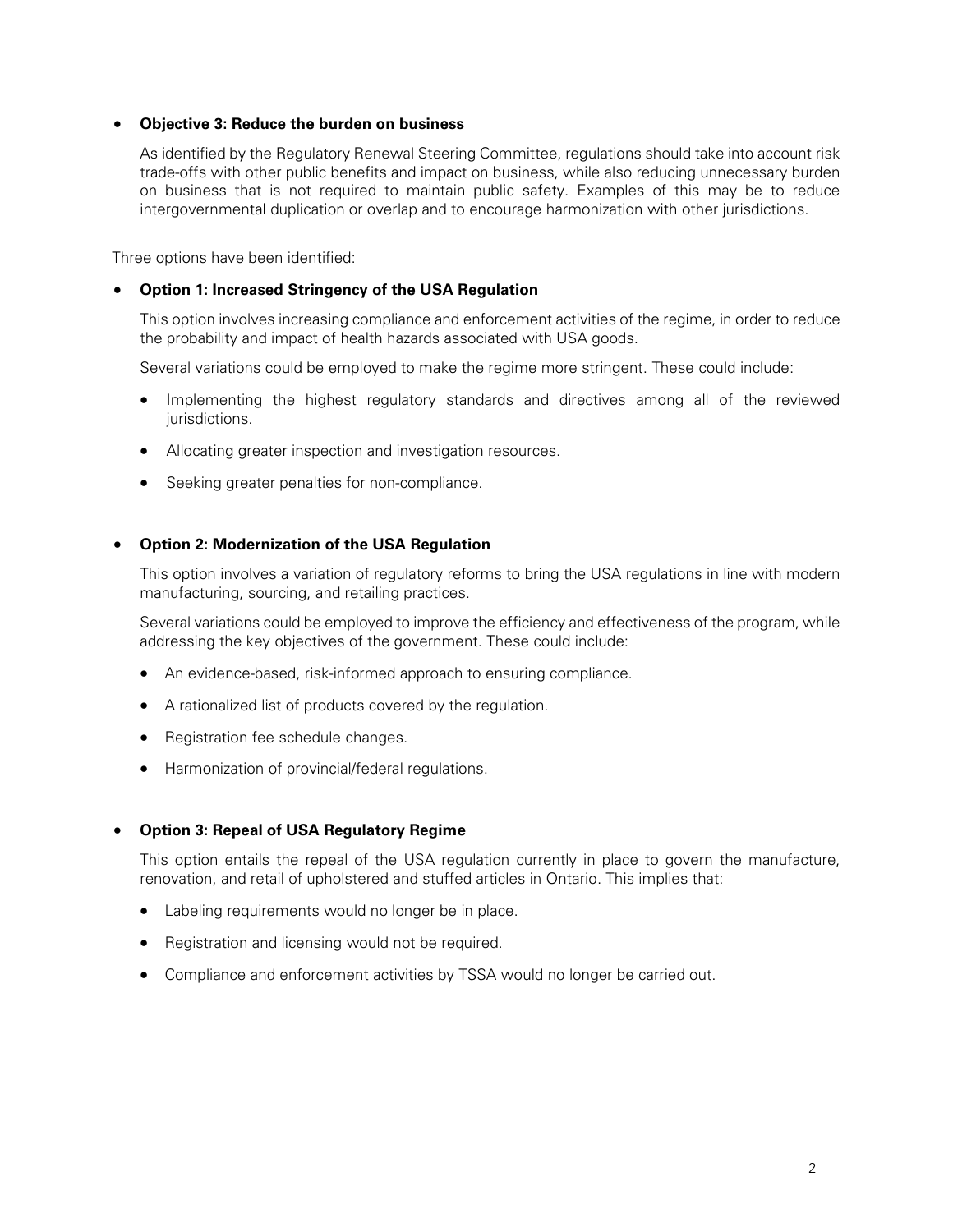## <span id="page-5-0"></span>**1.3 High-Level Options Evaluation Against Objectives**

|                                              | ISA REGUI ATIOI<br>Greater regulatory<br>oversight and<br>nforcement tools to<br>address risk                                                                                                                          | <b>Numerous modernization</b><br>reforms to the<br>dministration of US.                                                                                                                                                                                                              | <b>REGULATION</b><br>Full repeal of existing<br>legislative/regulatory<br>framework                                                                                                                                                                                                                            |
|----------------------------------------------|------------------------------------------------------------------------------------------------------------------------------------------------------------------------------------------------------------------------|--------------------------------------------------------------------------------------------------------------------------------------------------------------------------------------------------------------------------------------------------------------------------------------|----------------------------------------------------------------------------------------------------------------------------------------------------------------------------------------------------------------------------------------------------------------------------------------------------------------|
| 1. Promoting Public<br>Safety                | This option is likely to either<br>maintain or improve safety<br>outcomes. However, this<br>may come at a cost to the<br>regulator and the industry<br>through higher compliance<br>costs.                             | This option is likely to have<br>a minimal effect on public<br>safety outcomes, if the<br>risk assessment driving<br>compliance activities is<br>properly developed. Areas<br>of highest risk would<br>receive the highest degree<br>of focus, scrutiny, and<br>resource allocation. | This option may escalate<br>risks related to the<br>manufacture and retail of<br>USA goods. The extent of<br>this risk appears to be low,<br>however, due to the low<br>incidence of hazards<br>identified and attributed to<br>upholstered and stuffed<br>articles.                                           |
| 2. Becoming a<br>Modern Regulator            | This option will only achieve<br>modern regulator objectives<br>if the increased stringency<br>approaches and tools are<br>based on evidence that<br>suggests a deteriorating and<br>riskier trend among USA<br>goods. | This option is highly<br>aligned with the notion of<br>a modern regulator, as it<br>would incorporate<br>evidence, facts, and data<br>in determining the most<br>effective and efficient<br>ways of enhancing<br>compliance.                                                         | This option may not fully<br>meet the objectives of<br>becoming a modern<br>regulator, as there will be no<br>provincial oversight in the<br>absence of USA legislation.<br>However, this option would<br>remove any regulatory<br>burden on the USA sector,<br>which does align with the<br>policy objective. |
| 3. Reducing the<br><b>Burden on Business</b> | This option is likely to have a<br>negative effect on<br>businesses, imparting<br>higher compliance costs and<br>making it more<br>cumbersome to meet the<br>new, more stringent<br>regulatory requirements.           | With an appropriate risk<br>assessment framework,<br>the burden on less risky<br>businesses should<br>decrease, while the<br>compliance requirements<br>for higher risk<br>segments/products should<br>increase.                                                                     | This option is likely to have a<br>positive impact on<br>businesses as it eliminates all<br>compliance costs.                                                                                                                                                                                                  |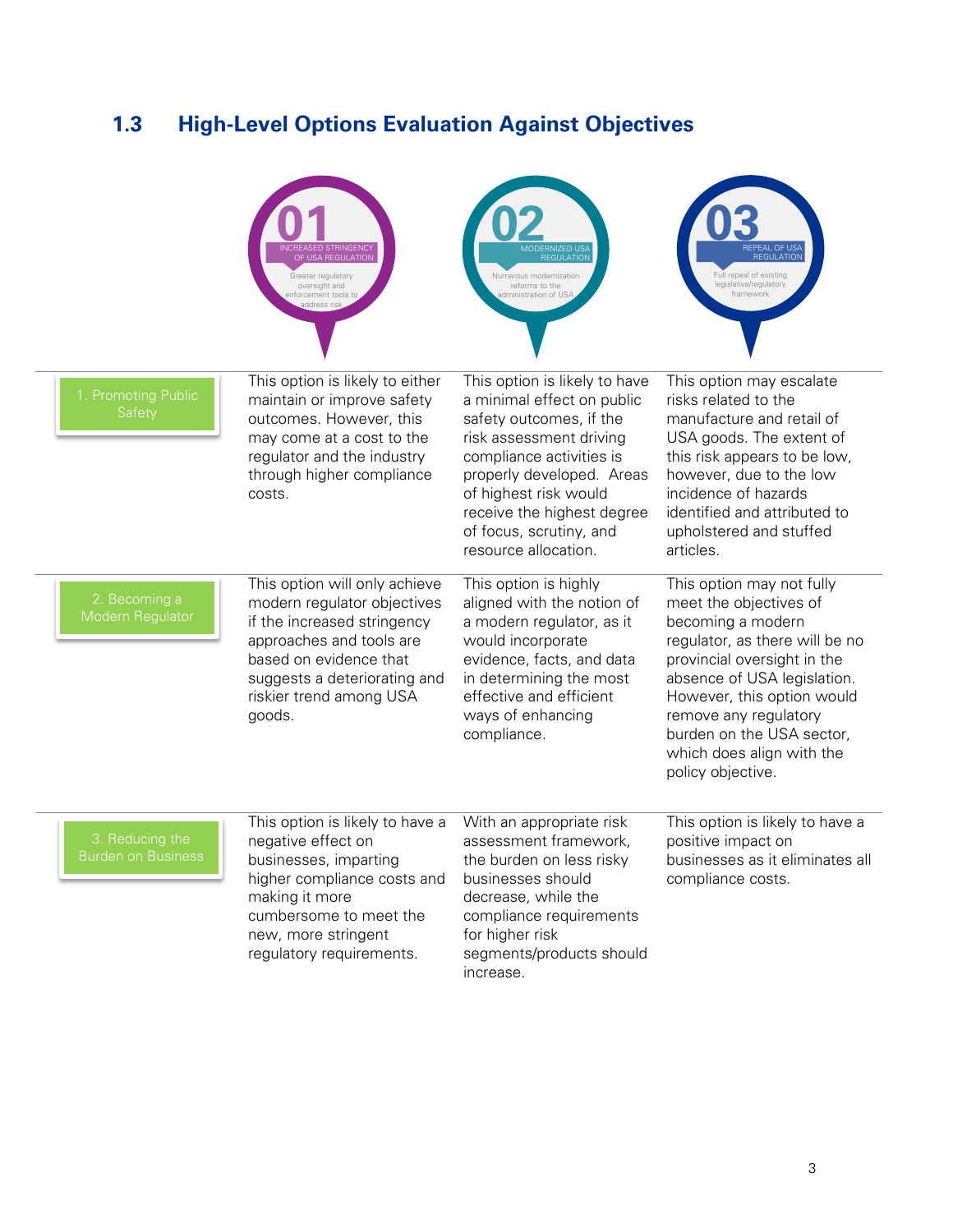## <span id="page-6-0"></span>**2 Project Objectives and Methodology**

## <span id="page-6-1"></span>**2.1 Project Objectives**

The objective of this engagement is to identify potential options and key insights to modernize and streamline the USA regulation in response to a growing global economy.

The options need to strike the right balance between addressing public safety risk and burden on businesses.

## <span id="page-6-2"></span>**2.2 Timing**

The project commenced on the week of February 9, 2015 and will be completed in July 2015.

### <span id="page-6-3"></span>**2.3 Deliverables**

- Confirmed methodology and work plan
- Project charter
- Interview guide
- Approval of stakeholder list by Steering Committee
- Interview summaries and presentation of results
- Safety data
- Identification of jurisdictions for review and approval by Steering Committee
- Summary of jurisdictional review and presentation of results
- Draft findings paper
- Written summary of review meetings
- Implementation of edits to draft paper
- Final report
- Project asset handoff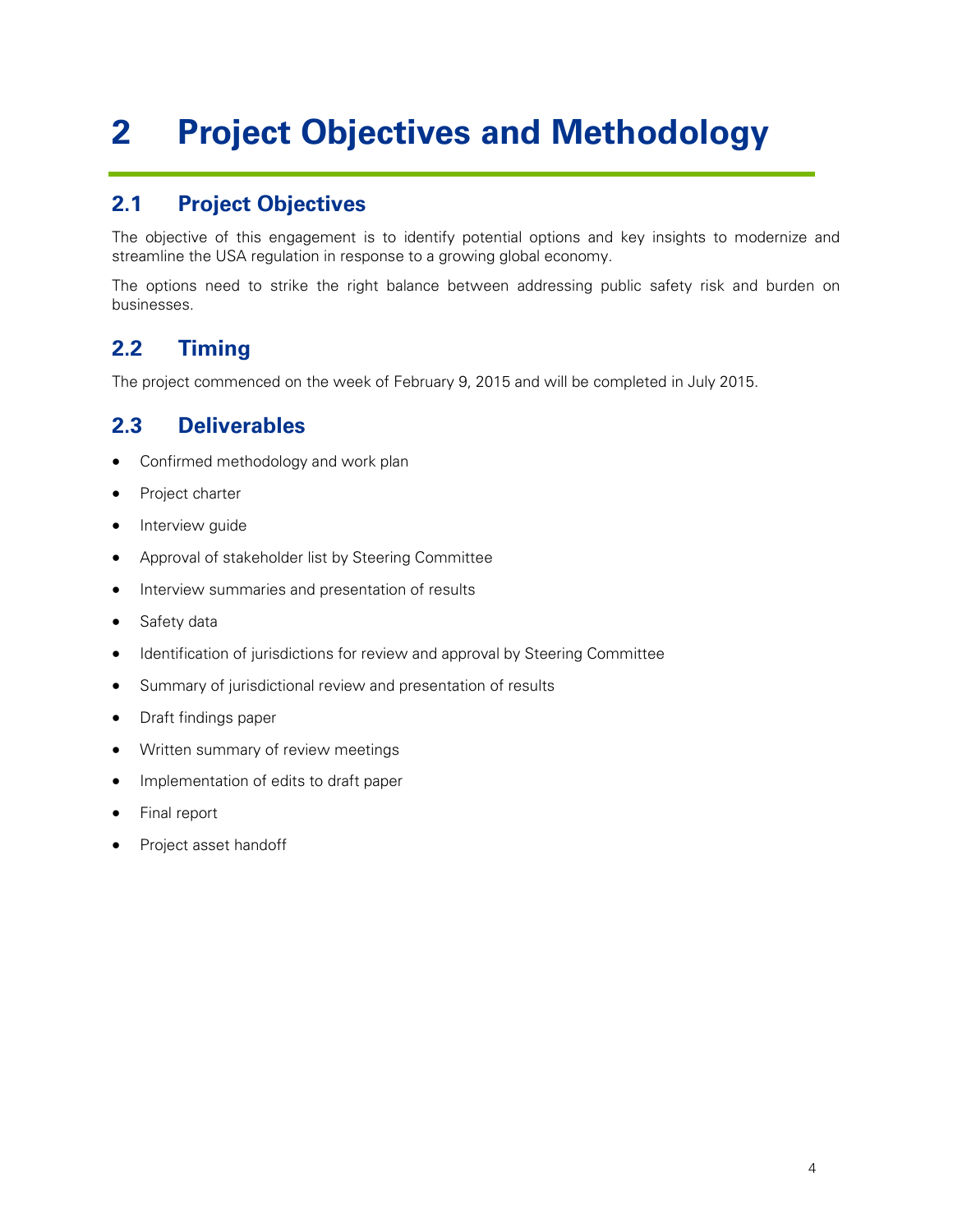## <span id="page-7-0"></span>**2.4 Methodology**

### 2.4.1 Regulatory Review and Options Development

|                       | Phase 1:<br>Initiation and<br>Planning                                    | Phase 2:<br>Interviews &<br><b>Data Collection</b>                                                                                                                               | Phase 3:<br>Jurisdictional<br>Research                                                                                                                                                  | Phase 4:<br><b>Draft Findings</b><br>Paper                                                                                                 | Phase 5:<br><b>Final Reporting</b>                                                              |  |
|-----------------------|---------------------------------------------------------------------------|----------------------------------------------------------------------------------------------------------------------------------------------------------------------------------|-----------------------------------------------------------------------------------------------------------------------------------------------------------------------------------------|--------------------------------------------------------------------------------------------------------------------------------------------|-------------------------------------------------------------------------------------------------|--|
| <b>Key Activities</b> | Project kick-off<br>Preparation for<br>interviews                         | Develop<br>stakeholder list<br>for interviews<br>Develop<br>$\bullet$<br>interview guide<br>Conducting<br>interviews with<br>key<br>stakeholders<br>Collection of<br>safety data | Conduct<br>jurisdictional<br>research on the<br>USA sector in<br>Ontario and 11<br>other<br>jurisdictions<br>with similar and<br>dissimilar<br>regulation                               | Review of<br>jurisdictional<br>research,<br>stakeholder<br>interviews, and<br>safety data<br>Development of<br>key findings and<br>options | • Update draft<br>findings report<br>Issue final<br>report<br>Close-out<br>$\bullet$<br>meeting |  |
| Deliverables          | Confirmed<br>$\bullet$<br>methodology<br>and work plan<br>Project charter | Interview guide<br>Approval of<br>stakeholder list<br>by Steering<br>Committee<br>Interview<br>$\bullet$<br>summaries and<br>presentation of<br>results<br>Safety data           | Identification of<br>$\bullet$<br>jurisdictions for<br>review and<br>approval by<br>Steering<br>Committee<br>• Summary of<br>jurisdictional<br>review and<br>presentation of<br>results | Draft findings<br>$\bullet$<br>paper<br>Written<br>summary of<br>review meetings<br>Implementation<br>of edits to draft<br>paper           | Final report<br>٠<br>Project asset<br>handoff                                                   |  |
|                       | <b>Project Management</b>                                                 |                                                                                                                                                                                  |                                                                                                                                                                                         |                                                                                                                                            |                                                                                                 |  |

### 2.4.2 Stakeholder Interviews

To provide a multi-dimensional perspective on the USA regulation, the project included a series of interviews with stakeholders from the government, regulatory authority, industry, and various associations in the sector.

The stakeholders interviewed were chosen based on previous interactions with the ministry and TSSA regarding the USA program (collectively O. Reg 218/01 and TSSA's USA Safety Program policies and procedures), the impact of this program on their business, their members, and their depth of understanding of the regulation.

An interview guide of 11 questions was created in collaboration with the Ministry of Government and Consumer Services and TSSA (see Appendix A). These questions covered a range of issues relating to the USA regulatory regime, including inquiries on safety issues observed, the impact on their supply chain,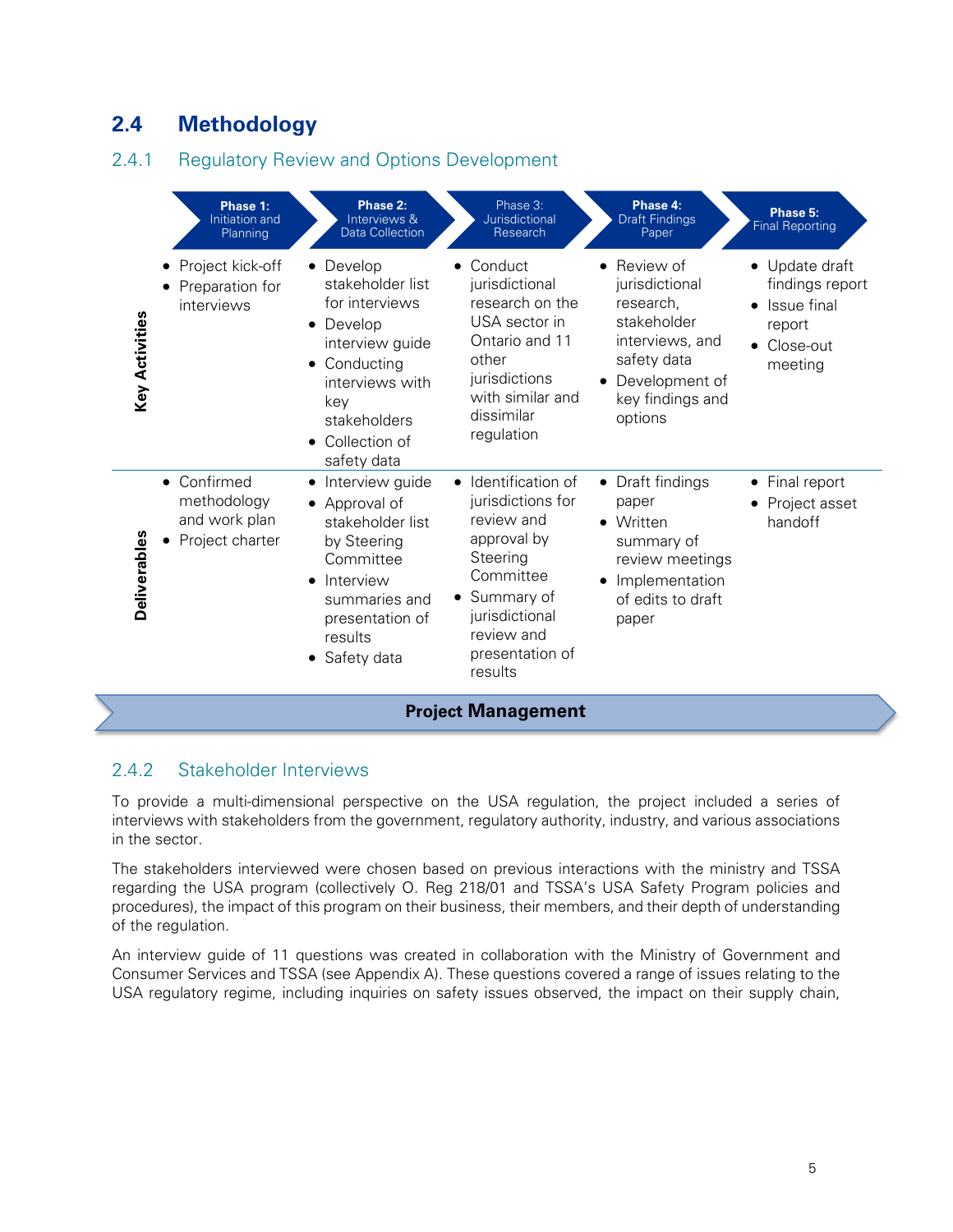their experience with TSSA's inspection process, and how new retail channels are affecting consumers, businesses, and compliance tools. The interview process included:

- Fifteen separate stakeholder interviews conducted by KPMG, related to the USA regulation from March 9 to March 26.
- KPMG further collected written submissions from retailers who are impacted by the USA regulation.
- A report on these interview findings was submitted by KPMG to MGCS and TSSA.

| <b>Organization</b>                                | <b>Category</b>        | <b>No. Of Interviewees</b> |
|----------------------------------------------------|------------------------|----------------------------|
| Amazon                                             | Manufacturer/ Retailer | 3                          |
| <b>Canadian Apparel Federation</b>                 | Association (Industry) |                            |
| Shimano Canada<br>3.                               | Manufacturer           |                            |
| Government of Manitoba<br>4.                       | Regulator              | 2                          |
| Government of Quebec<br>5.                         | Regulator              | 3                          |
| Retail Council of Canada<br>6.                     | Association (Retailer) |                            |
| Consumers Council of Canada                        | Association (Consumer) |                            |
| Ministry of Government and Consumer Services<br>8. | Regulator              | 3                          |
| Canadian Federation of Independent Business<br>9.  | Association (Industry) | 2                          |
| 10. TSSA USA Advisory Council                      | Mixed Representation   | 5                          |
| 11. TSSA USA Safety Program                        | Regulator              | 6                          |
| 12. Retail Council of Canada Members               | Manufacturer/ Retailer | 7                          |
| 13. Consumers' Association of Canada               | Association (Consumer) |                            |
| 14. Benchmade Leatherworks Inc.                    | Manufacturer/ Retailer |                            |
| 15. Quebec Furniture Manufacturers Association     | Association (Industry) |                            |
| <b>Total Participants:</b>                         |                        | 38                         |

### 2.4.3 Jurisdictional Scan

The second phase of this review focused on jurisdictional research. KPMG conducted a jurisdictional review of six jurisdictions in Canada and the United States that have USA regulatory requirements similar to Ontario. Two jurisdictions without USA regulatory requirements (British Columbia and Nova Scotia) were also chosen for review. The jurisdictions were chosen based on their regulatory, economic, and geographic attributes, as well as recent incidents relating to USA regulations within their jurisdiction.

Reviews of federal regulations were also conducted on the United States, Canada, and the European Union. These reviews were conducted in order to understand overlaps in regulatory regimes between the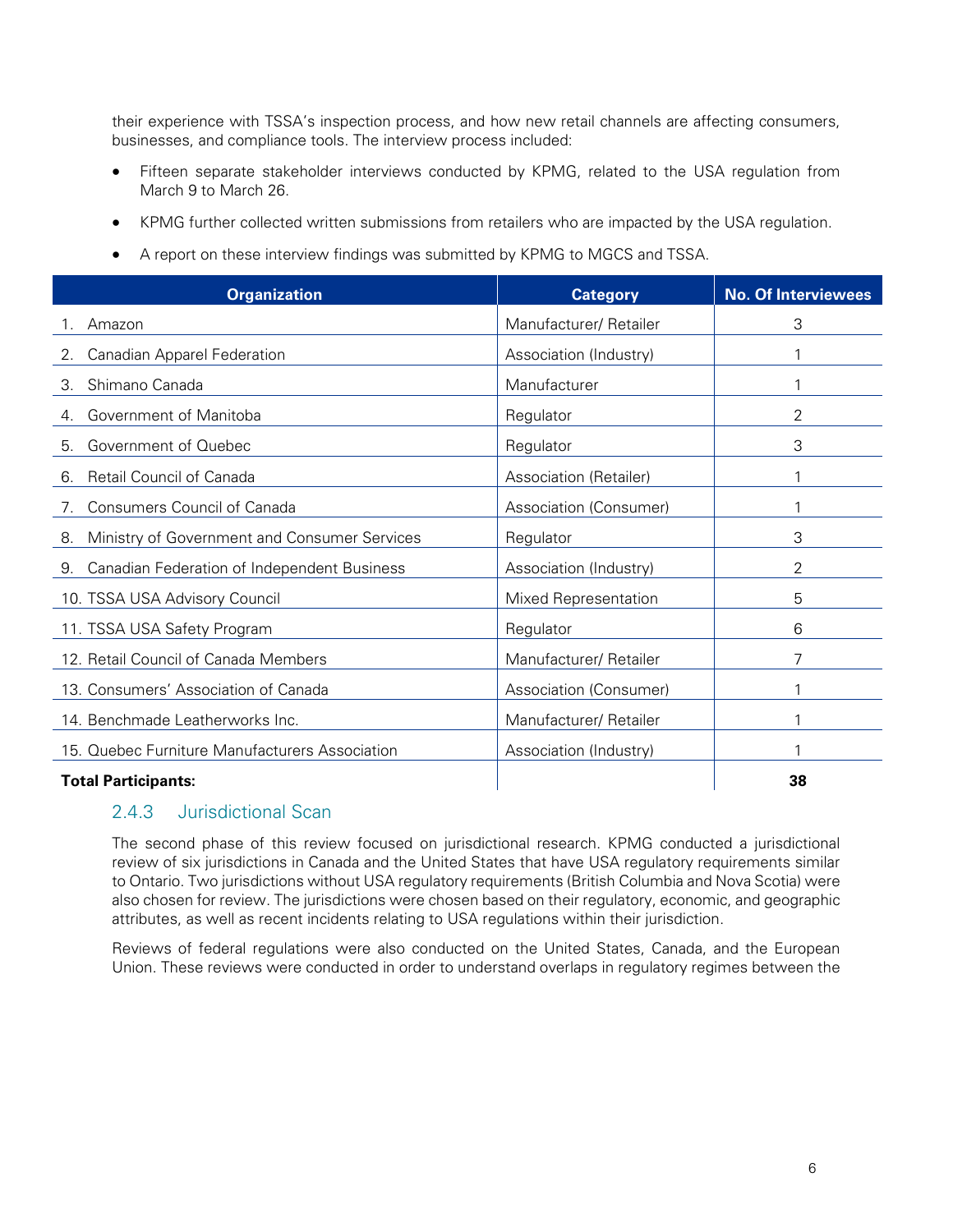federal and provincial governments and to provide insights in how other federal regimes coordinate their programs across jurisdictions.

As per the above framework, KPMG conducted research on 11 jurisdictions to inform the development of options for modernizing Ontario's Upholstered and Stuffed Articles regulation. The research of these jurisdictions involved:

- Analysis of secondary sources, including review of applicable legislation, regulations, annual reports, performance publications, and media articles, among others.
- Interviews with government officials from these jurisdictions (with the exception of the European Union), in some cases with multiple parties (see Appendix B).

### 2.4.4 Jurisdictions Reviewed and Interviews Conducted

| <b>Jurisdiction</b>     | <b>Regulation Covering USA Articles</b> | <b>Interview(s) Conducted</b> |
|-------------------------|-----------------------------------------|-------------------------------|
| Ontario                 | ✓                                       | ✓                             |
| Manitoba                |                                         |                               |
| Quebec                  | ✓                                       |                               |
| California              | ✓                                       |                               |
| Pennsylvania            | ✓                                       | ✓                             |
| Ohio                    | $\checkmark$                            | ✓                             |
| European Union          |                                         | $\pmb{\times}$                |
| <b>British Columbia</b> | $\pmb{\times}$                          |                               |
| Nova Scotia             | $\pmb{\times}$                          |                               |
| United States (Federal) | ✓                                       |                               |
| Canada (Federal)        |                                         |                               |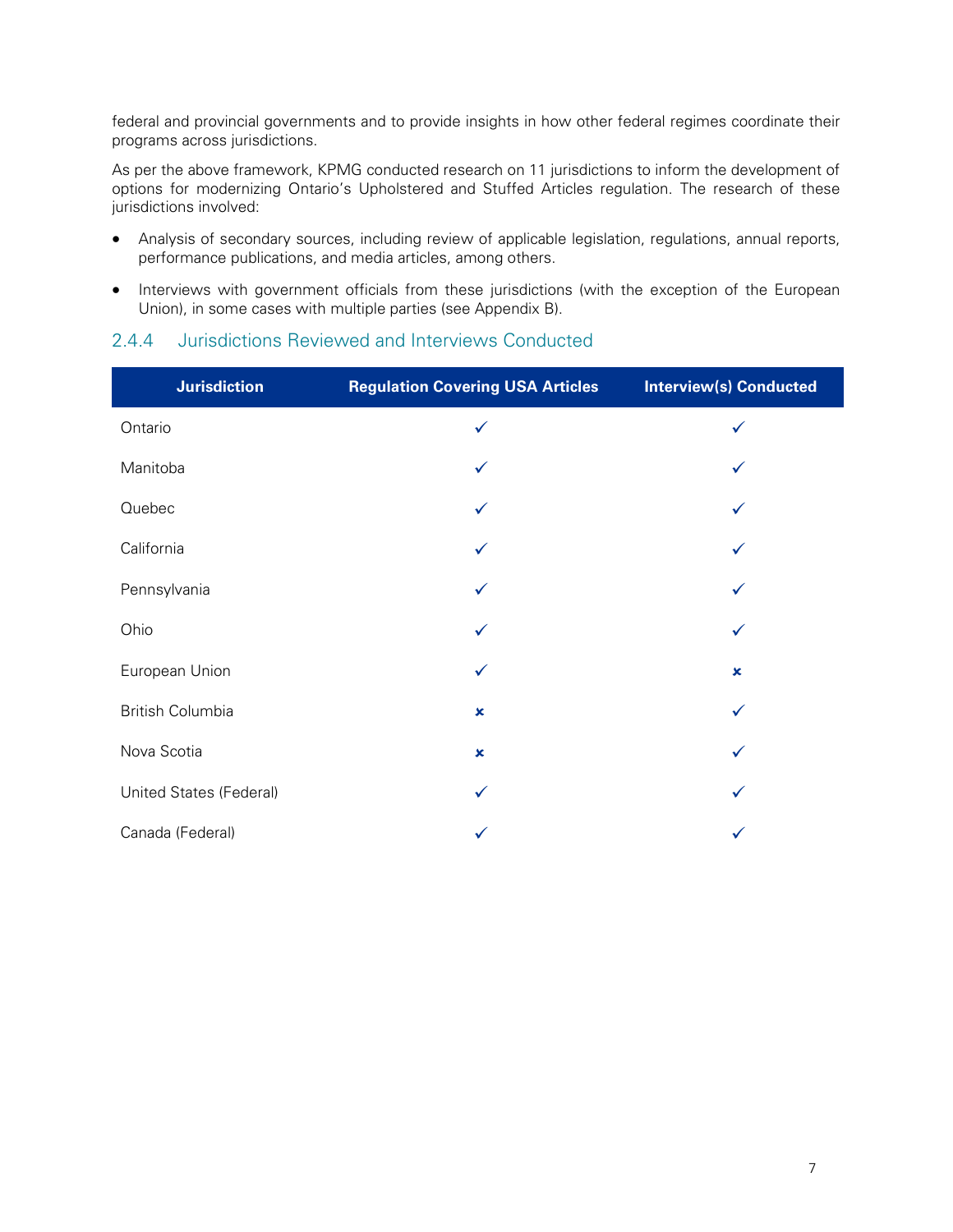## <span id="page-10-0"></span>**3 Current Landscape**

### <span id="page-10-1"></span>**3.1 Recent Developments**

The Ministry of Government and Consumer Services (MGCS) and the Technical Standards and Safety Authority (TSSA) have launched a regulatory policy project to review the Upholstered and Stuffed Articles (USA) regulation under the Technical Standards and Safety Act, 2000. TSSA is the agency with the delegated authority to administer and enforce the Act and its regulations. The intention of TSSA's USA safety program is to protect the public from potential hazards associated with the use of unclean or unsafe materials in upholstered and stuffed articles. Products covered under the regulation include bedding, furniture, sports equipment, luggage, handbags, toys, and clothing. The USA regulation requires that product manufacturers attach an approved label to their products and register with TSSA, enabling traceability should a safety issue arise. Registration also allows TSSA inspectors to order the destruction of an article, if it is believed to pose a danger to public health (Section 21, USA regulation). These same regulatory requirements apply in Manitoba and Quebec.

Several factors contribute to the need for a regulatory review at this time, including:

- Industry stakeholders have raised questions regarding the application of USA regulatory requirements and the relevancy of and continuing need for TSSA's USA safety program;
- The federal government's Canada Consumer Product Safety Act came into force in 2011, which may overlap with some of the provisions of Ontario's USA regulation;
- In August 2013, an online retailer raised concerns about the regulation's product labeling requirements, describing compliance with the requirements as a challenge to competing in global e-commerce;
- In November 2013, the Canadian Apparel Federation (CAF) sent letters to the federal Minister of Industry and to the Canada-United States of America Regulatory Cooperation Council, recommending changes to the way clothing is regulated in Canada and the United States; and
- The Consumer Measures Committee and trade representatives from Ontario, Quebec and Manitoba – the only jurisdictions in Canada to impose labeling and registration requirements related to clothes that contain stuffing or padding – have taken the CAF recommendations into consideration as potential trade irritants.

### <span id="page-10-2"></span>**3.2 Administrative Regime**

### 3.2.[1](#page-10-3) Licensing/Registration<sup>1</sup>

The licensing regime that impacts businesses selling upholstered and stuffed goods within Ontario is as follows:

- No one can carry on business as a manufacturer or as a renovator unless they are licensed within Ontario;
- An application for registration must contain contact information, officer names, and types of articles manufactured or renovated; and

<span id="page-10-3"></span> $1$  Licensing and registration will be used interchangeably throughout the report.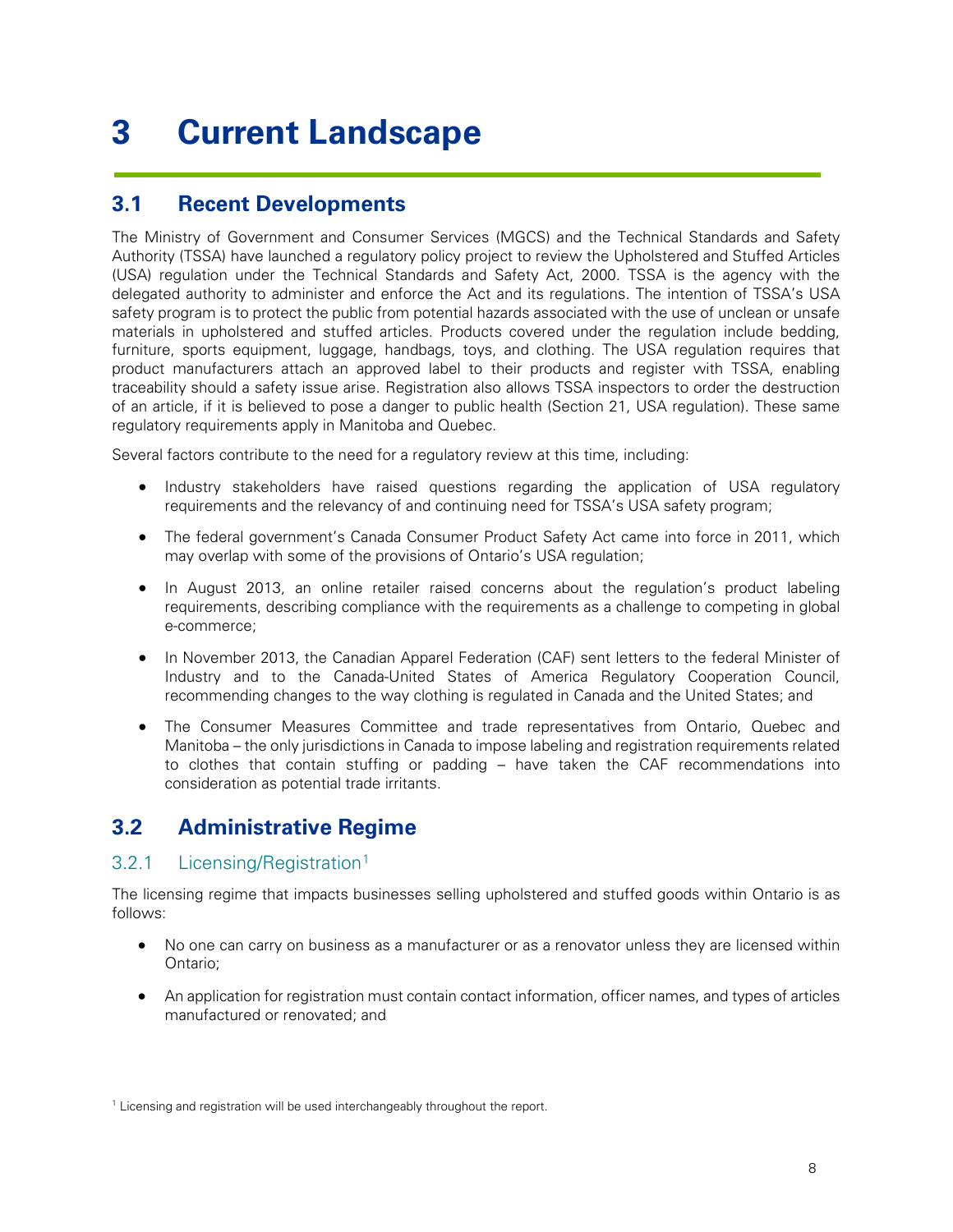• Craft operators must also state the number of stuffed articles the operator proposes to manufacture during the one-year period in which their license is valid.

Business are required to pay fees to obtain a license, which must be renewed on an annual basis. Manufacturers pay \$400 in licensing fees, renovators pay \$85, and craft operators pay \$20. These fees are revenue for the TSSA and go towards the operation of the USA program. For the 2014 fiscal year, revenues are \$3,697,000. The budget for the 2014 fiscal year is \$3,725,000.

### 3.2.2 Regulatory Provisions

The USA regulatory provisions focus on labeling, down processing, and sterilization. In regards to labelling, there are specific directions in the regulation that instruct manufacturers/retailers on how to design, affix, and display labels on USA goods. Down processing and cleanliness includes specific directions in the regulation that instruct manufacturers on the handling of down and feathered materials in order to be compliant with the law. For example, down or other feather products used as stuffing must be washed with a detergent for at least 30 minutes in water of a temperature of at least 52 degrees Celsius. The products must then be rinsed thoroughly for at least 20 minutes in warm water, and be drained and treated by steam at a temperature of at least 110 degrees Celsius.

There are additional specific directions in the regulation that instruct manufacturers on the sterilization of articles, in order to be compliant with the law. An upholstered or stuffed article that has been in contact with a person suffering from a communicable disease shall not be offered for sale or sold, unless it has been sterilized through exposure for at least 10 hours to formaldehyde gas in a gas-tight sterilization chamber. This chamber must be equipped with at least one air inlet and one air outlet, with each having a gas-tight closure gate or valve. Proof of its sterilization must be provided to the Director. The air outlet of the sterilization chamber is required to have a duct of a size sufficient to carry the exhaust gases to the outside atmosphere at a point removed from any door, window or opening. The formaldehyde gas referred to in subsection 1 of the regulation shall be generated from 570 milliliters of formaldehyde solution for every 28 cubic meters of space in the sterilization chamber. Where two or more upholstered or stuffed articles are in a sterilization chamber at the same time, they shall be set apart far enough apart from each other that gas may circulate freely among them. Finally, where shelves are used in a sterilization chamber, the shelves shall be of lattice construction. Other jurisdictions, (such as California, Québec and Manitoba) also have highly specific sterilization and down processing instructions, though there are minor variations in the temperature and length of processing time required.

Due to similarities in the regulations and geographic proximity, Ontario has a reciprocal agreement with Québec and Manitoba. If the factory is located in any of the provinces, registration can be done directly with the respective province and is automatically accepted in the other two provinces. If the factory is located outside of these three provinces, registration must be done directly with each of the provinces where the articles would be sold.

### 3.2.3 Enforcement

Incidents and complaints regarding upholstered and stuffed articles are investigated by TSSA inspectors. Inspections may include routine representative sampling. These inspections can occur at any time from the manufacturing to point-of-sale stage. If an incident of non-compliance is found, TSSA inspectors will implement steps to prevent recurrence – including prosecution of individuals or companies contravening the regulation. Prosecution is only used as a final step to prevent a recurrence. Other disciplinary actions to obtain compliance include the Director revoking a registration where the registrant has contravened the regulation and has refused to comply after being requested to do so. Anyone who obstructs, hinders or interferes with an inspection can be subject to a fine. Upon an inspection, the person inspecting is entitled to free access to all books of account, cash, documents, bank accounts, vouchers, correspondence and records of the person being inspected.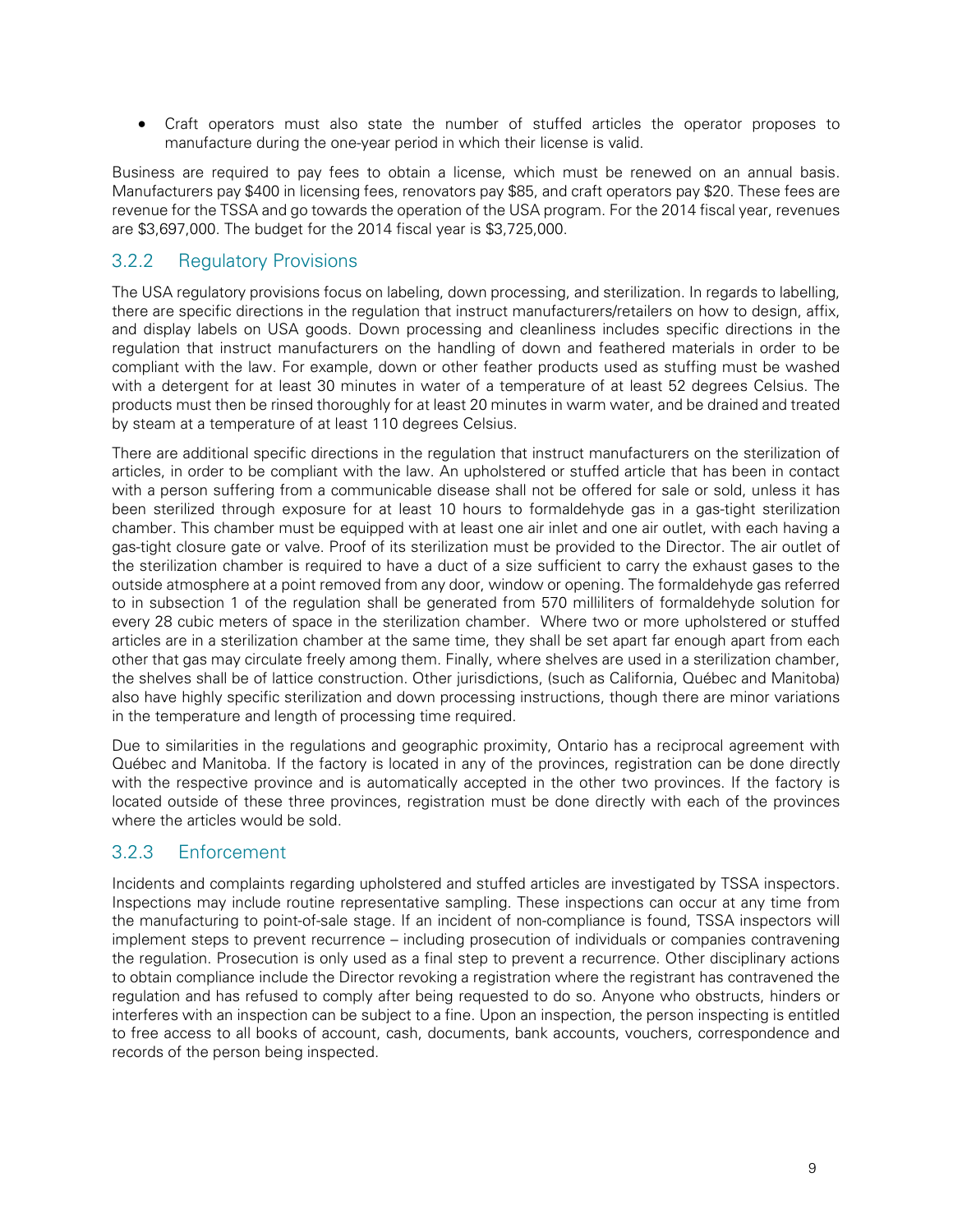An inspection that results in an infraction may lead to numerous other courses of action on the part of the TSSA and the entity being inspected. Inspectors follow specific instructions (standard operating procedures) on how to deal with an infraction type. An example, cited from TSSA's internal documents (Criteria for Infractions and Corresponding Inspector's Instructions: Issuing Orders, Non-compliance Reports-SOP-OP-USA-011-00), is provided below:

| <b>Infraction Explanation</b>                                                                                                                                                                                                                                                                           | <b>Remedial Action Required</b>                                                                                                                                                                                                      | <b>Release Codes</b>                                                                                                                                                                        |
|---------------------------------------------------------------------------------------------------------------------------------------------------------------------------------------------------------------------------------------------------------------------------------------------------------|--------------------------------------------------------------------------------------------------------------------------------------------------------------------------------------------------------------------------------------|---------------------------------------------------------------------------------------------------------------------------------------------------------------------------------------------|
| Unclean/unsafe filling materials                                                                                                                                                                                                                                                                        | <b>Destroy</b>                                                                                                                                                                                                                       | Condemned and/or<br><b>Destroved</b>                                                                                                                                                        |
| Unclean/unsafe filling materials include<br>vermin infested: contaminated<br>bv<br>elements such as human or animal<br>waste, water, debris, mold; a by-<br>product from a used source; regulated<br>used articles which have been covered<br>by a new cover (such as a mattress) and<br>resold as new. | Note to inspectors: under no<br>circumstance is the cited<br>article allowed to be given to<br>store employees or public,<br>cleaned (altered) or donated.<br>Inform Statutory Director of<br>your findings and proposed<br>actions. | Note to inspectors: inspectors<br>generally accompany<br>the<br>articles to the disposal plant to<br>witness destruction.<br>Cited<br>articles<br>cannot<br>he.<br>shipped out of Province. |

TSSA determines inspections through a mixture of reactive and proactive efforts. Some inspections occur in response to complaints, including anonymous complaints, some of which are from competitors. TSSA will conduct follow up inspections and inspect repeat offenders to determine if they are becoming compliant. The staff allocated within TSSA to the program include six inspectors and one statutory director.

There are five types of inspections carried out by TSSA:

- 1. **Ad hoc** is an unscheduled inspection. Example: unregistered customer, customer that requires frequent inspections, and/or because of an issue in the marketplace. This is considered to be the proactive component of enforcement. Ad hoc inspections can also take place if an inspector is in an area and comes across a market participant. These inspections are the first inspections of these entities.
- 2. **Complaints** are received from consumers and competitors and can be anonymous. Inspectors then follow up with entities involved in the complaint.
- 3. **Initial** inspections are first time inspections of a registered customer. Initial inspections can be classified as proactive enforcement. Initial inspections take place after a customer registers with the TSSA.
- 4. **Other** inspections are used as the service request (SR) category when investigating complaints/investigations.
- 5. **Periodic** are annual/regular inspections of customers. SRs are populated to the universal work queue by the Oracle system. Periodic inspections can be classified as proactive enforcement.

The types of inspections, explanations, and rationale are documented in TSSA's internal procedures. As an example, an ad hoc craft show inspection is justified as follows (source: Standard Operating Procedure Upholstered and Stuffed Articles (USA) Criteria for Selecting Task Types within Oracle Service Request SOP-OP-USA-012-00):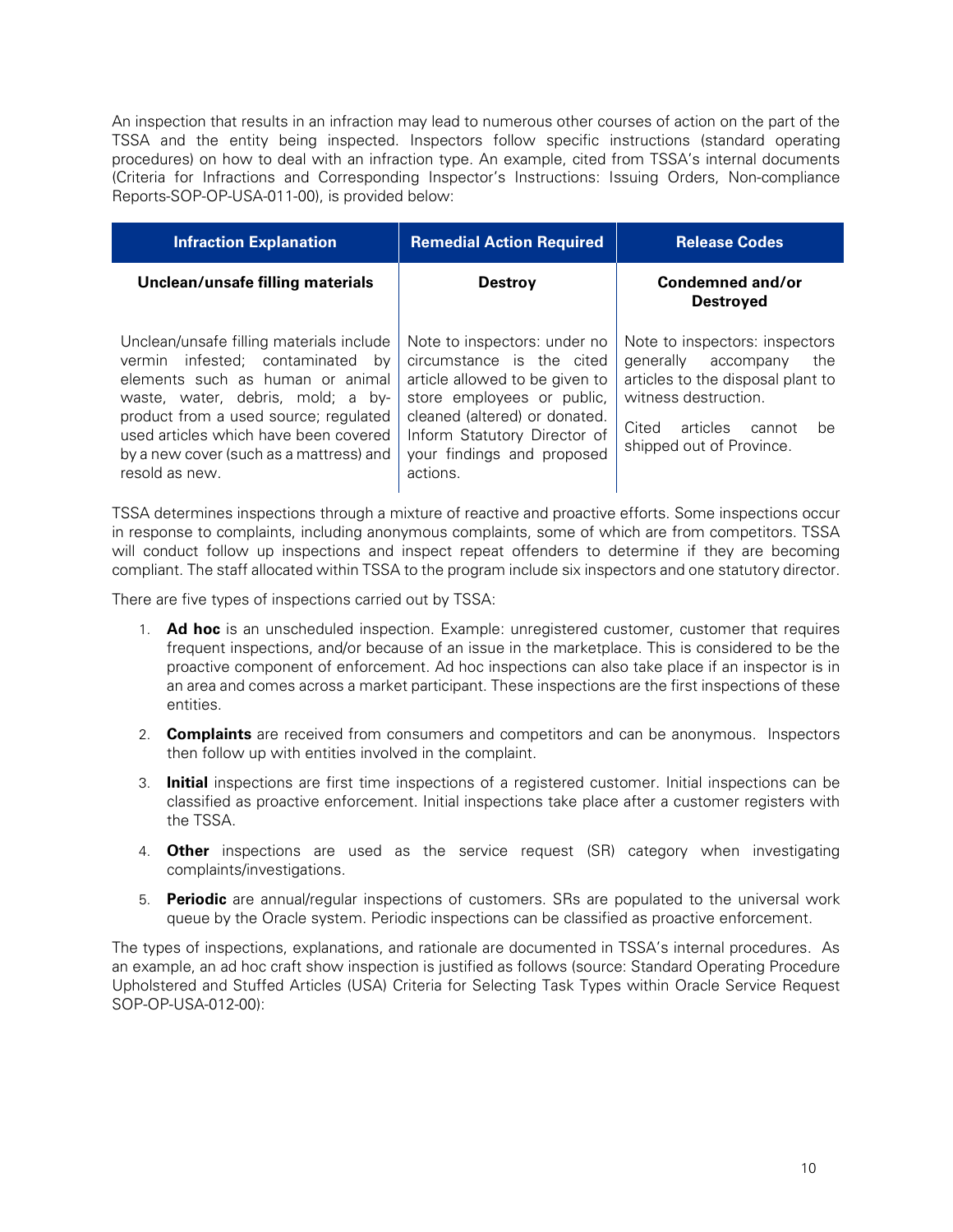| <b>Task Type</b>                    | <b>Explanation</b>                                                                                                                                                                                                                       | <b>Reasons for Inspections</b><br><b>Additional Information</b>                                                                                                                                                                                                                                           |
|-------------------------------------|------------------------------------------------------------------------------------------------------------------------------------------------------------------------------------------------------------------------------------------|-----------------------------------------------------------------------------------------------------------------------------------------------------------------------------------------------------------------------------------------------------------------------------------------------------------|
| USA-Ad hoc Craft Show<br>Inspection | An unscheduled inspection<br>conducted at a craft show and is<br>debriefed as one inspection for all<br>the show booths/kiosks because<br>education is the primary focus.<br>These shows are retail in nature and<br>open to the public. | • shows are typically routine within territories;<br>• when there is a safety issue assigned by<br><b>Statutory Director:</b><br>• educate customers;<br>• most shows held over weekends;<br>• difficulty with timely follow-up due to closure<br>of show, especially with out of province<br>exhibitors. |

The application of inspections to various market participants is depicted in the diagram below (source: Standard Operating Procedure Upholstered and Stuffed Articles (USA) Criteria for Selecting Task Types within Oracle Service Request SOP-OP-USA-012-00):

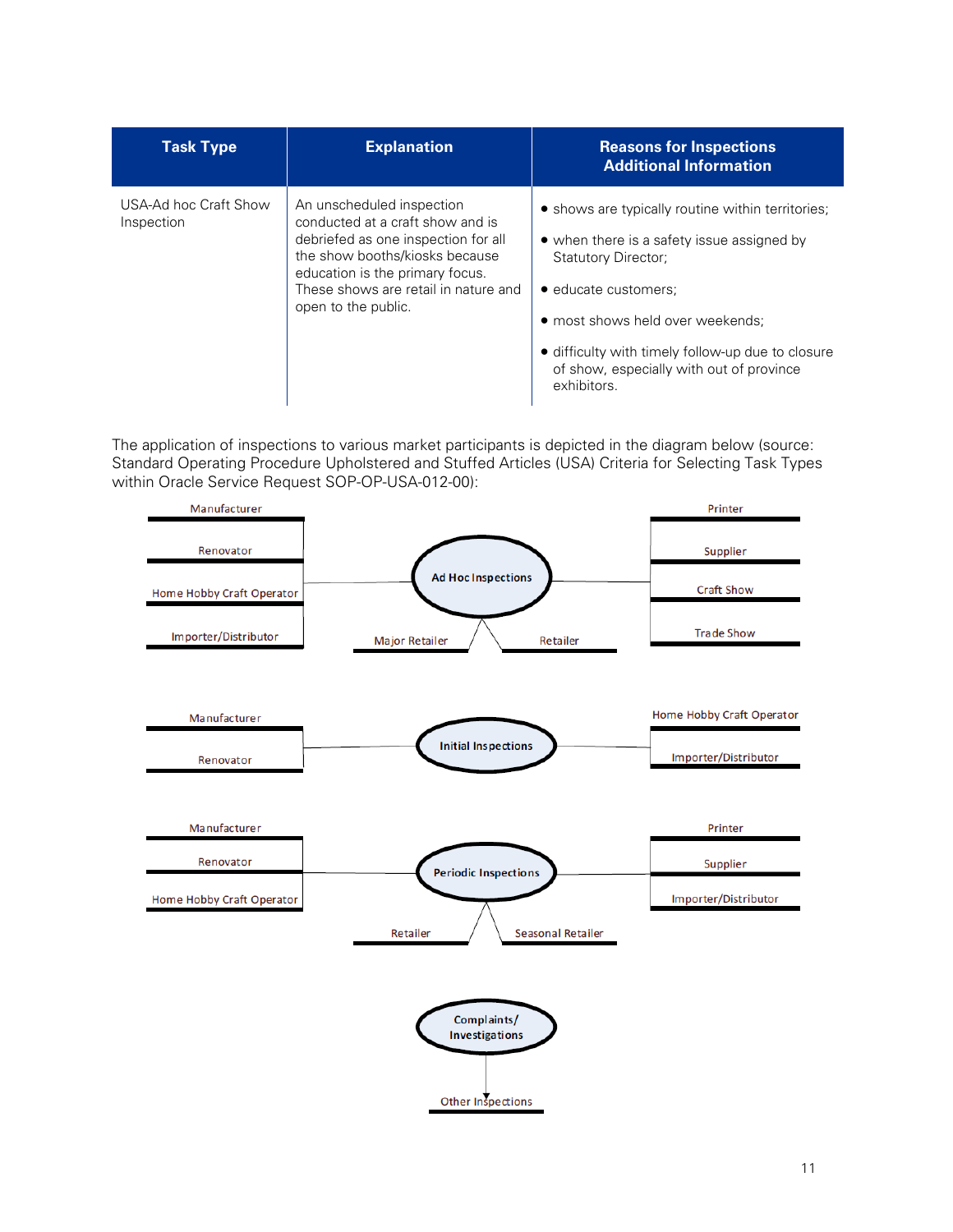### 3.2.4 Product Categories

Following is the list of upholstered and stuffed articles that are covered by the regulation:

• Toys

- **Mattresses**
- Luggage

• Sporting goods

Pet items

- Bedding items
- Seasonal ornaments
- Home furnishing products

- Furniture
- Handbags
- Insulated outerwear
- All other products with stuffing (any material used for padding, filling or cushioning).

• Down-filled apparel

The regulations also outline multiple items that are exempted:

- Original upholstery or articles manufactured as part of a motor vehicle, trailer, traction engine, farm tractor, road building machine, bicycle and any vehicle, drawn, propelled or driven by any kind of power, including muscular power, a motorized snow vehicle, an airplane, or a boat or other watercraft intended for personal use, provided that the upholstery or articles meet the standards of the appropriate federal authority at the time the vehicle or airplane is manufactured.
- Life-saving equipment that bears a stamp or label of approval of the appropriate federal authority.
- Disposable or single use articles.
- Helmets that bear a stamp or label of approval of the appropriate provincial or federal authority.
- Padded undergarments.
- Shoulder pads and trimmings in articles of clothing, and articles of clothing containing shoulder pads or trimmings, or both, but only with respect to the shoulder pads or trimmings, or both.

Additionally, imported goods which are sold online are not within the scope of the USA regulatory regime. Goods that are bought online and are mailed directly to a consumer's home from overseas factories are not inspected by the TSSA. Consumers who purchase these goods do so at their own risk. However, online goods bought through Canadian retailers that operate in Canada and have warehouses in Canada, are part of the program. For example, an e-reader case that is purchased through Amazon.ca is part of the USA regulatory regime, whereas an e-reader case that is purchased through Amazon.com is not.

Lastly, flammability is not within the scope of the USA regulatory regime and is covered by federal legislation.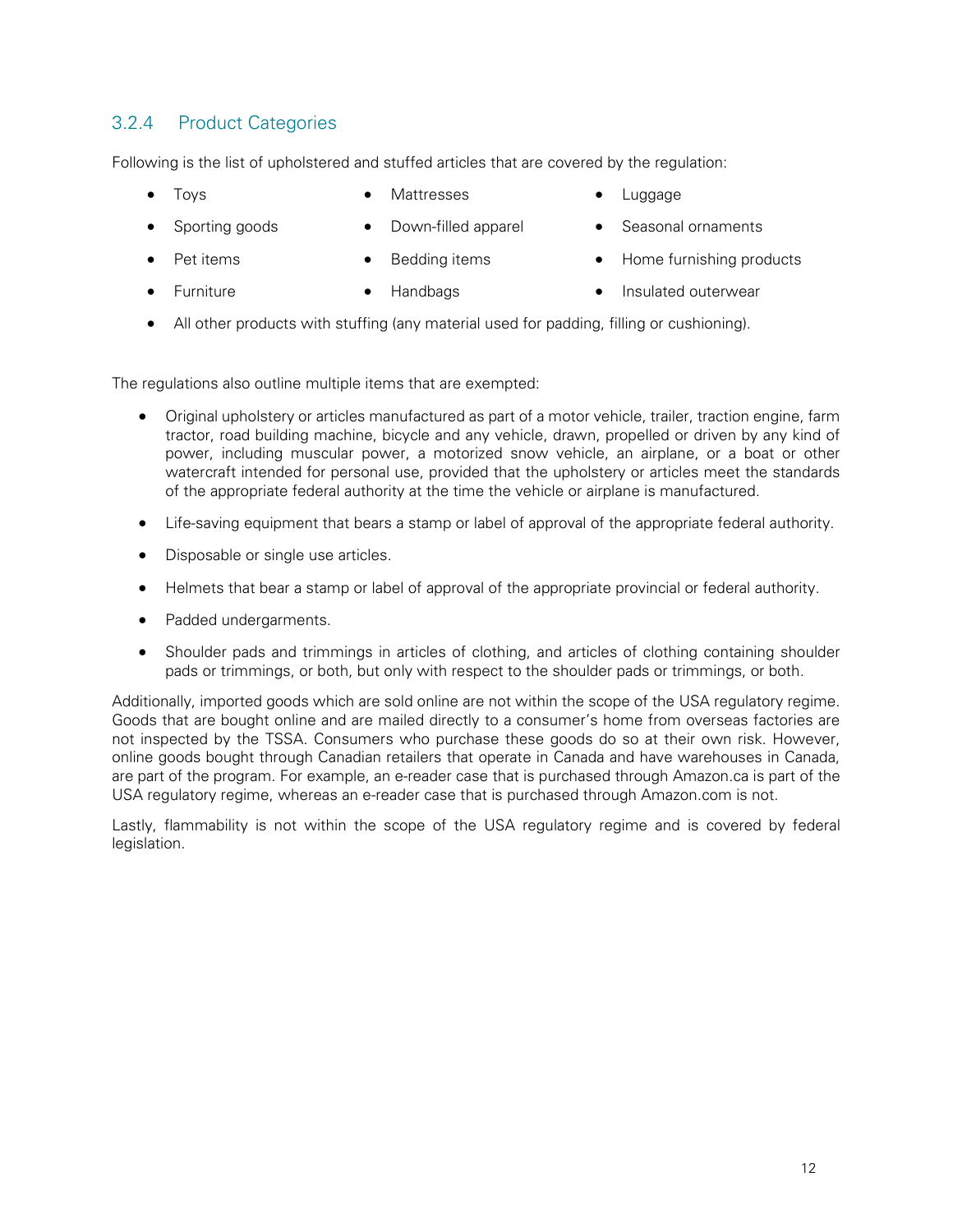### <span id="page-15-0"></span>**3.3 Inspection and Infraction Information**

Data provided by TSSA suggests that ad hoc inspections comprise the majority of enforcement activities, as detailed in the chart below ( "Seasonal" inspections have also been included in the chart, in addition to the five categories described in the previous section). In fact, over the past five years, ad hoc inspections accounted for approximately 69% of the total. Prior to FY15, the majority of seasonal inspections were classified as ad hoc.

| <b>Inspection Type</b> | <b>FY11</b> | <b>FY12</b> | <b>FY13</b> | <b>FY14</b> | <b>FY15</b> | <b>Total</b> |
|------------------------|-------------|-------------|-------------|-------------|-------------|--------------|
| Ad hoc Total           | 1013        | 711         | 930         | 771         | 743         | 4169         |
| Complaint              | 1           | 0           | $\mathbf 0$ | 0           | $\mathbf 0$ | 1            |
| <b>Initial Total</b>   | 7           | 6           | 14          | 11          | 8           | 46           |
| Other Inspection       | 2           | 11          | 23          | 23          | 25          | 84           |
| Periodic Total         | 139         | 388         | 274         | 319         | 334         | 1454         |
| Seasonal Inspection    |             |             | 5           | 9           | 243         | 257          |
| <b>Total</b>           | 1162        | 1116        | 1246        | 1133        | 1353        | 6011         |

A single inspection can yield a number of instances of non-compliance, and multiple inspection orders. In fact, in FY2014, across 1,133 inspections conducted, there were 19 267 orders issued, averaging 17 orders per inspection.

### **Inspection Orders**

An inspection order refers to an infraction, which has been issued with respect to an article that does not comply with the regulation. An article can incur one order or multiple orders, depending on the infractions determined by the inspector, such as no provincial label, manufacturer not registered in Ontario, and no contents declared. These orders range from high, medium to low risk. When dealing with a chain retailer, orders issued at one location apply to all stores in Ontario because the order has been issued to that article.

### **High Risk Orders**

High risk orders are written in the case where a USA article poses a potential health risk to the public. These articles are red-tagged and immediately removed from sale or destroyed. Categories include unclean/soiled/contaminated filling material (immediate destruction ordered), no content disclosed (immediately removed from sale), incorrect content (immediately removed from sale), and no second-hand label (immediately removed from sale).

When an article is red tagged because it is unclean, unsafe, soiled, or contaminated, a report is immediately emailed to the appropriate individual and/or a copy of the report is submitted directly to the owner or manager. An explanation of the issue is also included with the report. The inspector discusses the destruction method, arranges verification of destruction, and witnesses destruction. When articles have been sealed and destruction orders have been issued, articles are isolated until arrangements have been made for destruction. Open communication is ongoing when high risk articles are cited. In some cases, inspectors have a frequent inspection cycle with customer to ensure compliance.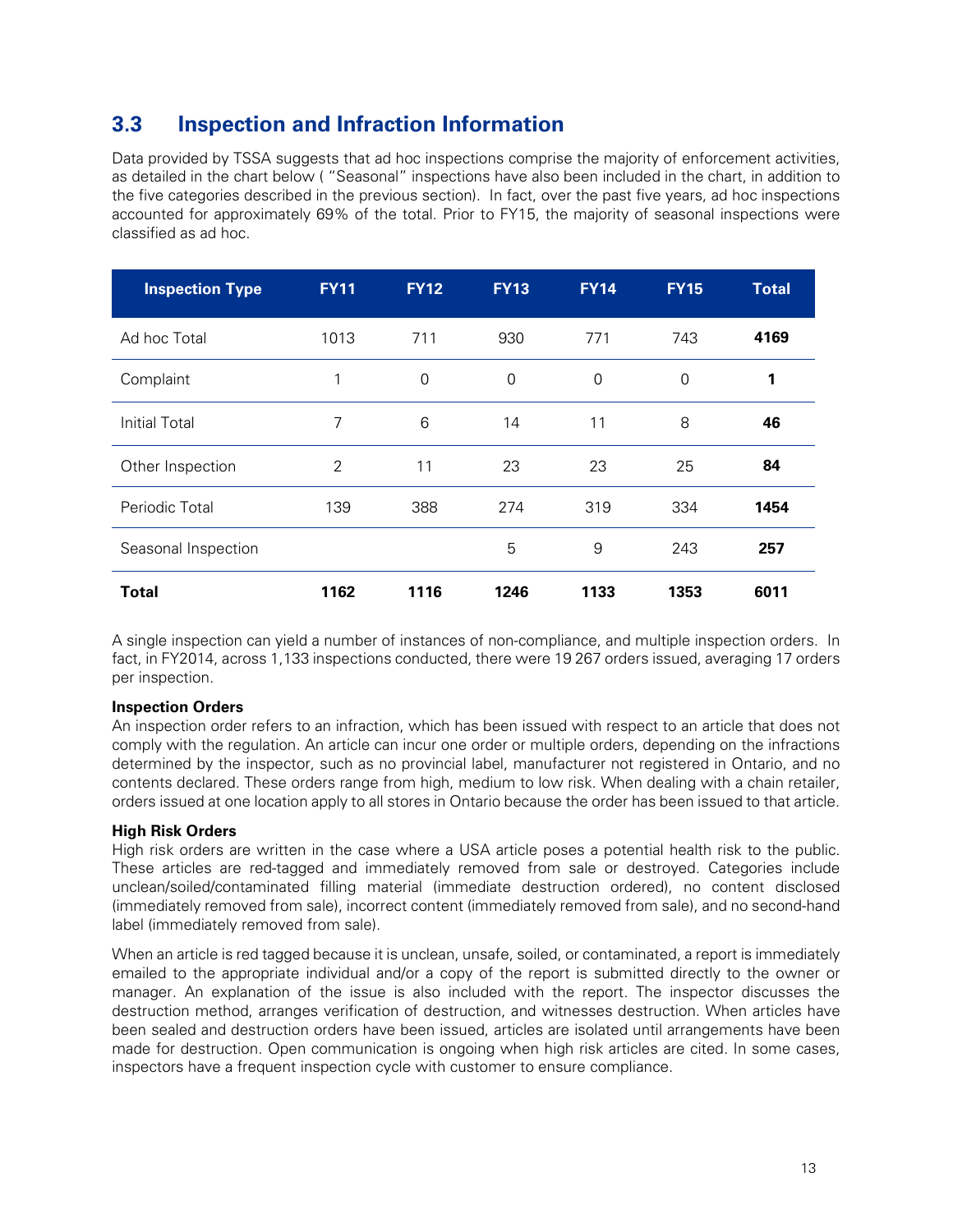An additional high risk category is when a third party distributor/liquidator/auctioneer has purchased regulated articles where the filling material has not been disclosed and there is no trace back to manufacturer. These articles are removed from sale. Immediate remedial action can take place, and the inspector assists the customer by sampling the article to confirm the filling material and informing the customer of the contents so they can affix remedial action labels stating "Current Date, New Material Only, Contents Contain:…" In most cases, this is done while the inspector is still in the store. The customer is educated regarding the requirements of the regulation and subsequent sale of regulated articles, regardless of purchase origin.

### **Medium Risk/Low Risk Orders**

These orders are written when the infraction poses a medium/low risk to the public and can be corrected within 30 days. Categories include: no label, but correct content is disclosed on another label or packaging; country of origin conflicts with registration address; or, in the case of furniture, labels are not in a conspicuous location. As required, customers may request an extension to the original compliance date. Orders issued for medium/low risk articles include: affix label for next shipment; customer to contact inspector with complete factory address; and customer to provide generic name.

### **Resolving Orders**

For orders not involving the destruction of articles, resolution is made in multiple ways: on site, by phone, and by email. The retailer will send the report to the buyer or vendor, who then deals directly with the inspector. This process ensures confidentiality. Examples of resolutions include:

- A manufacturer registers,
- A vendor then emails the inspector the revised New Material Label with the corrected contents disclosed,
- The vendor sends the inspector the complete factory address (often amendments are made to the TSSA registration system or the factory is registered as new, this corrects any fraudulent attempts).

In all cases, the inspector takes the opportunity to educate the vendor with respect to the requirements of the regulation. A follow up inspection of the retailer ensures that corrective action has been made. When all these steps are completed, the inspector releases the orders and informs the retailer. TSSA considers communication between all parties to be essential to resolving orders.

As a demonstration of the types of infractions issued as a result of inspections, the following table contains the breakdown of inspection orders by infraction type in FY2014. Infractions types related to "unclean / unsafe filling materials", which could point to a direct health and safety risk are highlighted and analyzed further in the charts that follow. TSSA also considers other types of orders to be of high risk to the public (also bolded in the chart below), including "no contents declared," "incorrect content declaration," and "no second hand label". This is based on a possibility of a health concern arising from filling/stuffing information being incorrect. It would also appear that the vast majority of infraction types issued by TSSA do not correspond to a potential safety hazard.

A note on the chart below: TSSA cites that limitations in their current data management system prevent inspectors from recording the number of articles affected by each order issued. A manual count of inspection reports reveals approximately 2,250 articles were ordered destroyed due to unclean/unsafe filling materials in total since 2010. The chart below shows the number of orders issued for 2014 fiscal year, not the number of articles attached to each order.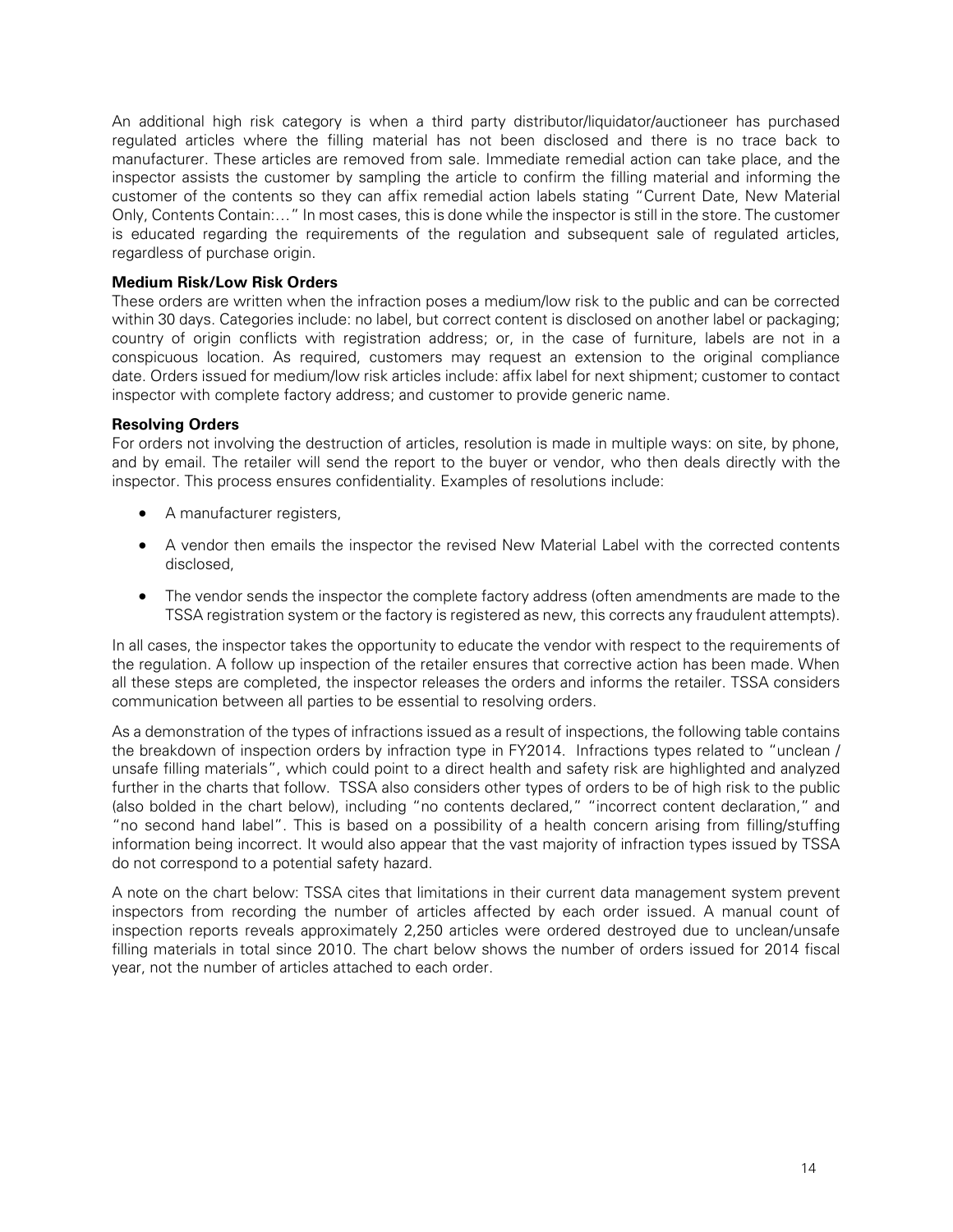| <b>Infraction Type</b>                                | <b>Number of Inspection Order Issued</b> |
|-------------------------------------------------------|------------------------------------------|
| Other                                                 | 7610                                     |
| Manufacturer not registered in Ontario                | 4714                                     |
| No provincial label                                   | 3436                                     |
| Non-approved label format                             | 1448                                     |
| <b>No contents declared</b>                           | 1045                                     |
| Expired registration                                  | 291                                      |
| Location of label                                     | 255                                      |
| <b>Incorrect content declaration</b>                  | 231                                      |
| Country of origin conflicts with registration address | 94                                       |
| Non-generic name                                      | 65                                       |
| Material of label                                     | 21                                       |
| Renovator not registered in Ontario                   | 21                                       |
| Storage of filling materials/articles                 | 18                                       |
| Unclean/unsafe filling materials                      | $\boldsymbol{9}$                         |
| Separation of filling materials                       | 6                                        |
| Home hobby craft operator not registered in Ontario   | 1                                        |
| No second-hand label                                  | 1                                        |
| Label not securely affixed                            |                                          |
| Total                                                 | 19267                                    |

Source: TSSA

Given that the "Other" category comprises the largest proportion of incident types, it is further broken down into sub-categories below (source: in progress FY2015 inspection orders):

- Send a copy of the corrective action label to the inspector for confirmation
- List all filling materials by generic name, in order of predominance by volume
- Contact inspector to confirm Ontario Registration Number
- For furniture, affix provincial label in conspicuous location
- Affix approved provincial label
- Labels must be non-paper, made of white durable fabric or synthetic material
- Contact Inspector to confirm complete factory address
- Register manufacturer
- Place filling materials and/or articles off the floor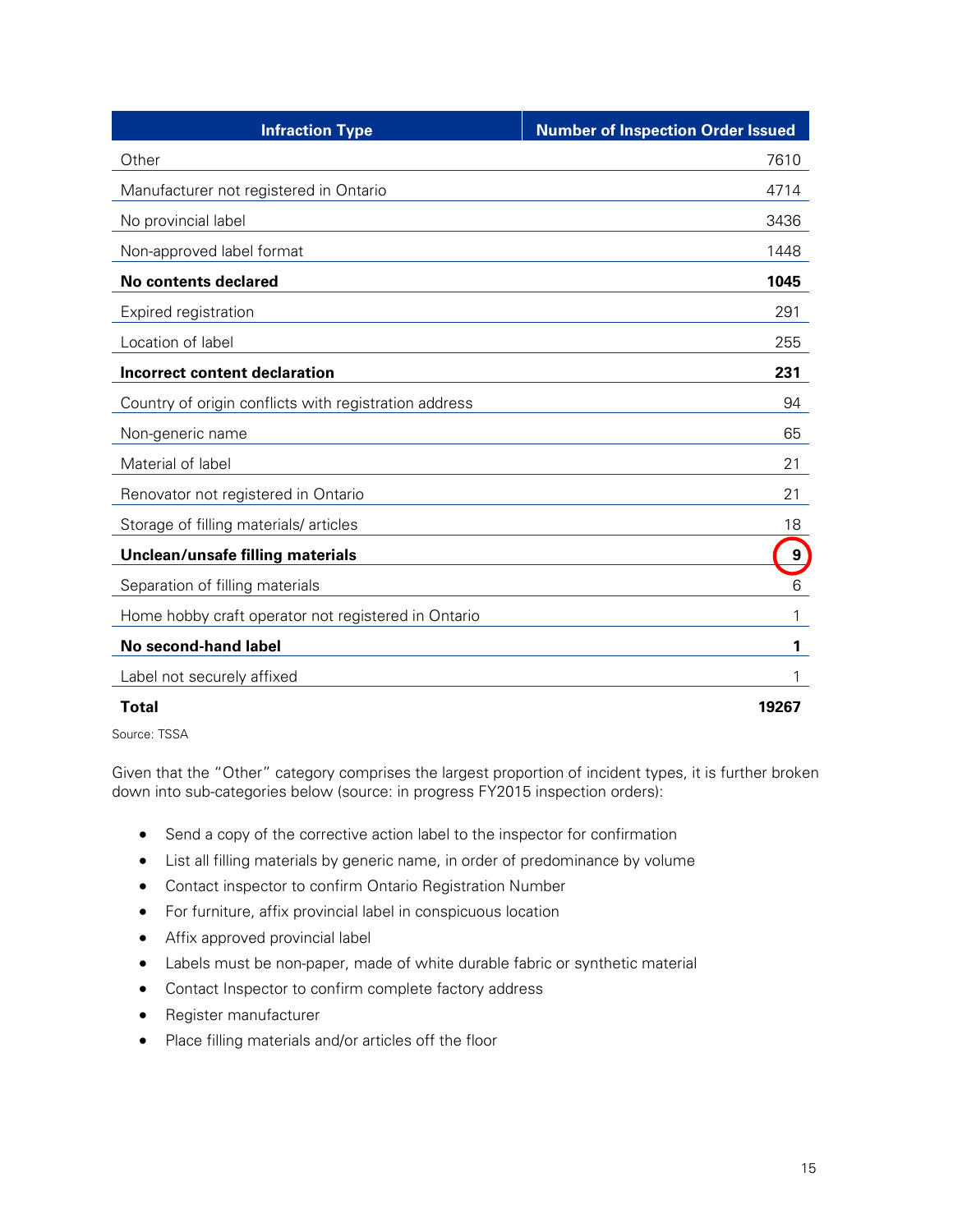### <span id="page-18-0"></span>**3.4 Safety Outcomes, Safety Data, Key Performance Indicators (KPIs)**



Source: TSSA



Source: TSSA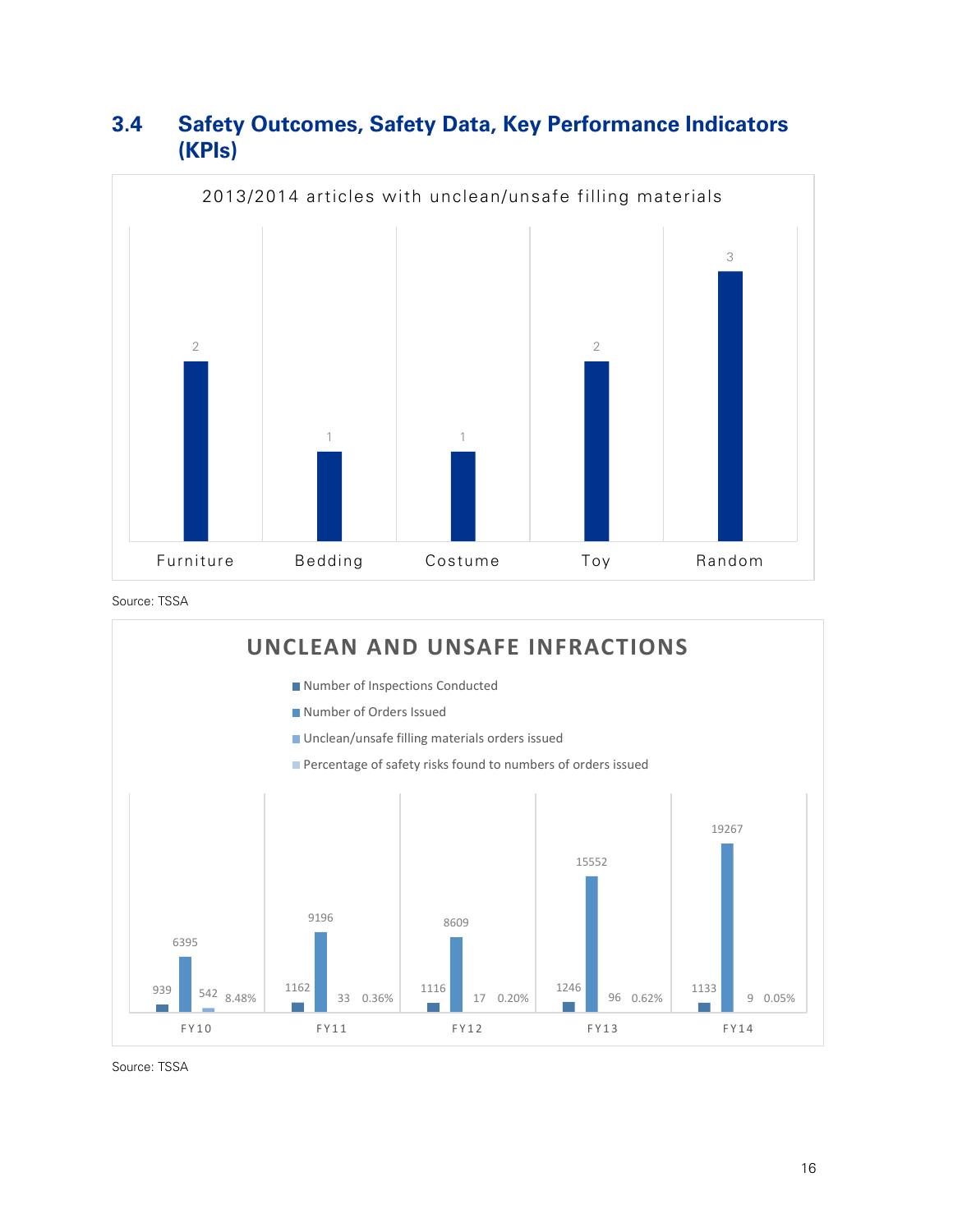The chart above shows the number of inspections conducted from the years 2010 to 2014. The number of orders issued as a result of these inspections and, of these orders, how many orders were related to unclean and/or unsafe filling materials are further depicted. Finally, the percentages of orders for unclean and/or unsafe fillings material out of total orders per year is given.

The 2010 fiscal year is an outlier on the chart, with a higher number of unclean/unsafe filling materials found than the following years. TSSA explains this spike as a result of two major investigations from which a significant number of orders were written, involving upholstered furniture, mattresses, and box springs.

While inspections have revealed instances where the cleanliness or safety of a product's filling was an issue, there is limited documented evidence of permanent or non-permanent injuries that were incurred by Ontarians as a result of their usage of USA products. Furthermore, TSSA cannot assess the relative risk of injury or fatality from USA goods due to insufficient data. The USA program does not have any regulatory requirements for reporting incidents or almost incidents. As such, information on the potential risk of injury or death is simply not available. However, the relatively low number of high risk orders issued by TSSA could suggest a low risk of injury or fatality from USA goods.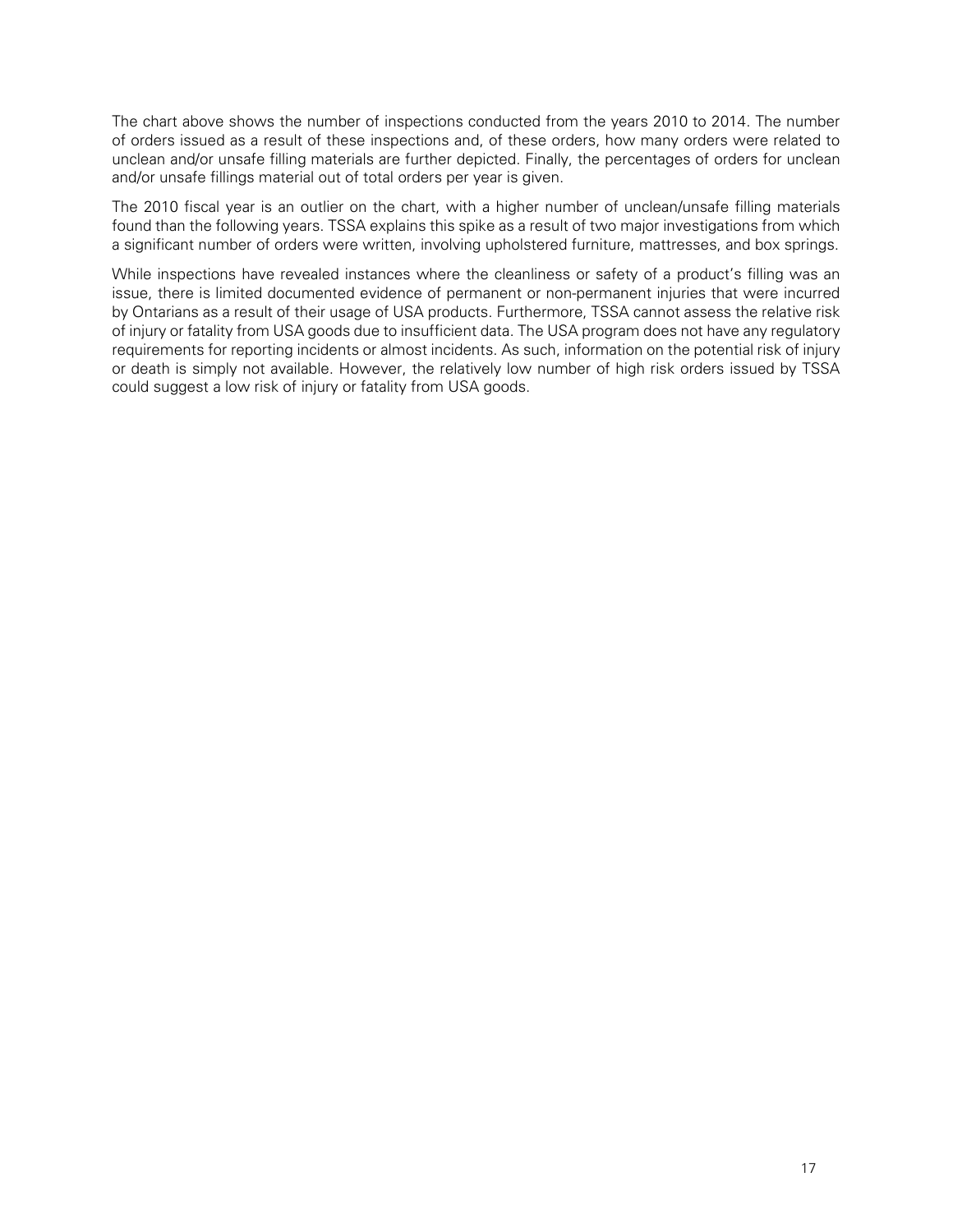## <span id="page-20-0"></span>**4 Stakeholder Perspectives**

## <span id="page-20-1"></span>**4.1 Introduction**

This section of the report is drawn from a separate comprehensive document, containing the findings of stakeholder interviews. That report was submitted to the ministry on March 27, 2015, which was followed by a presentation of the findings on March 31, 2015. For more information and data on the findings highlighted below, please refer to the separate report.

As described in the methodology section, KPMG conducted a campaign of stakeholder interviews related to the USA regulation from March 9 to March 26. The main overarching themes from these interviews have been identified (listed on the following pages as 1 through 11), with additional subthemes detailed where appropriate. These interviews add a multi-dimensional perspective on the USA regulation, providing insights from the government, the regulatory authority, industry, and various associations in the sector.

## <span id="page-20-2"></span>**4.2 Issues Summary**

### **Issue 1 – Public Safety Risks**

Reported issue 1A – Bed Bugs: Instances of articles containing bed bugs have been reported by stakeholders. Some stakeholders see this as a health hazard (regulator), while others perceive it to be a nuisance pest (retail associations, manufacturers/retailers, government).

Reported issue 1B – Allergens: Stakeholders commented that some members of the public would be concerned with the article's content due to allergens (regulator, manufacturers/retailers, consumers' associations).

Reported issue 1C – Public Recalls: Some stakeholders commented that public recalls of goods are reliable indicators of risks to public safety (government). So far, there have been few recalls related to articles under the USA regulation, and most of those dealt with matters unrelated to the stuffing materials, but rather product design, features (zippers), etc.

Reported issue 1D – Divergence on Public Health Threats: Some stakeholders cited examples of public health hazards due to contaminated/unsafe articles (regulators, government), such as mattresses being manufactured with unclean and unsafe materials, mattresses using old rusty coils, a dead mouse found in a pillow, and incidents of bed bugs in items being sold. Others point to little or no evidence of serious health risks from USA goods (retail associations, manufacturers/retailers, government).

### **Issue 2 – Consumer Protection**

Reported issue 2A – Protection Against Fraud: Stakeholders have seen instances of fraud in the marketplace, with the stuffing and filling in goods not being the same as the label lists (regulator, government, consumer and retail associations, manufacturers/retailers).

Reported issue 2B – Role of Brand Perception and Marketplace Competition: Most industry representatives cited internal quality and supply chain control practices, company reputation, and brand perception as factors that contribute to public trust in product safety (retailers/manufacturers, retail associations).

Reported issue 2C – Consumers' expectations and trust in government: Stakeholders described the Canadian public as having trust that a government body is looking out for the public's wellbeing (regulator, government, consumers association).

Reported issue 2D – Role of label at point of purchase: Stakeholders generally agree that an article's label plays an important role at the time of purchase, with some minor exceptions (regulator, government, retail and consumer).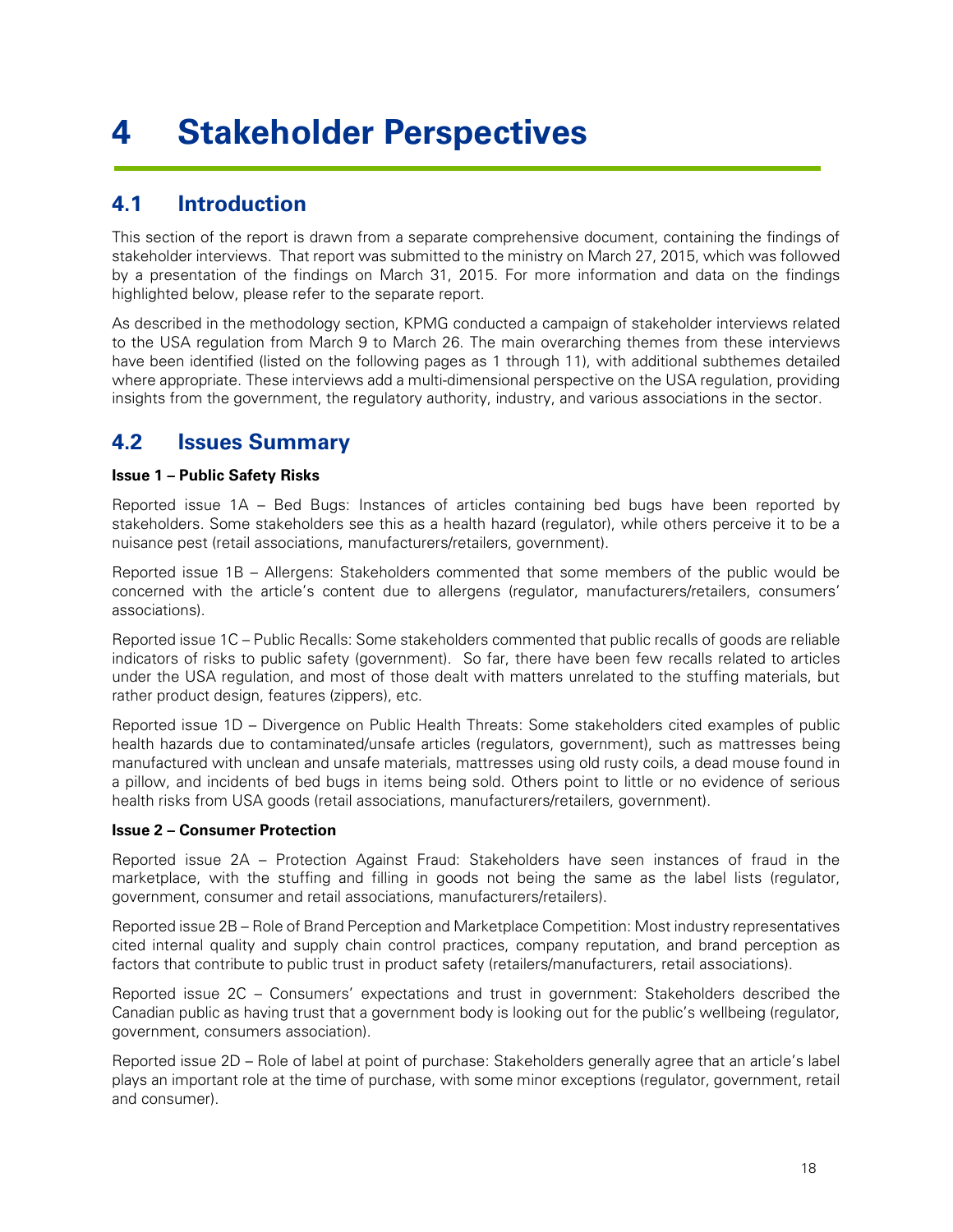### **Issue 3 – New and Emerging Channels**

Reported issue 3A – Labels on goods sold online: Many stakeholders agreed that there needs to be a reconsideration of the requirements for labels on online goods (retail and consumer associations, manufacturers/retailers, government).

Reported issue 3B – Grey market: Many stakeholders identified the grey market as a significant issue to their business. The "grey market" is genuine products that are being bought online through different channels that are not enforceable through the USA regime (retail associations, manufacturers/retailers).

Reported issue 3C – Online sales of used goods: Stakeholders identify the increasing trend of selling used goods over the internet, which are not enforced under USA regulations and could potentially put consumers at risk (regulator, government, retail and consumer associations, manufacturers/retailers).

Reported issue 3D – Impact of international trade and globalization: Stakeholders generally agreed that globalization has brought widespread changes to the retailing and sourcing environment.

#### **Issue 4 – Impacts to Value Chain**

Reported issue 4A – Cost of labels: Stakeholders gave varying insights on the costs to comply with Ontario's labelling requirements. Some see it as a minor incremental cost (regulator, manufacturers/retailers, government), while others point to financial, aesthetic, and usability issues for companies (manufacturers/retails, retail associations).

Reported issue 4B – Variance of label size requirements for articles: Stakeholders provided varying perspectives on the impact of different label sizing requirements across goods (regulator, government, retail and consumer associations, manufacturers/retailers).

Reported issue 4C – Burden of compliance: Stakeholders gave mixed opinions on the impact of compliance on their value chain as a whole. Some impacts were experienced at the point of manufacture (label production and adherence), other impacts at the point of importation (customization of products for the Canadian market), as well as further impacts at the point of retail (inspection burden on retailers and disruption to the business) (retail associations, manufacturers/retailers).

#### **Issue 5 – Spillover Effects**

Reported issue 5A – Ontario setting a high bar for regulatory oversight: Stakeholders have found that if they comply with Ontario's regulation for upholstered and stuffed articles, they would meet or exceed the regulatory requirements in other provinces (retail and consumer associations, manufacturers/retailers).

#### **Issue 6 – Jurisdictional Insights**

Reported issue 6A – Reactive versus proactive enforcement: Stakeholders agreed that Ontario is more proactive in enforcement, while many other jurisdictions are reactive in enforcement (regulator, government, retail and consumer associations, manufacturers/retailers). Reactive enforcements refers to regulators taking action after a complaint or incident has occurred. Proactive enforcement refers to regulators conducting random or targeted inspections that are not based off of complaints. They are looking for potential issues, before they generate complaints or incidents.

#### **Issue 7 – Harmonization of Regulations**

Reported issue 7A – Broad support for harmonizing USA regulations: Stakeholders agree that harmonization across Canada, North America, and eventually globally, would have a positive impact on the sector (government, retail and consumer associations, and manufacturers/retailers).

#### **Issue 8 – Lack of Comprehensive Data Sets**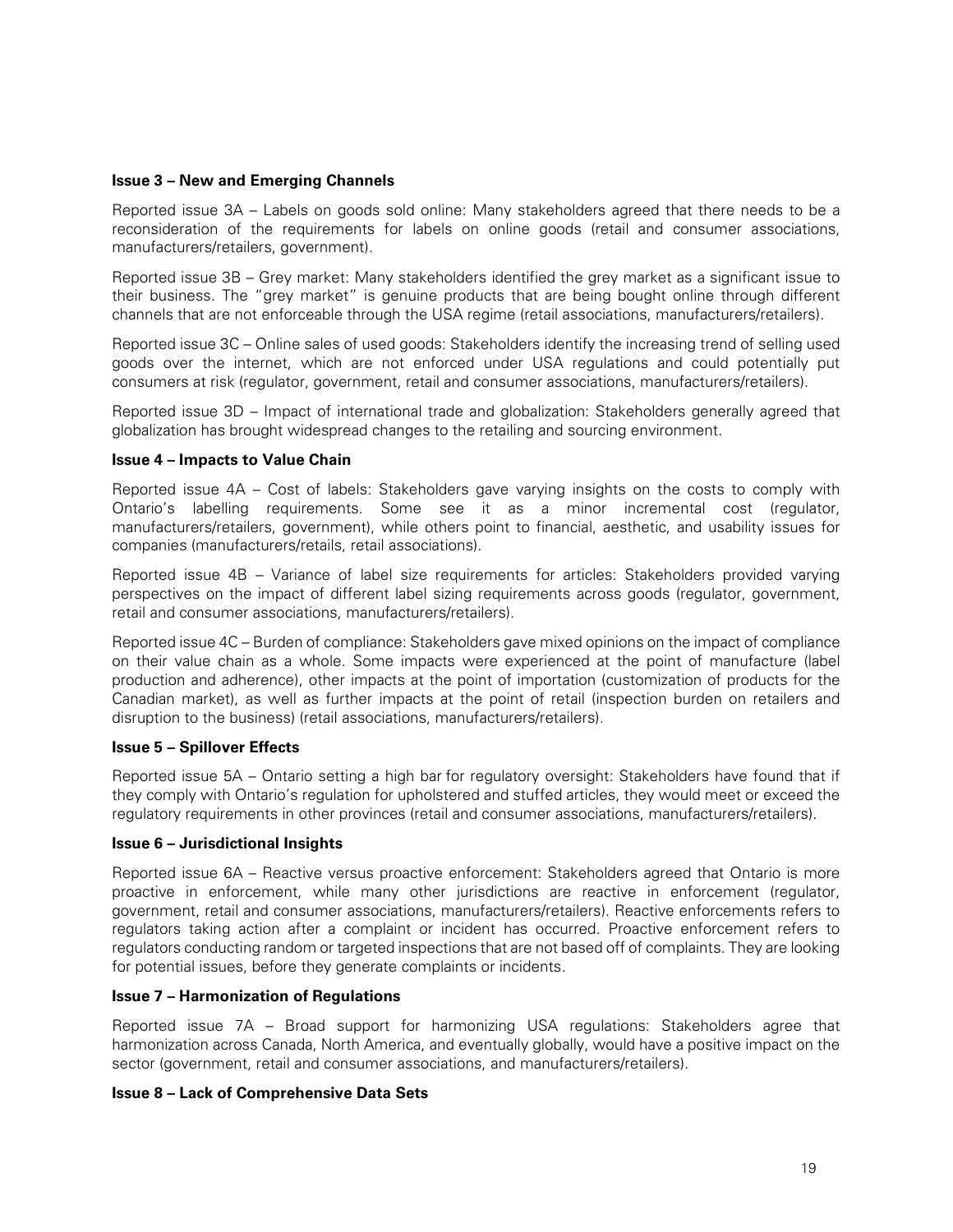Reported issue 8A – Identification of data sets: Stakeholders struggled to identify sources of reliable information that would highlight or identify the risks related to USA goods (retail and consumer associations, manufacturers/retailers).

### **Issue 9 – Lack of Awareness of Regulations**

Reported issue 9A – Need for education on regulations: Stakeholders believe that a balanced approach of education and enforcement would yield higher levels of compliance with regulations (retail and consumer associations, manufacturers/retailers).

### **Issue 10 – Stakeholder Suggestions**

Reported issue 10A – Update language of USA regulation: Many stakeholders remarked on the need for the USA regulation to be modernized to suit the unique needs of the  $21<sup>st</sup>$  century retail landscape (government, retail and consumer associations, manufacturers/retailers).

Reported issue 10B – Determine new approach to dealing with online channels: Stakeholders have acknowledged that online channels are becoming more prominent, but struggled with constructive comments on how to roll them in under the existing USA regime (regulator, government, retail and consumer associations, manufacturers/retailers).

### **Issue 11 – Financial burden**

In addition to the issues identified on the previous pages, stakeholders have also expressed their view on the financial burden related to the USA regulations. Reportedly, the costs associated with the label itself are minimal, related to 5 to 10 cents per unit. However, more significant costs are incurred from:

- Label design costs;
- Segregation of goods for different geographies;
- Inventorying costs for different products;
- Time and effort expended in dealing with the regulator;
- Time and product costs associated with products being pulled from sales or destroyed;
- Incremental regulatory resources (i.e. salaries of employees who deal with compliance matters); and
- (Manufacturers/retailers, retail associations).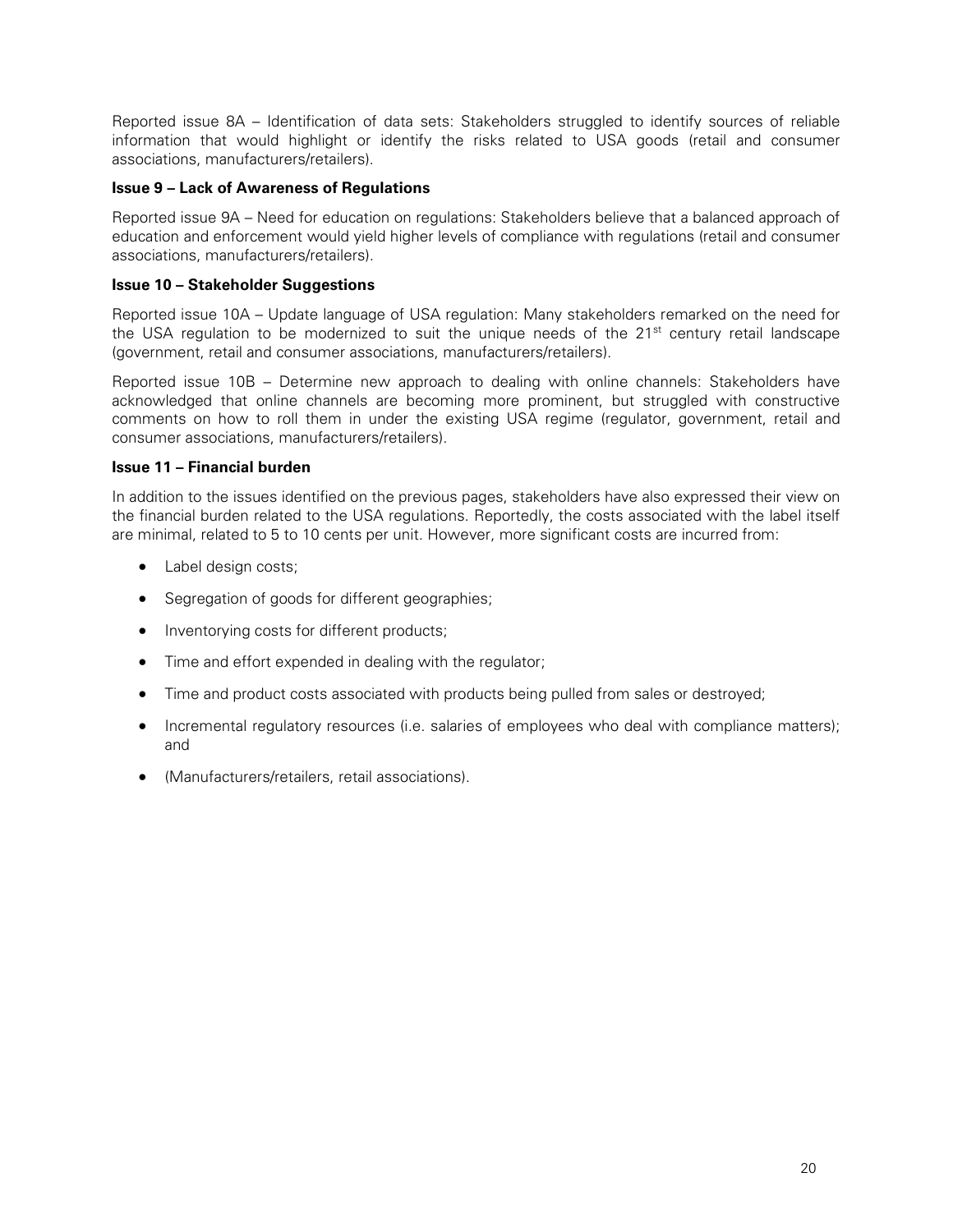## <span id="page-23-0"></span>**5 Jurisdictional Insights**

### <span id="page-23-1"></span>**5.1 Introduction to Jurisdictional Insights**

This section of the report is drawn from a separate comprehensive document, containing research results on legislative, regulatory, administrative, and operational aspects of other similar jurisdictions. That report was submitted and presented to the Ministry on April 16, 2015. For more information and data on the findings highlighted below, please refer to the separate report, which is available upon request to the Ministry.

The original report and the summary presented below are structured on the basis of the jurisdictional analysis framework presented to the Ministry of Government and Consumer Services on March 26, 2015, and subsequently revised and approved on April 2, 2015.

As per the above framework, KPMG conducted research on 11 jurisdictions to inform the development of options for modernizing Ontario's Upholstered and Stuffed Articles regulation. The research of these jurisdictions involved analysis of secondary sources, including review of applicable legislation, regulations, annual reports, performance publications, and media articles, among others. KPMG also held interviews with government officials in most of the jurisdictions, in some cases with multiple parties.

### <span id="page-23-2"></span>**5.2 Insights from Regulated Jurisdictions**

Most regulatory bodies overseeing upholstered and stuffed articles attribute the majority of noncompliance cases to the lack of awareness and understanding of the law. Once educated and informed about pertinent regulations, companies willingly comply, either by registering, affixing appropriate labels, or modifying the product. The implication of this finding is that providing education, building awareness, and assisting companies in the sector may to lead to higher rates of compliance among market participants.

A mix of revenue models is employed by the reviewed jurisdictions to regulate the sector. License fees and expiry schedules vary from state to state, and some have reporting requirements on the goods sold. Furthermore, in Pennsylvania and Ohio, per article fees are collected from the sale of regulated goods. This implies that Ontario, in exploring options for modernizing the USA regulation, may consider different funding models for its USA program.

There is a general lack of comprehensive data sets that reveal an attributable link between enforcement activities and public health and safety outcomes. Anecdotal evidence of cases that have mitigated potential health hazards have been provided by regulators, however, a holistic view of regulatory effectiveness is largely absent without a broad, quantitative set of impact data. Some jurisdictions collect output data (i.e., number of inspections, citations, prosecutions, etc.), but the ultimate results of that activity are not being tracked by any of the reviewed jurisdictions.

US states work together to standardize labelling requirements on goods, aiming to diminish or eliminate differences in label composition (sizing, colour) required (as raised in interviews with Ohio officials). Furthermore, regulatory harmonization appears to be one of the most important issues for businesses operating in this sector. Thus, efforts to standardize labeling, testing, and other regulator provisions with major North American counterparts may need to be a priority for Ontario in modernizing the USA regulation. For example, as part of the Québec government's efforts to better inform the stakeholders and eliminate trade barriers in North America, a senior economic development advisor is an active member of the IABFLO (International Association of Bedding and Furniture Law Officials) network.

It appears that populous states with a significant industrial sector tend to set the standard for a regulatory regime in their respective geographic area. Covering eastern, middle, and western US geography, the three reviewed states (Pennsylvania, Ohio and California) likely provide some degree of regulatory protection to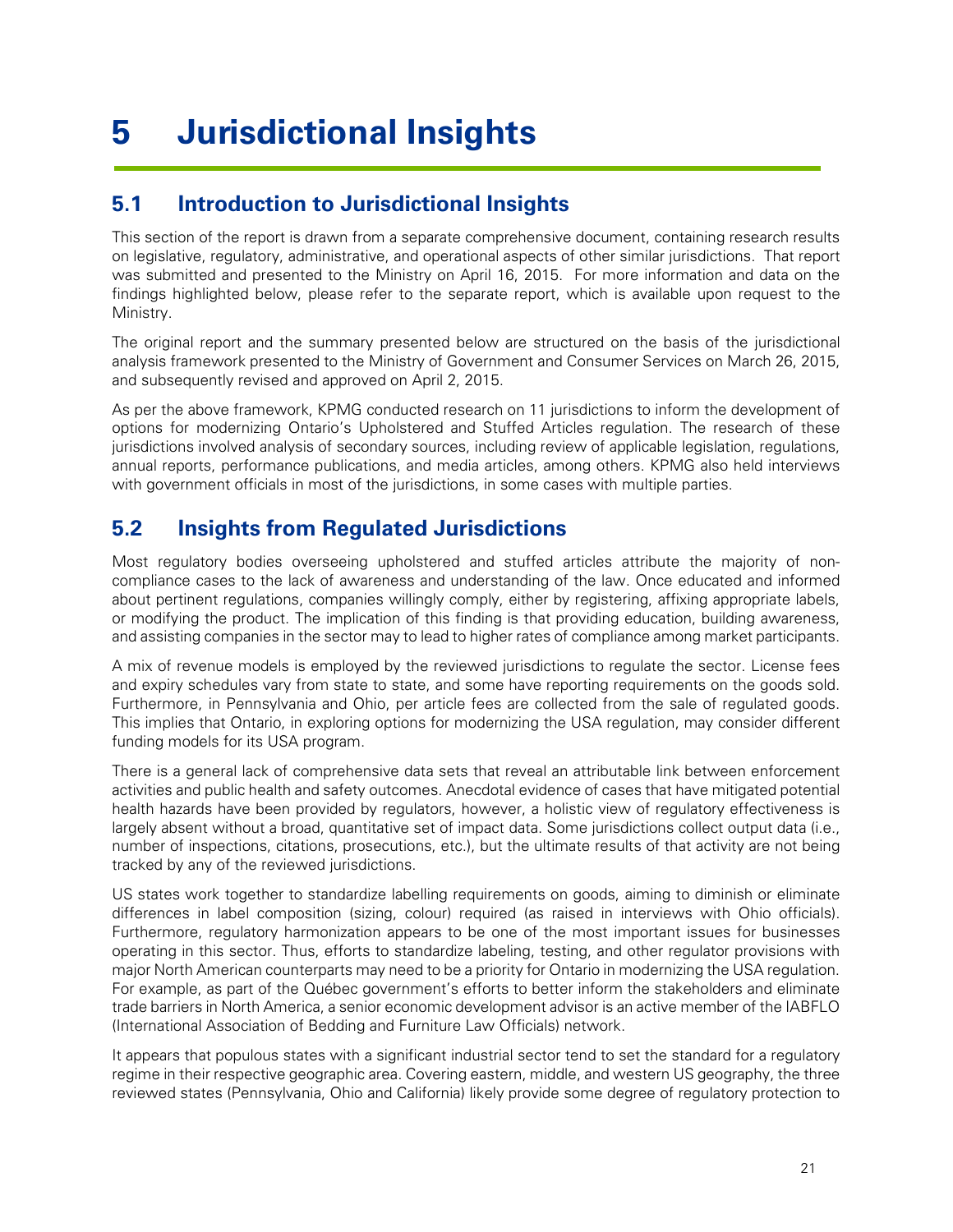their neighbouring jurisdictions, as the product customization for each state may exceed the cost of affixing a label that is compliant in one or all of the regulated states. The corollary in Canada may also exist, with Ontario, Manitoba, and Quebec imparting similar effects on other Canadian provinces.

A proactive enforcement regime, similar to those that exist in Ontario, Ohio, and California, appears to be more resource intensive, as inspectors need to cover large geographic areas and retail / manufacturing locations. Unless a highly focused risk-based approach is adopted, the efficacy of inspections may not be high, leading to interactions with organizations that are already in compliance. Thus, collecting the right data to inform risk factors, conducting analysis to identify high probabilities of non-compliance, and targeting very specific segments or individual organizations will need to be instituted if Ontario is to continue proactive enforcement of the USA regulations.

In the United States, there are bedding regulations at the federal level, as well as fifteen states that have upholstered and stuffed articles regulations. Three Canadian provinces have upholstered and stuffed articles regulations, in addition to federal product safety legislation and regulations.

### <span id="page-24-0"></span>**5.3 Insights from Non-regulated Jurisdictions**

Canadian provinces without regulations see these issues as either falling under federal regulatory domain, to be handled by Health Canada (the federal department responsible for administering the CCPSA), or a civil matter to be resolved in small claims court. It is not the role of these provinces and their regulatory bodies to take action against companies with upholstered and stuffed goods disputes. They receive few complaints relating to these articles.

Stakeholders in the reviewed jurisdictions do not perceive USA-type articles to pose significant health and safety threats. In the event that such threats were to arise, they perceive the federal government to have sufficient tools at its disposal to appropriately address any health and safety issues.

The extent of spillover effects from regulated jurisdictions is unclear. Importers that are selling goods across Canada will adhere to Ontario's labelling requirements and not track where goods go within Canada. A majority of manufacturing in Canada takes place in Québec and Ontario (approximately 45% takes place in Québec). These manufacturers are adhering to the USA regulations and sending their goods to the rest of Canada. The number of goods in the unregulated provinces that would be found as not meeting Ontario's regulatory standards is unknown by these unregulated provinces. It is also possible that offshore manufacturers, who import goods into the North American market, are likely adhering to U.S. state regulations. Therefore, any spillover effects (to the extent that they exist) may arise from not only Ontario's regulation, but also from large U.S. states that have USA-type labeling regulations in place.

### <span id="page-24-1"></span>**5.4 Insights from Federal Jurisdictions**

The federal regime covers all products covered in Ontario's Upholstered and Stuffed Articles regulation, including stuffed toys which are specifically addressed in the Toys Regulations under the CCPSA. If there is a significant safety risk from a product that causes serious, permanent harm or death, Health Canada will take action to remove those goods from the public. When the Consumer Product Safety Program identifies a trend of a product having risk to safety, or becomes aware of an incident involving a consumer product, the program will review the information related to the case and determine whether or not the seriousness of the incident warrants a risk assessment. A risk assessment is not carried out in all situations. If the program determines that a risk assessment is not warranted, the issue is still tracked and monitored. Enforcement ranges from voluntary requests, recalls, penalties and fines, with criminal prosecutions as a final step to achieve corrective action. Further detail on the federal regime can be found in the separate report.

Under the USA regulation, as per the administrative section, TSSA has inspection power for both proactive and reactive enforcement of the regulation. Under the Canadian Consumer Product Safety Act, federal inspectors also have inspection powers aimed at verifying compliance and preventing non-compliance. The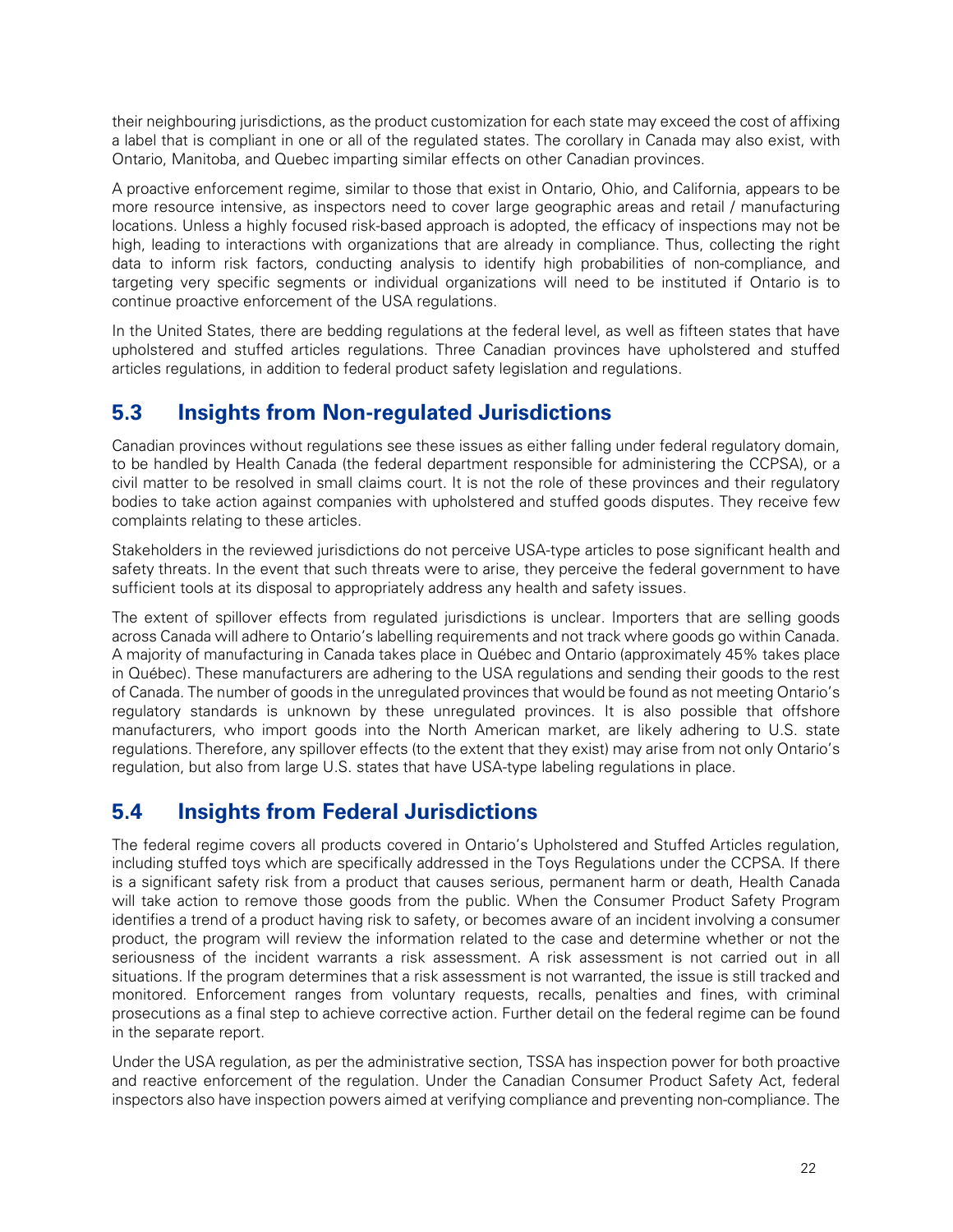inspector may at any reasonable time enter a place, including a conveyance, in which the inspector has reasonable grounds to believe that a consumer product is manufactured, imported, packaged, stored, advertised, sold, labelled, tested or transported, or a document relating to the administration of the Act or the regulations is located.<sup>[2](#page-25-0)</sup> To summarize, both regimes cover the same products, accept complaints on products, have inspection powers, and will enforce orders relating to risks to public safety.

There are some notable differences between the federal and provincial programs. Firstly, the federal program has a clearer threshold for what a safety risk is. Health Canada defines health and safety hazards as an incident that causes serious impact to health. A serious impact is a health event that is irreversible, such as losing a limb, suffering permanent damage, or dying. TSSA, on the other hand, investigates all incidents of non-compliance with the regulation whether a health or safety impact is observed or not. For example, according to federal government officials, issues like bed bugs would likely not fall under the federal department's responsibility. The department is also less likely to respond to individual or smaller group cases with minor issues. Health Canada says in rare cases, people may experience severe allergic reactions to bed bug bites.<sup>[3](#page-25-1)</sup> The US Centre for Disease Control and Prevention cites bed bugs as "a problem worldwide, are resurging, causing property loss, expense, and inconvenience. The good news is that bed bugs do not transmit disease."<sup>[4](#page-25-2)</sup> In contrast, TSSA does view infestations, such as bed bugs, as a potential safety risk and conducts inspections in response to consumer complaints on bed bugs.

Additionally, under the CCPSA, the list of an inspector's powers is longer, more specific and, arguably, broader than those under the USA regime. For example, under the USA regulation, seizure of goods or any other thing may only be done via a warrant, issued by a Justice of the Peace. Under the CCPSA, no warrant is required for the seizure of goods. The CCPSA also specifically provides for testing.

Furthermore, while both regimes can impose fines, fines under the CCPSA regime can be higher. Moreover, under the CPPSA there is the provision for administrative monetary penalties, which do not require prosecution. There is also power for Health Canada to recall a product that does not exist under the USA regime.

As highlighted in section 3.4, the USA regulation does not have requirements for reporting incidents. The TSSA USA program does require the reporting of incidents as per a Director's Order issued in October, 2014. In contrast, if a retailer or manufacturer becomes aware of a safety risk related to one of their upholstered and stuffed articles, they are legally obligated to report that risk to Health Canada. $^{\rm 5}$  $^{\rm 5}$  $^{\rm 5}$ 

The main difference between the federal and the provincial regulations is the federal act arguably has wider powers for mitigating safety risks related to upholstered and stuffed articles. They can impose higher fines, have stronger inspection powers, have recall powers, legal obligations on retailers and manufacturers to report incidents, and cover a wider array of articles than the USA regulation. However, the USA regulation does have wider scope in terms of the level of harm it chooses to address and the level of enforcement action in response to individual complaints.

Below is a high-level chart of some of the similarities and differences between the CCPSA and USA regulation. The first line, upholstered and stuffed articles, refers to all the products under the USA regulation. CCPSA covers all of the products included in the USA regulation, as well as all consumer products, including their components, parts, or accessories that may reasonably be expected to be obtained by an individual or to be used for non-commercial purposes, including for domestic, recreational,

<span id="page-25-0"></span><sup>2</sup> Health Canada. [http://www.hc-sc.gc.ca/cps-spc/pubs/indust/ccpsa\\_ref-lcspc/index-eng.php#a104](http://www.hc-sc.gc.ca/cps-spc/pubs/indust/ccpsa_ref-lcspc/index-eng.php%23a104)

<span id="page-25-1"></span><sup>&</sup>lt;sup>3</sup> Healthy Canadians[. http://www.healthycanadians.gc.ca/healthy-living-vie-saine/environment-environnement/pesticides/bedbugs](http://www.healthycanadians.gc.ca/healthy-living-vie-saine/environment-environnement/pesticides/bedbugs-punaises-lits-eng.php)[punaises-lits-eng.php](http://www.healthycanadians.gc.ca/healthy-living-vie-saine/environment-environnement/pesticides/bedbugs-punaises-lits-eng.php)

<span id="page-25-2"></span><sup>&</sup>lt;sup>4</sup> Centers for Disease Control and Prevention[. http://www.cdc.gov/parasites/bedbugs/](http://www.cdc.gov/parasites/bedbugs/)

<span id="page-25-3"></span><sup>5</sup> Health Canada. [http://www.hc-sc.gc.ca/cps-spc/pubs/indust/ccpsa\\_ref-lcspc/index-eng.php#a104](http://www.hc-sc.gc.ca/cps-spc/pubs/indust/ccpsa_ref-lcspc/index-eng.php%23a104)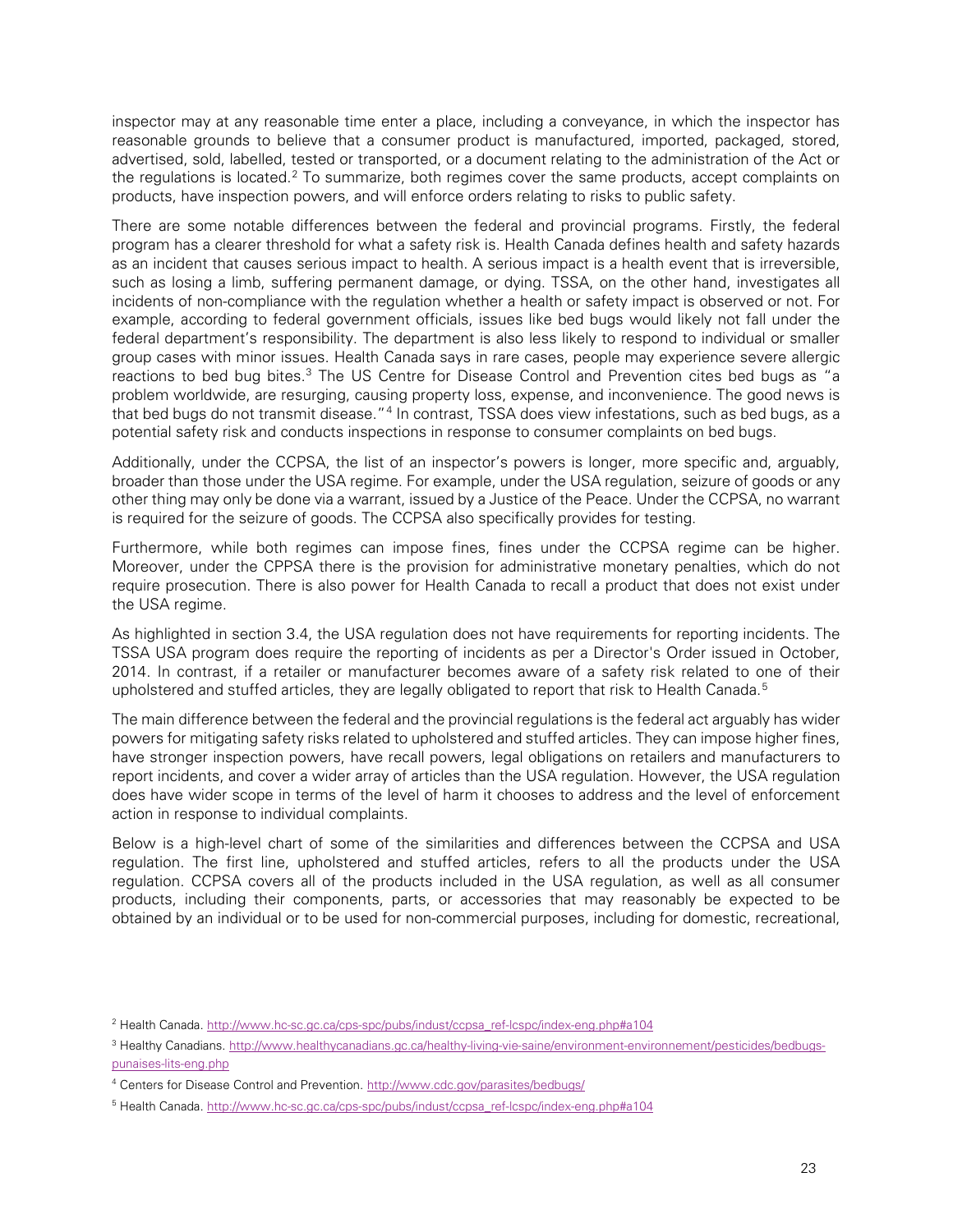and sports purposes. Products' packaging is also included. A detailed comparison of the components of the USA regulation and the CCPSA is provided in section 6 – Federal Legislation Overlap Analysis.

| <b>Aspects of regimes</b>                                                    | <b>USA Regulation</b> | <b>CCPSA</b> |
|------------------------------------------------------------------------------|-----------------------|--------------|
| Upholstered and stuffed articles                                             |                       |              |
| Proactive enforcement powers                                                 |                       |              |
| Reactive enforcement powers                                                  |                       |              |
| Removing items from sale                                                     |                       |              |
| Recall powers                                                                |                       |              |
| Prosecution powers                                                           |                       |              |
| Obligation from retailers and<br>manufacturers to report safety risks        |                       |              |
| Regular enforcement on risks that cause<br>serious, permanent injury         |                       |              |
| Regular enforcement on risks that cause<br>non-serious, non-permanent injury |                       |              |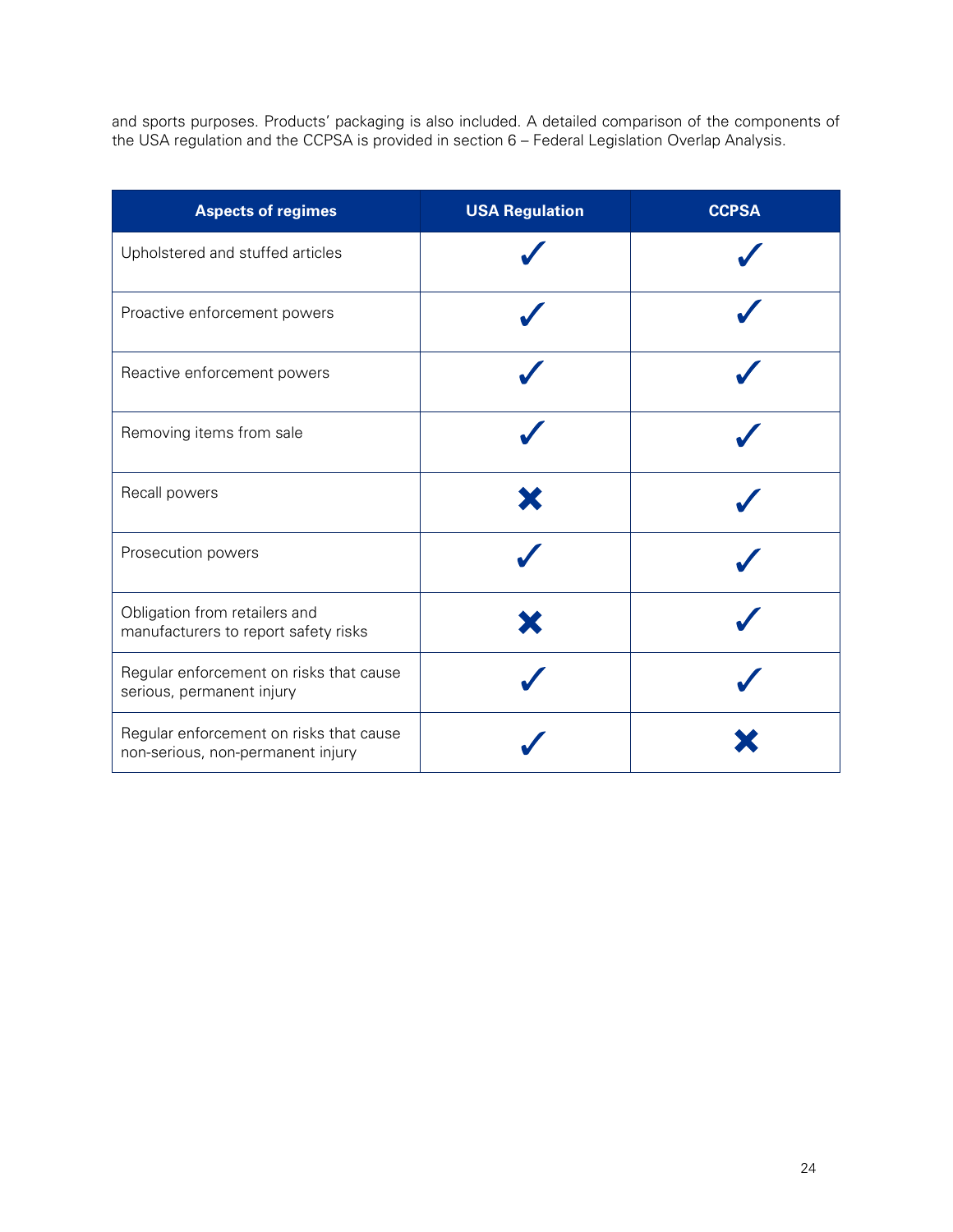## <span id="page-27-0"></span>**5.5 Products Covered in Reviewed Jurisdictions**

| California<br>Upholstered furniture<br>Bedding products with concealed filling materials<br>(mattresses, pillows, comforters, mattress pads).<br>Filling materials (cotton batting, polyurethane foam,<br>feather & down)<br>Thermal insulation                                                                                                                                                  | United States Federal Regulations<br>US regulations cover thousands of products<br>Focus on protecting consumers and families from<br>products that pose a fire, electrical, chemical, or<br>mechanical hazard                                                                                                                                                                                                                                               |
|--------------------------------------------------------------------------------------------------------------------------------------------------------------------------------------------------------------------------------------------------------------------------------------------------------------------------------------------------------------------------------------------------|--------------------------------------------------------------------------------------------------------------------------------------------------------------------------------------------------------------------------------------------------------------------------------------------------------------------------------------------------------------------------------------------------------------------------------------------------------------|
| Pennsylvania<br>Mattresses<br>Other filled bedding<br>Pillows<br>Stuffed toys<br><b>Bolsters</b><br>Upholstered furniture<br>Feather beds<br><b>Bulk materials intended</b><br>Cushions<br>for use in such products<br>Comforters<br>listed above                                                                                                                                                | <b>Canadian Federal Regulations</b><br>All consumer products including their components,<br>parts, or accessories that may reasonably be<br>expected to be obtained by an individual or to be<br>used for non-commercial purposes, including for<br>domestic, recreational, and sports purposes.<br>Products' packaging is also included<br>Stuffed toys are the only articles related to stuffed<br>goods that are also specifically identified by the act. |
| Ohio<br>Cushions<br>Toys and dolls<br>Infant accessories                                                                                                                                                                                                                                                                                                                                         | However, the Act applies to all products in the<br>definition above<br>Products not covered include explosives,<br>cosmetics, drugs, food, medical devices, and<br>ammunition                                                                                                                                                                                                                                                                                |
| Beddings and pillows<br>Sport and leisure<br>Utility items<br>Upholstered furniture<br>Dual sleeping furniture<br>Other items (Air mattresses, tree stands, padded<br>tractor seats, boat seats, boat cushions,<br>therapeutic pads, magnetic pads)<br>Additionally, any articles containing filling materials<br>for sleeping, sitting, resting or reclining purposes<br>will come under scope. | Ontario<br>Toys<br>Sporting goods<br>Pet items<br>Furniture<br>Mattresses<br>Down-filled apparel<br>$\bullet$<br>Bedding items<br>Handbags<br>Luggage<br>Seasonal ornaments                                                                                                                                                                                                                                                                                  |
| European Union<br>The EU has regulations that cover an array of<br>household products including:<br>General product safety for consumer products<br>Toys<br>Home furnishings and furniture                                                                                                                                                                                                       | Home furnishing products<br>$\bullet$<br>Insulated outerwear<br>$\bullet$<br>All other products with stuffing (any material used<br>for padding, filling or cushioning                                                                                                                                                                                                                                                                                       |

Among the jurisdictions reviewed, with the exception of the Canada's wide federal legislation and regulations, Ontario has the most extensive list of products covered by an upholstered and stuffed articles regulation. Ohio's list of articles that fall under their USA regulation is the third most extensive. The key

• Textile's labeling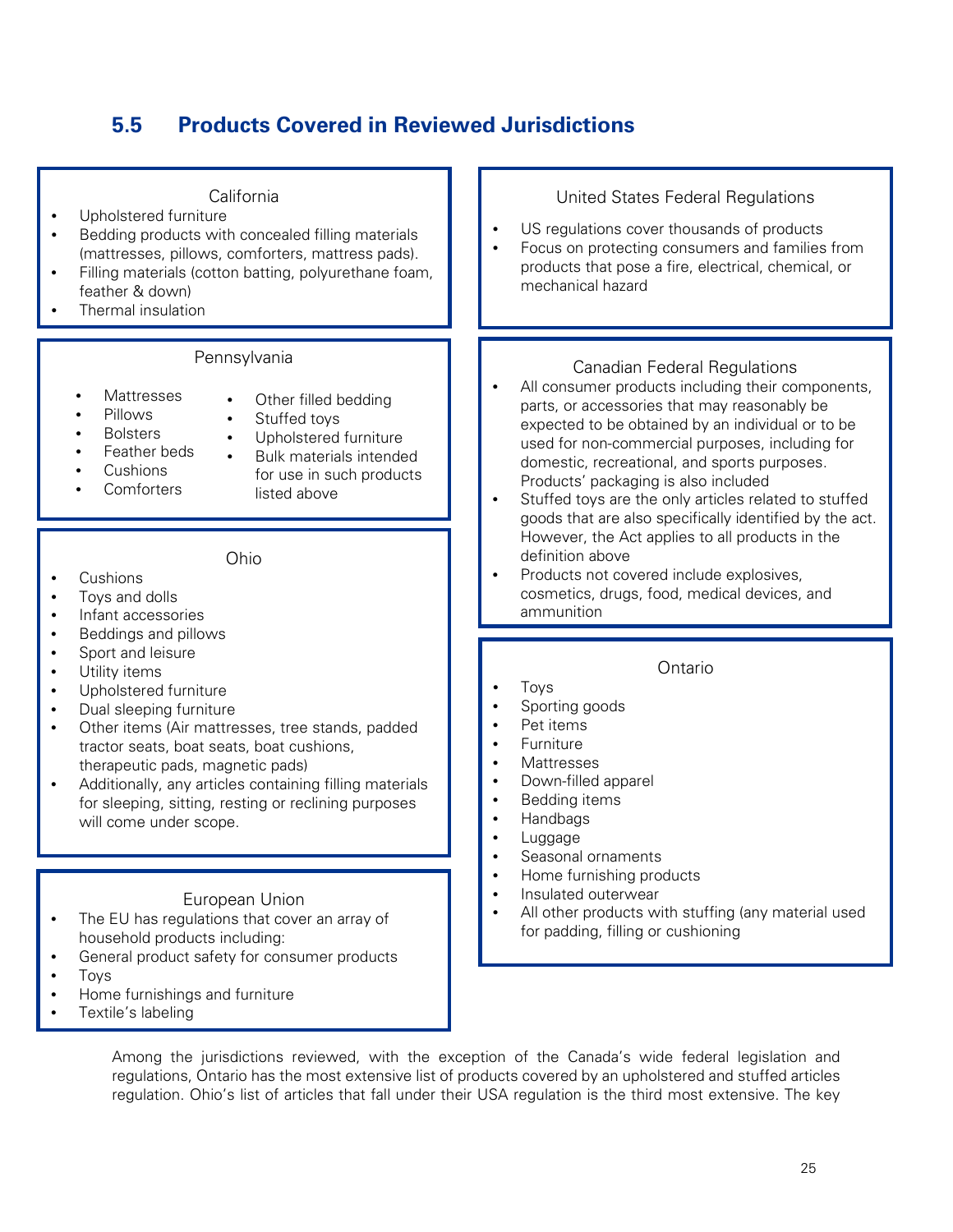difference in scope is Ohio covers all other filling materials in personal articles that are for sleeping, sitting, resting, or reclining, whereas Ontario has a wider scope of articles beyond articles that a person may rest against. Articles in Ontario can include personal items, such as the foam lining in electronic reader covers. Ohio further does not include stuffed apparel in its regime; Utah is the only other jurisdiction outside of Canada that includes stuffed clothing in its regime. Their regulation on stuffed apparel focuses on apparel through the consumer protection lens, regulating that customers are receiving the materials they are being told they are paying for, particularly concerning apparel that contains stuffing that provides warmth, like parkas and winter boots. Ontario has the second widest scope of articles included in its upholstered and stuffed articles regulation, behind the Canadian federal legislation and regulations.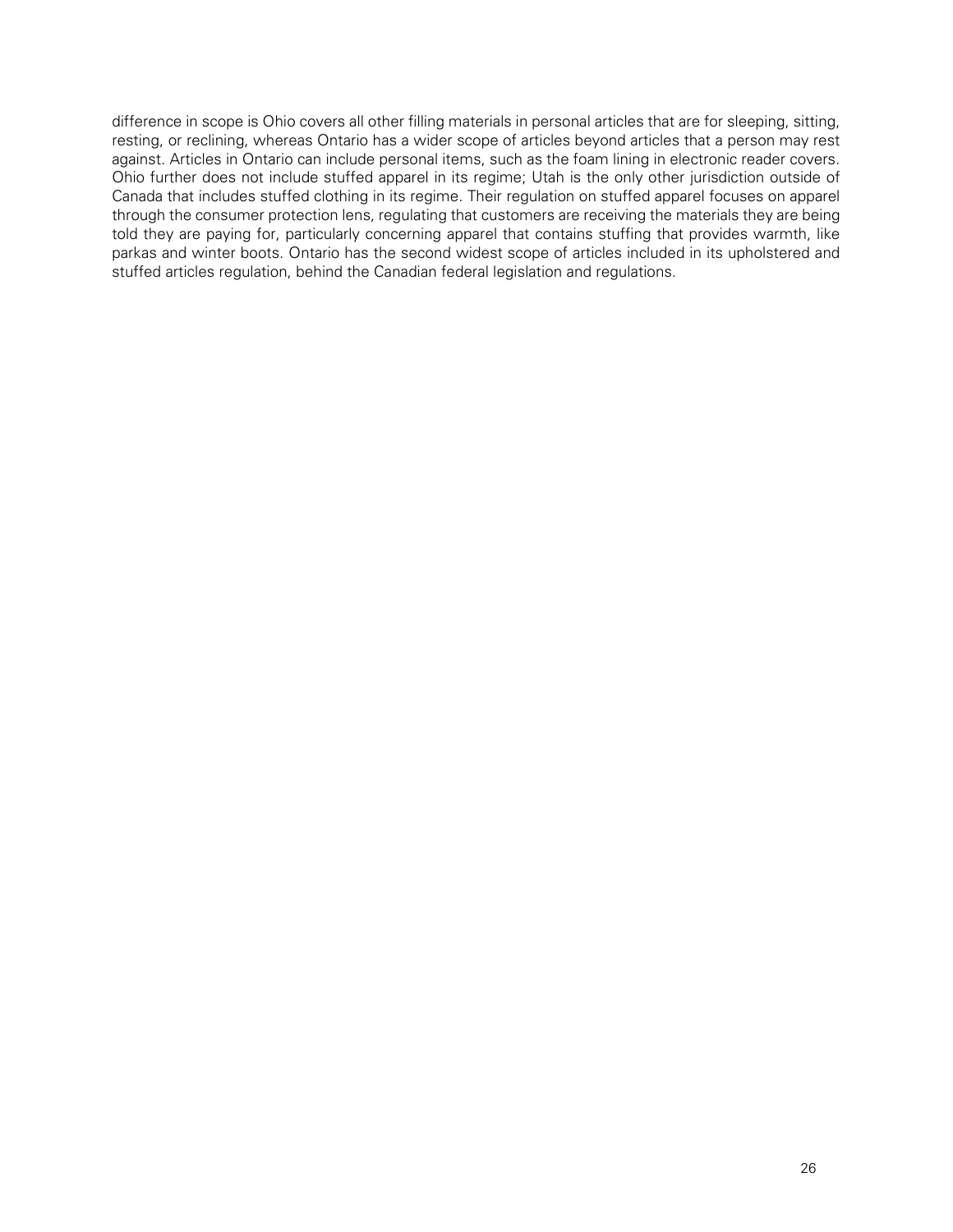## <span id="page-29-1"></span>**6 Federal Legislation Overlap Analysis**

A key driver for having a regulatory review conducted at this time is the 2011 implementation of the federal government's Canada Consumer Product Safety Act (CCPSA). Questions arose on how the new federal legislation and regulations might overlap with the pre-existing provincial regulations. The following section provides analysis on overlaps and gaps between the CCPSA and its regulations, the USA regulations, and any other relevant legislation/regulations. The analysis is split up between six applicable areas: (1) health and safety; (2) licensure; (3) product quality; (4) labelling and product misrepresentation; (5) inspection powers; and (6) enforcement powers and penalties. The Other Acts and Regulations column includes acts and regulations from the federal government and the Ontario government. The reader should assume the act or regulation is federal, unless specified that it is a provincial act or regulation.

<span id="page-29-0"></span>

| Upholstered and Stuffed Articles Regulation<br><b>Other Acts and Regulations</b>                                                                                                                |                                                                                                                                                                                      | <b>Analysis</b>                                                                                                                                              |  |
|-------------------------------------------------------------------------------------------------------------------------------------------------------------------------------------------------|--------------------------------------------------------------------------------------------------------------------------------------------------------------------------------------|--------------------------------------------------------------------------------------------------------------------------------------------------------------|--|
| <b>Health &amp; Safety</b><br>1.                                                                                                                                                                |                                                                                                                                                                                      |                                                                                                                                                              |  |
| <b>Prohibitions on use of certain materials in</b><br>manufacture                                                                                                                               | <b>CCPSA</b>                                                                                                                                                                         | The USA Regulations focus on product<br>category specific health and nuisance                                                                                |  |
|                                                                                                                                                                                                 | <b>Manufacturer and importer</b>                                                                                                                                                     | concerns and prohibit sale of products                                                                                                                       |  |
| <b>9.</b> (1) No person shall use second-hand<br>material as stuffing in the manufacture of an<br>upholstered or stuffed article or add second-<br>hand material as stuffing in its renovation. | 7. No manufacturer or importer shall<br>manufacture, import, advertise or sell a consumer<br>product that                                                                            | contravening these standards. The<br>CCPSA puts in place higher level<br>general standards focussed on risks to                                              |  |
| (2) No person shall use material that                                                                                                                                                           | (a) is a danger to human health or safety <sup>6</sup> ;                                                                                                                             | human health and safety that apply<br>across product categories.                                                                                             |  |
| contains vermin or is unclean in the<br>manufacture or renovation of any upholstered<br>or stuffed article.                                                                                     | (b) is the subject of a recall order made under<br>section 31 or such an order that is reviewed<br>under section 35 or is the subject of a<br>voluntary recall in Canada because the | The USA prohibitions include public<br>health and nuisance issues that may<br>not reach the level of an unreasonable<br>"human health and safety" hazard for |  |

<sup>6</sup> A "danger to human health or safety" is defined in s. 2 of the CCPSA as "any unreasonable hazard - existing or potential - that is posed by a consumer product during or as a result of its normal or foreseeable use and that may reasonably be expected to cause the death of an individual exposed to it or have an adverse effect on that individual's health - including an injury - whether or not the death or adverse effect occurs immediately after the exposure to the hazard, and includes any exposure to a consumer product that may reasonably be expected to have a chronic adverse effect on human health."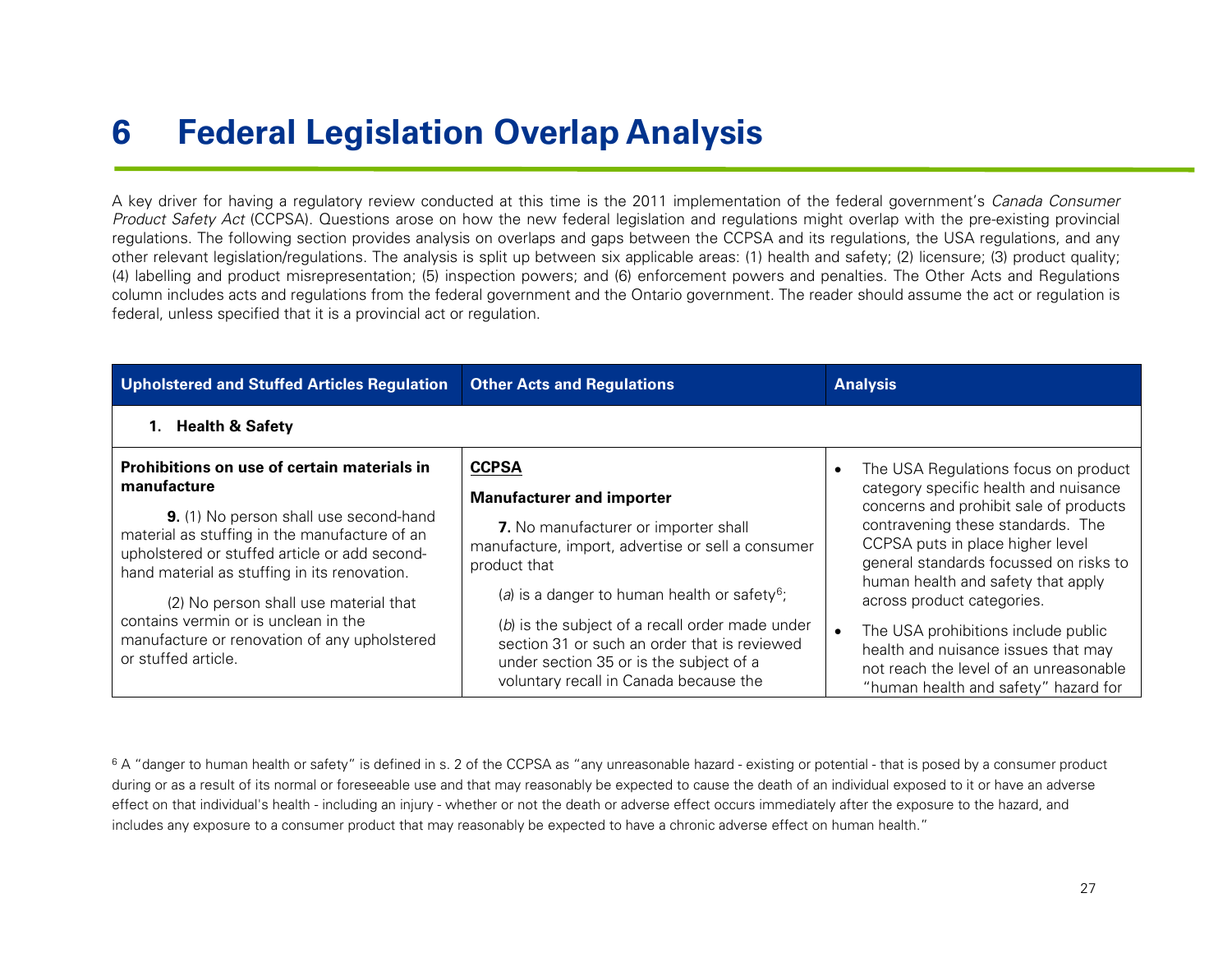### **Upholstered and Stuffed Articles Regulation Other Acts and Regulations Analysis Analysis**

(3) No person shall use down or other feather products in the manufacture or renovation of an upholstered or stuffed article unless the down or other feather products have first been processed in accordance with section 18.

#### **Prohibition on sale of unsanitary articles**

**10.** (1) No person shall sell or offer for sale an upholstered or stuffed article that has been in contact with a person suffering from a communicable disease unless the article has been sterilized in accordance with section 19 or disinfected in accordance with section 20.

(2) No person shall sell or offer for sale an upholstered or stuffed article that contains vermin unless the article has been sterilized in accordance with section 19 or disinfected in accordance with section 20.

(3) No person shall sell or offer for sale an upholstered or stuffed article that is so soiled or is in such condition that the article is likely to affect adversely a person's health.

product is a danger to human health or safety; or

(c) is the subject of a measure that the manufacturer or importer has not carried out but is required to carry out under an order made under section 32 or such an order that is reviewed under section 35.

#### **Advertising and selling**

**8.** No person shall advertise or sell a consumer product that they know

(a) is a danger to human health or safety;

(b) is the subject of a recall order made under section 31 or such an order that is reviewed under section 35 or is the subject of a voluntary recall in Canada because the product is a danger to human health or safety; or

(c) is the subject of a measure that has not been carried out but is required to be carried out under an order made under section 32 or such an order that is reviewed under section 35.

### **CCPSA Regulations**

• **Toys Regulations** – focus on thermal, flammability, electrical, mechanical, choking and auditory hazards. There are also prohibitions and restrictions on toys containing certain toxic substances. With respect to stuffed toys:

the purposes of the prohibitions in the CCPSA (for example vermin, lack of cleanliness, etc. unless those escalate to an extreme level or pose a specific threat).

- In the CCPSA regime, product category-specific requirements and specifications are dealt with in regulations to the Act and s. 6 prohibits the manufacture, import, advertisement or sale of a consumer product that doesn't meet such regulatory requirements. There are no regulations that specifically deal with the issues addressed in the USA regulation except with respect to stuffed toys under the Toy Regulations, which must be clean and free of vermin.
- At the provincial level, under the Health Protection and Promotion Act, Boards of Health have authority with respect to health hazards. Again, however, the USA prohibitions address a number of issues which, while extremely inconvenient or distasteful, may not reach the level of a "health hazard."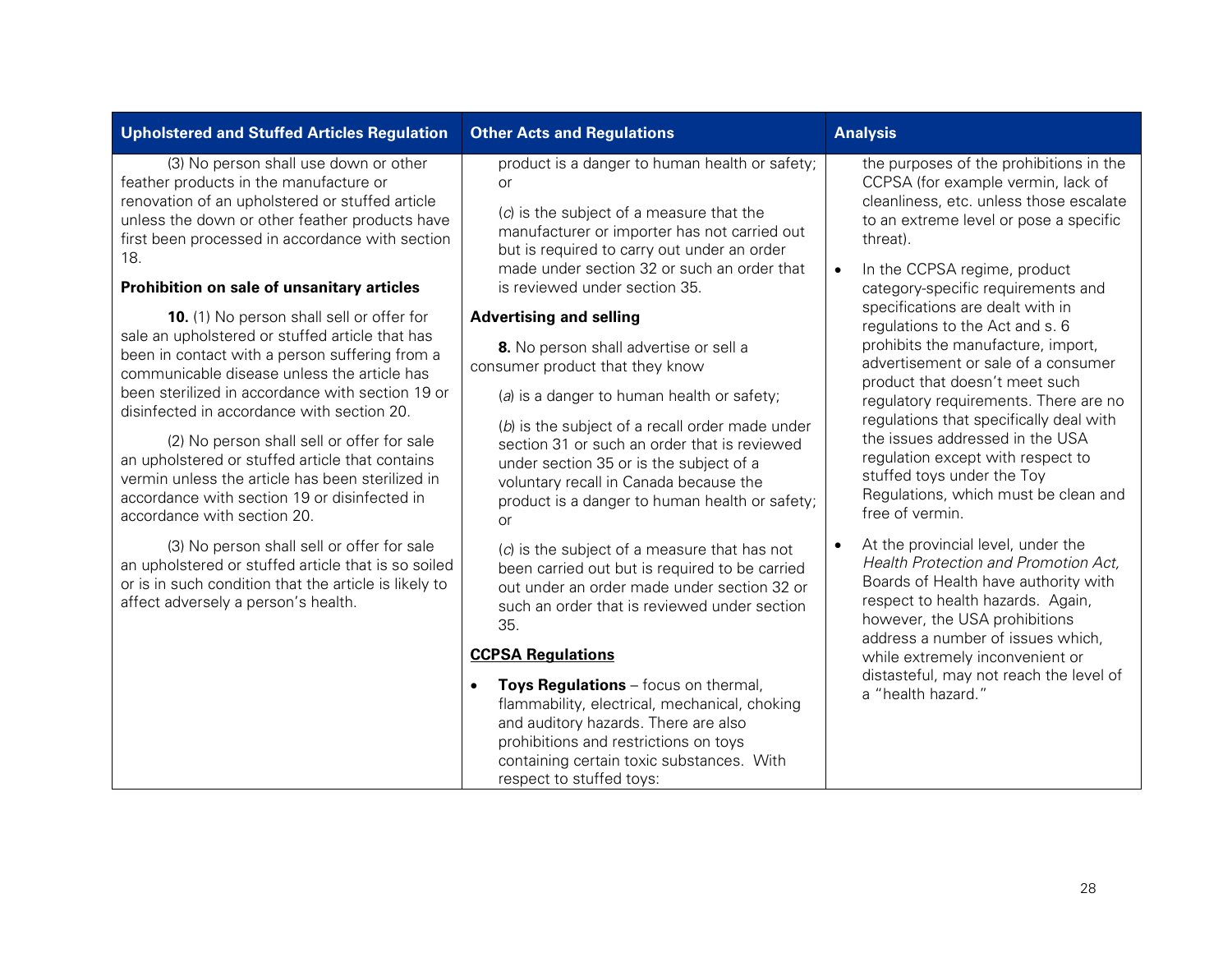| <b>Upholstered and Stuffed Articles Regulation</b> | <b>Other Acts and Regulations</b>                                                                                                                                                                                                                                 | <b>Analysis</b> |
|----------------------------------------------------|-------------------------------------------------------------------------------------------------------------------------------------------------------------------------------------------------------------------------------------------------------------------|-----------------|
|                                                    | 29. Material that is used as stuffing in a<br>doll, plush toy or soft toy must meet all of<br>the following requirements:<br>(a) it must be clean and free from vermin;<br>(b) it must be free of hard and sharp<br>foreign matter; and                           |                 |
|                                                    | (c) it must be non-toxic and non-irritant in<br>accordance with Schedules 2 and 3.                                                                                                                                                                                |                 |
|                                                    | Cribs, Cradles and Bassinets Regulations -<br>focus on mattress support, crib spacing,<br>assembly instructions, and strangulation.<br>Mattresses are addressed primarily in respect<br>of required thickness to avoid suffocation<br>hazards.                    |                 |
|                                                    | <b>Hazardous Products (Mattresses)</b><br><b>Regulations</b> – requires mattresses to comply<br>with flammability standard.                                                                                                                                       |                 |
|                                                    | Textile Flammability Regulations - focus<br>on flammability of bedding and textile<br>products.                                                                                                                                                                   |                 |
|                                                    | <b>Public Health Protection Act</b>                                                                                                                                                                                                                               |                 |
|                                                    | Order by M.O.H. or public health inspector re<br>health hazard<br>13. (1) A medical officer of health or a<br>public health inspector, in the circumstances<br>mentioned in subsection (2), by a written order<br>may require a person to take or to refrain from |                 |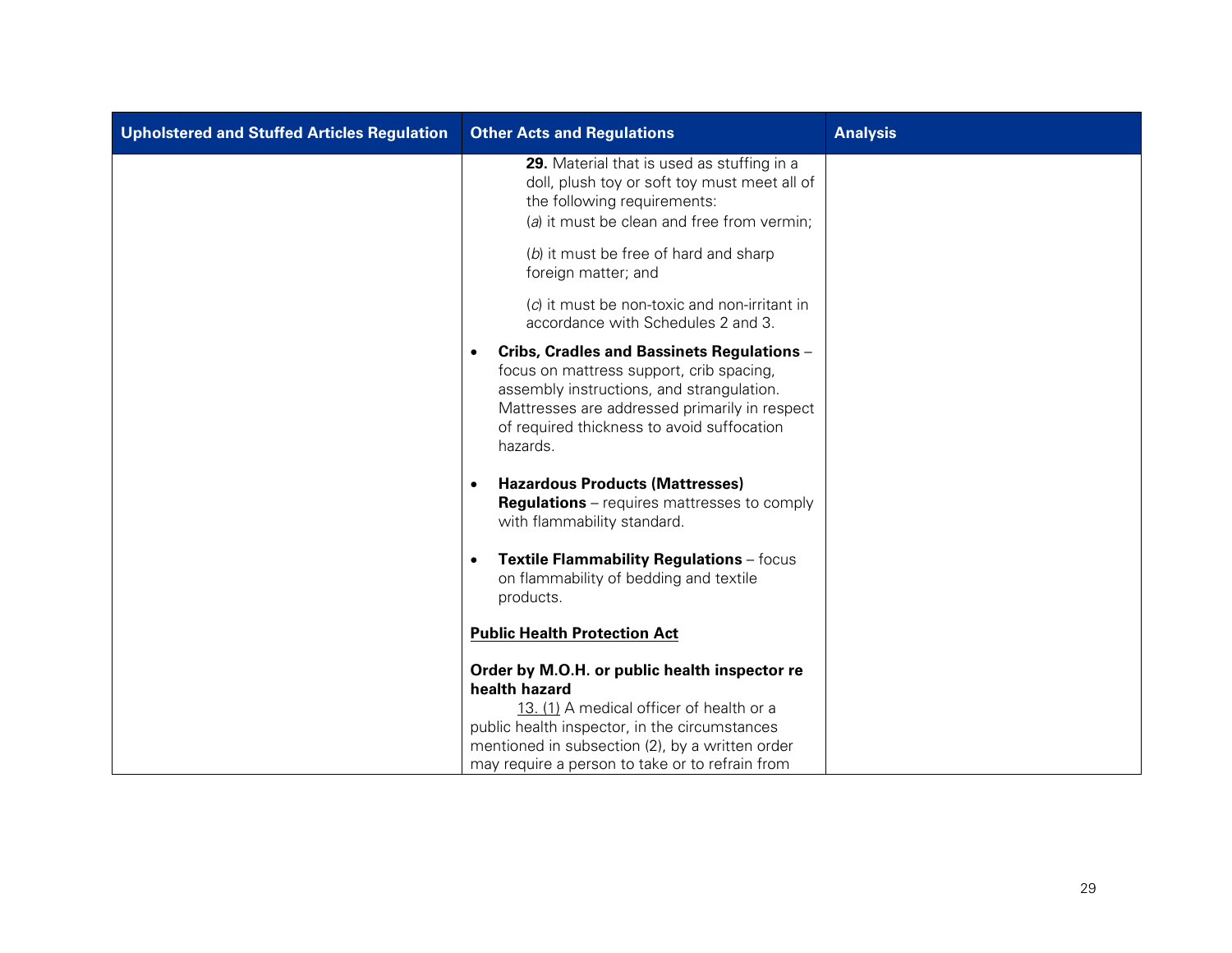<span id="page-32-0"></span>

| Upholstered and Stuffed Articles Regulation | <b>Other Acts and Regulations</b>                                                                                                                                                                                          | <b>Analysis</b> |
|---------------------------------------------|----------------------------------------------------------------------------------------------------------------------------------------------------------------------------------------------------------------------------|-----------------|
|                                             | taking any action that is specified in the order in<br>respect of a health hazard. <sup>7</sup>                                                                                                                            |                 |
|                                             | <b>Condition precedent to order</b><br>(2) A medical officer of health or a public<br>health inspector may make an order under this<br>section where he or she is of the opinion, upon<br>reasonable and probable grounds, |                 |
|                                             | (a) that a health hazard exists in the health unit<br>served by him or her; and                                                                                                                                            |                 |
|                                             | (b) that the requirements specified in the order are<br>necessary in order to decrease the effect of<br>or to eliminate the health hazard.                                                                                 |                 |
|                                             |                                                                                                                                                                                                                            |                 |
|                                             |                                                                                                                                                                                                                            |                 |
|                                             |                                                                                                                                                                                                                            |                 |
|                                             |                                                                                                                                                                                                                            |                 |
|                                             |                                                                                                                                                                                                                            |                 |

<sup>7</sup> Under s. 2 of the *Health Protection and Promotion Act,* "health hazard" means, "(a) a condition of a premises, (b) a substance, thing, plant or animal other than man, or (c) a solid, liquid, gas or combination of any of them, that has or that is likely to have an adverse effect on the health of any person."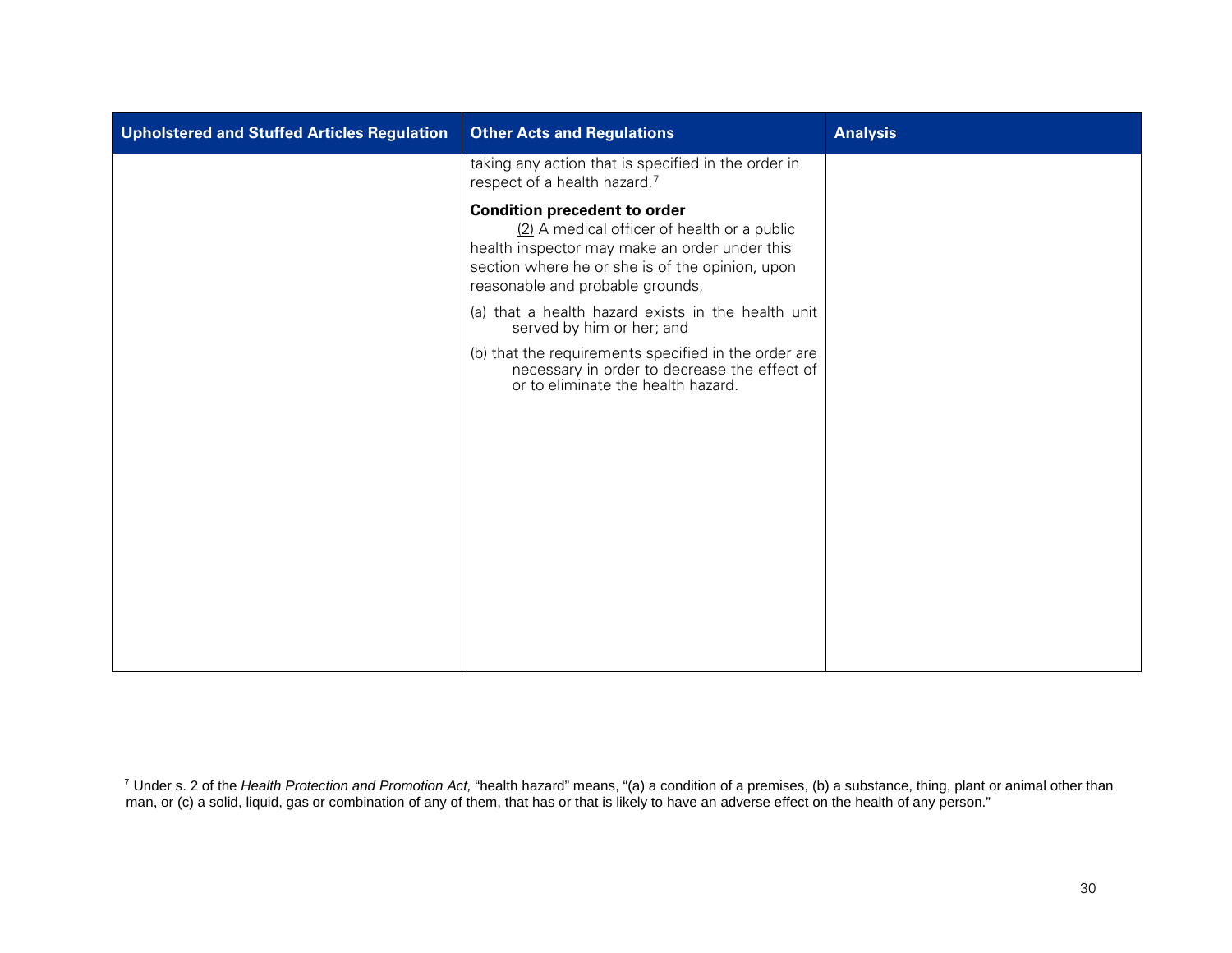| <b>Upholstered and Stuffed Articles Regulation</b>                                                                                                                                                                                                                                                                                                                                                                                                                                                                                                    | <b>Other Acts and Regulations</b> | <b>Analysis</b>                                                                                                                                                                                                                                                                                                                                                                                                                                                                                                                                                    |
|-------------------------------------------------------------------------------------------------------------------------------------------------------------------------------------------------------------------------------------------------------------------------------------------------------------------------------------------------------------------------------------------------------------------------------------------------------------------------------------------------------------------------------------------------------|-----------------------------------|--------------------------------------------------------------------------------------------------------------------------------------------------------------------------------------------------------------------------------------------------------------------------------------------------------------------------------------------------------------------------------------------------------------------------------------------------------------------------------------------------------------------------------------------------------------------|
| 2. Licensure                                                                                                                                                                                                                                                                                                                                                                                                                                                                                                                                          |                                   |                                                                                                                                                                                                                                                                                                                                                                                                                                                                                                                                                                    |
| <b>Licence required</b><br>3. (1) No person shall carry on business<br>as a manufacturer or as a renovator unless the<br>person is licensed.                                                                                                                                                                                                                                                                                                                                                                                                          | None                              | There is no equivalent to the<br>$\bullet$<br>requirement for pre-sale licensure of<br>manufacturers and renovators under<br>the USA Regulations.                                                                                                                                                                                                                                                                                                                                                                                                                  |
| (2) An application for a licence as a<br>manufacturer or as a renovator shall be in the<br>form provided by the designated administrative<br>authority, be accompanied by the fee set by the<br>designated administrative authority and contain<br>the following information:<br>1. The name, address and telephone number<br>of the applicant, including the name under<br>which the applicant carries on business.<br>2. The names of the officers, if the applicant<br>is a corporation.<br>3. The types of articles manufactured or<br>renovated. |                                   | In other regulatory schemes, product<br>$\bullet$<br>standards are enforced by prohibiting<br>sale of non-compliant products and, in<br>some cases, requiring product licences<br>(e.g. health products under the Food<br>and Drugs Act) or certifications (e.g.<br>electrical products under the Product<br>Safety Regulation to the Electricity<br>Act). Another model is to require<br>notification to a regulatory or<br>inspection authority prior to<br>commencement of operations (e.g.<br>food premises under the Health<br>Protection and Promotion Act). |
|                                                                                                                                                                                                                                                                                                                                                                                                                                                                                                                                                       |                                   | Comparable regimes (i.e. of licensing<br>entities as opposed to products) apply<br>in the case of health product<br>manufacturing and distribution<br>establishments, which are federally<br>regulated under the Food and Drug<br>Regulations, the Natural Health<br>Product Regulations and the Medical<br>Devices Regulations), food importation<br>and preparation for interprovincial<br>trade (under new Safe Food For<br>Canadians Act).                                                                                                                     |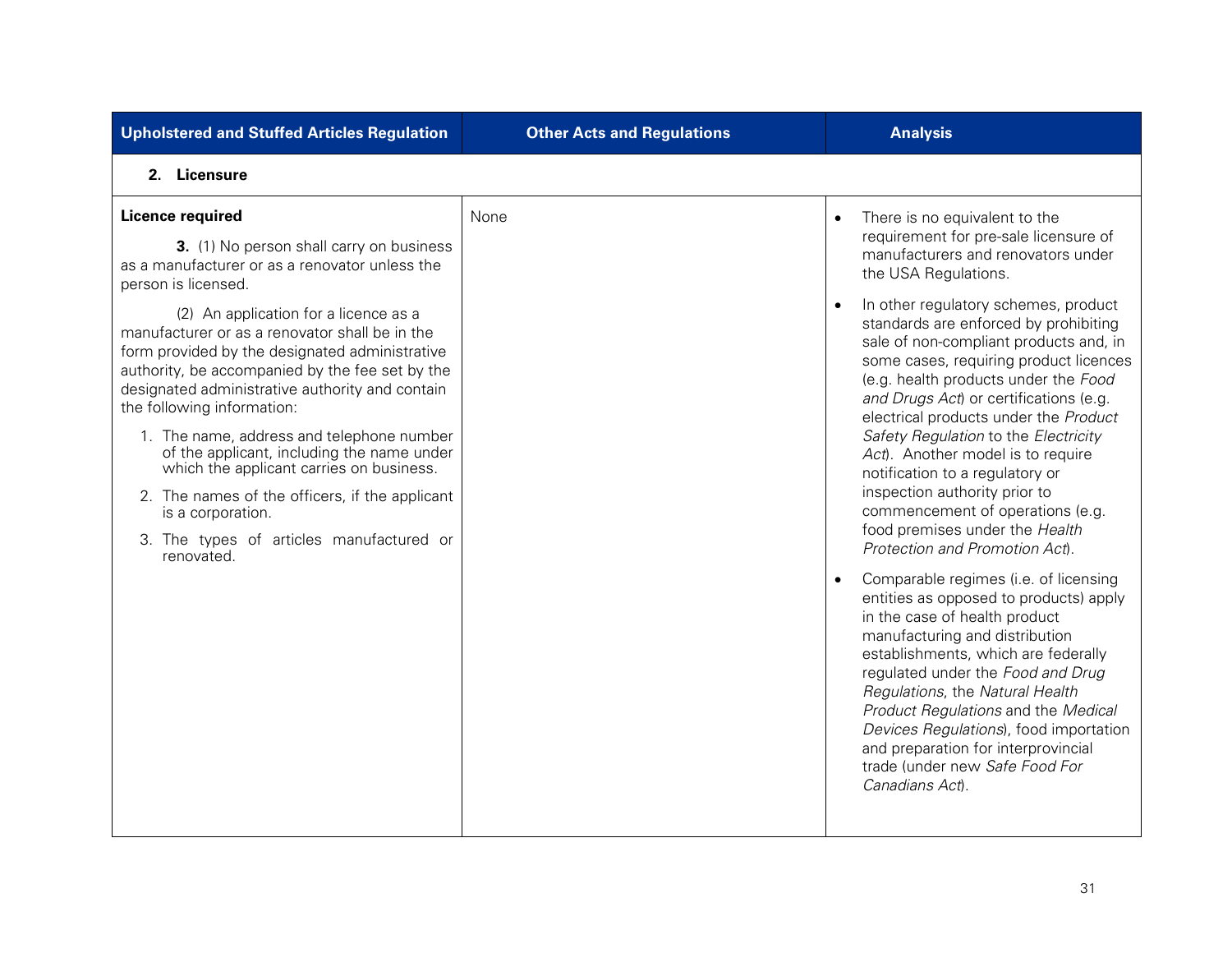| <b>Upholstered and Stuffed Articles Regulation</b>                                     | <b>Other Acts and Regulations</b>                                                                                                                                                                                                                                                                                                                                                                                                                                                                                                       | <b>Analysis</b>                                                                                                                                                                                                                                                                                                                                       |
|----------------------------------------------------------------------------------------|-----------------------------------------------------------------------------------------------------------------------------------------------------------------------------------------------------------------------------------------------------------------------------------------------------------------------------------------------------------------------------------------------------------------------------------------------------------------------------------------------------------------------------------------|-------------------------------------------------------------------------------------------------------------------------------------------------------------------------------------------------------------------------------------------------------------------------------------------------------------------------------------------------------|
| 3. Product Quality                                                                     |                                                                                                                                                                                                                                                                                                                                                                                                                                                                                                                                         |                                                                                                                                                                                                                                                                                                                                                       |
| See quality and content provisions listed under<br>category 1 (Health & Safety) above. | <b>CCPSA</b><br>See quality and content provisions listed under<br>category 1 (Health & Safety) above.<br><b>Sale of Goods Act &amp; Contract Law</b><br>Implied conditions as to quality or fitness<br>15. Subject to this Act and any statute in                                                                                                                                                                                                                                                                                      | Contract Law - The key provision in the<br>$\bullet$<br>Sale of Goods Act is that, where goods<br>are bought by description (i.e. a<br>"mattress") from a seller who deals<br>with goods of that description, they<br>must be of "merchantable quality,"<br>which means that they must meet<br>reasonable expectations of an average                  |
|                                                                                        | that behalf, there is no implied warranty or<br>condition as to the quality or fitness for any<br>particular purpose of goods supplied under a<br>contract of sale, except as follows:                                                                                                                                                                                                                                                                                                                                                  | purchaser. An average purchaser<br>would expect that upholstered goods<br>will not be full of bed bugs or stuffed<br>with rotten material.                                                                                                                                                                                                            |
|                                                                                        | 1. Where the buyer, expressly or by implication,<br>makes known to the seller the particular<br>purpose for which the goods are required so<br>as to show that the buyer relies on the<br>seller's skill or judgment, and the goods are<br>of a description that it is in the course of the<br>seller's business to supply (whether the<br>seller is the manufacturer or not), there is an<br>implied condition that the goods will be<br>reasonably fit for such purpose, but in the<br>case of a contract for the sale of a specified | Remedy in Contract Law - The remedy<br>for a breach of a right under the Sale of<br>Goods Act is for the purchaser to claim<br>for damages to put them in the<br>position they would have been in had it<br>not been for the warranty breach. This<br>can include getting one's money back<br>as well as consequential damages for<br>other expenses. |
|                                                                                        | article under its patent or other trade name<br>there is no implied condition as to its fitness<br>for any particular purpose.                                                                                                                                                                                                                                                                                                                                                                                                          | Tort Law - In the event that an<br>upholstered or stuffed article causes<br>harm because of the way it is marked                                                                                                                                                                                                                                      |
|                                                                                        | 2. Where goods are bought by description from a<br>seller who deals in goods of that description<br>(whether the seller is the manufacturer or<br>not), there is an implied condition that the<br>goods will be of merchantable quality, but if<br>the buyer has examined the goods, there is<br>no implied condition as regards defects that<br>such examination ought to have revealed.                                                                                                                                               | (or not marked) or because it contains<br>a noxious substance/ vermin there is a<br>potential claim for negligence. Such a<br>claim would likely be brought against<br>the manufacturer. Failure to meet a<br>CCPSA standard would be extremely<br>persuasive evidence that the<br>manufacturer failed to meet the                                    |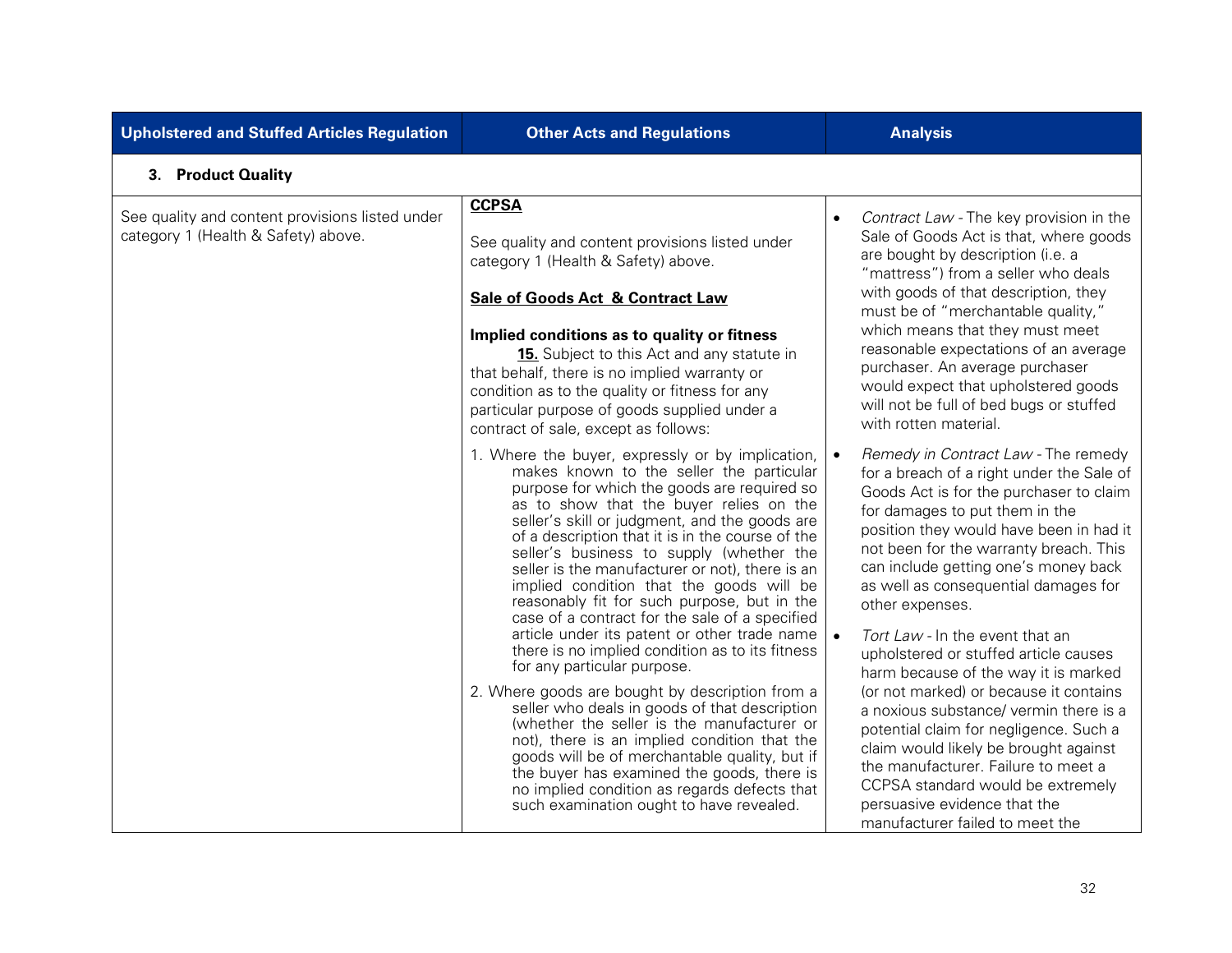| <b>Upholstered and Stuffed Articles Regulation</b> | <b>Other Acts and Regulations</b>                                                                                                                                                                                                                                                                                 |           | <b>Analysis</b>                                                                                                    |
|----------------------------------------------------|-------------------------------------------------------------------------------------------------------------------------------------------------------------------------------------------------------------------------------------------------------------------------------------------------------------------|-----------|--------------------------------------------------------------------------------------------------------------------|
|                                                    | 3. An implied warranty or condition as to quality or<br>fitness for a particular purpose may be<br>annexed by the usage of trade.                                                                                                                                                                                 |           | standard of care. Similarly, failure to<br>meet a USA standard would be<br>evidence of a standard of care breach.  |
|                                                    | 4. An express warranty or condition does not<br>negative a warranty or condition implied by<br>this Act unless inconsistent therewith.                                                                                                                                                                            | $\bullet$ | Remedy in Tort - Damages would<br>include out-of-pocket expenses as well<br>as compensation for pain and suffering |
|                                                    | <b>Consumer Protection Act, 2002 (Ontario)</b>                                                                                                                                                                                                                                                                    |           | (although this is capped pursuant to a<br>1978 Supreme Court of Canada ruling).                                    |
|                                                    | <b>Quality of goods</b><br>9. (2) The implied conditions and warranties<br>applying to the sale of goods by virtue of the Sale<br>of Goods Act are deemed to apply with necessary<br>modifications to goods that are leased or traded<br>or otherwise supplied under a consumer<br>agreement.                     |           |                                                                                                                    |
|                                                    | <b>Tort (Negligence) Law</b>                                                                                                                                                                                                                                                                                      |           |                                                                                                                    |
|                                                    | To prove negligence, a plaintiff must establish<br>that:                                                                                                                                                                                                                                                          |           |                                                                                                                    |
|                                                    | (a) the defendant owed them a duty of care;                                                                                                                                                                                                                                                                       |           |                                                                                                                    |
|                                                    | (b) the defendant breached the applicable<br>standard of care associated with that duty;<br>and<br>(c) the defendant's breach caused the plaintiff's<br>harm and damages.                                                                                                                                         |           |                                                                                                                    |
|                                                    | In the product liability context, manufacturers are<br>typically found to owe a duty to purchasers of<br>their products. That duty requires that they take<br>reasonable care to ensure that their products will<br>not result in injury or property damage and are<br>reasonably safe for their foreseeable use. |           |                                                                                                                    |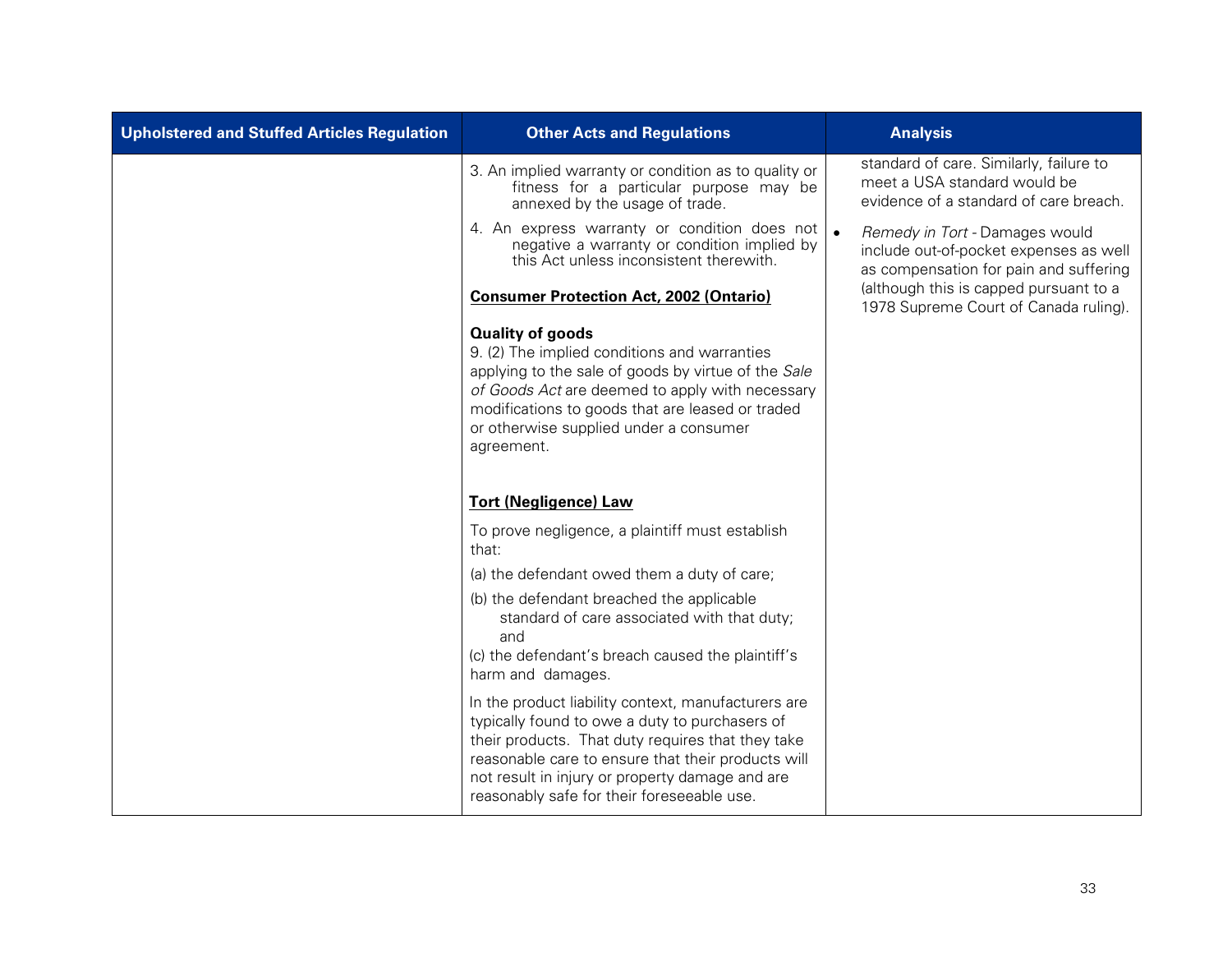| <b>Upholstered and Stuffed Articles Regulation</b>                                                                                                                                                                                                                                                                                                                                                                                                                                                                                                                                                                                                                                                                                                                                                                                                                                                                                                                                                                     | <b>Other Acts and Regulations</b>                                                                                                                                                                                                                                                                                                                                                                                                                                                                                                                                                                                                                                                                                                                                                                                                                                                                                           | <b>Analysis</b>                                                                                                                                                                                                                                                                                                                                                                                                                                                                                                                                                                                                                                                                                                                                                                                                                                                                                                                    |
|------------------------------------------------------------------------------------------------------------------------------------------------------------------------------------------------------------------------------------------------------------------------------------------------------------------------------------------------------------------------------------------------------------------------------------------------------------------------------------------------------------------------------------------------------------------------------------------------------------------------------------------------------------------------------------------------------------------------------------------------------------------------------------------------------------------------------------------------------------------------------------------------------------------------------------------------------------------------------------------------------------------------|-----------------------------------------------------------------------------------------------------------------------------------------------------------------------------------------------------------------------------------------------------------------------------------------------------------------------------------------------------------------------------------------------------------------------------------------------------------------------------------------------------------------------------------------------------------------------------------------------------------------------------------------------------------------------------------------------------------------------------------------------------------------------------------------------------------------------------------------------------------------------------------------------------------------------------|------------------------------------------------------------------------------------------------------------------------------------------------------------------------------------------------------------------------------------------------------------------------------------------------------------------------------------------------------------------------------------------------------------------------------------------------------------------------------------------------------------------------------------------------------------------------------------------------------------------------------------------------------------------------------------------------------------------------------------------------------------------------------------------------------------------------------------------------------------------------------------------------------------------------------------|
| 4. Labelling & Product Misrepresentation                                                                                                                                                                                                                                                                                                                                                                                                                                                                                                                                                                                                                                                                                                                                                                                                                                                                                                                                                                               |                                                                                                                                                                                                                                                                                                                                                                                                                                                                                                                                                                                                                                                                                                                                                                                                                                                                                                                             |                                                                                                                                                                                                                                                                                                                                                                                                                                                                                                                                                                                                                                                                                                                                                                                                                                                                                                                                    |
| <b>Labelling requirements</b><br>5. (1) On completing the manufacture<br>or renovation of an upholstered or stuffed<br>article, a manufacturer or renovator shall<br>immediately affix a label in accordance with this<br>Regulation to a conspicuous part of the main<br>body of the article.<br>(2) A retailer who receives a second-<br>hand article for purposes of sale shall,<br>immediately upon receiving it, affix a second-<br>hand label in Form 5 to a conspicuous part of<br>the article.<br>Prohibition on sale of unlabelled articles<br>6. (1) No person shall sell or offer for<br>sale, whether by auction or otherwise, an<br>upholstered or stuffed article that does not bear<br>a label in accordance with this Regulation that is<br>securely affixed to a conspicuous part of the<br>main body of the article.<br>(2) Subsection (1) does not apply to the<br>sale or offering for sale by a householder of his<br>or her own household articles from or on the<br>householder's own premises. | <b>CCPSA</b><br>Misleading claims - package or label<br>9. No person shall package or label a<br>consumer product<br>(a) in a manner $-$ including one that is false,<br>misleading or deceptive - that may<br>reasonably be expected to create an<br>erroneous impression regarding the fact that<br>it is not a danger to human health or safety; or<br>(b) in a manner that is false, misleading or<br>deceptive regarding its certification related to<br>its safety or its compliance with a safety<br>standard or the regulations.<br><b>Competition Act</b><br><b>Misrepresentations to public</b><br>74.01 (1) A person engages in reviewable conduct<br>who, for the purpose of promoting, directly or<br>indirectly, the supply or use of a product or for the<br>purpose of promoting, directly or indirectly, any<br>business interest, by any means whatever,<br>(a) makes a representation to the public that | As illustrated here, there are a<br>numerous statutes and regulations<br>that prohibit labelling of products in a<br>manner that is false or misleading.<br>There is not, however, another<br>regulatory source that creates specific<br>requirements as to labelling regarding<br>the content of the stuffed and<br>upholstered items covered under the<br>USA Reg.<br>The CCPSA requires that consumer<br>products be labelled so as not to<br>create a false impression about the<br>safety of the consumer product.<br>The federal Competition Act and the<br>provincial Consumer Protection Act,<br>2002 both govern misleading<br>representations about products. As of<br>March 23, 2015, the Ontario MGCS<br>and the Competition Bureau have<br>entered into an MOU aiming to<br>increase coordination between the<br>two organizations.<br>For textiles, the Textile Labelling Act<br>does not entirely address all items |
| Prohibition on removal of labels<br>7. No person shall remove, deface or<br>alter, or attempt to remove, deface or alter, any<br>label that is affixed in accordance with this<br>Regulation to an article before the article to<br>which it is affixed is sold by retail and delivered                                                                                                                                                                                                                                                                                                                                                                                                                                                                                                                                                                                                                                                                                                                                | is false or misleading in a material respect;<br>(b) makes a representation to the public in the<br>form of a statement, warranty or guarantee of<br>the performance, efficacy or length of life of a<br>product that is not based on an adequate and                                                                                                                                                                                                                                                                                                                                                                                                                                                                                                                                                                                                                                                                       | addressed under the USA regulation,<br>although there is some overlap.<br>Textiles for the purpose of that Act are<br>"any textile fibre, yarn or fabric, or any<br>product made in whole or in part from<br>a textile fibre, yarn or fabric."                                                                                                                                                                                                                                                                                                                                                                                                                                                                                                                                                                                                                                                                                     |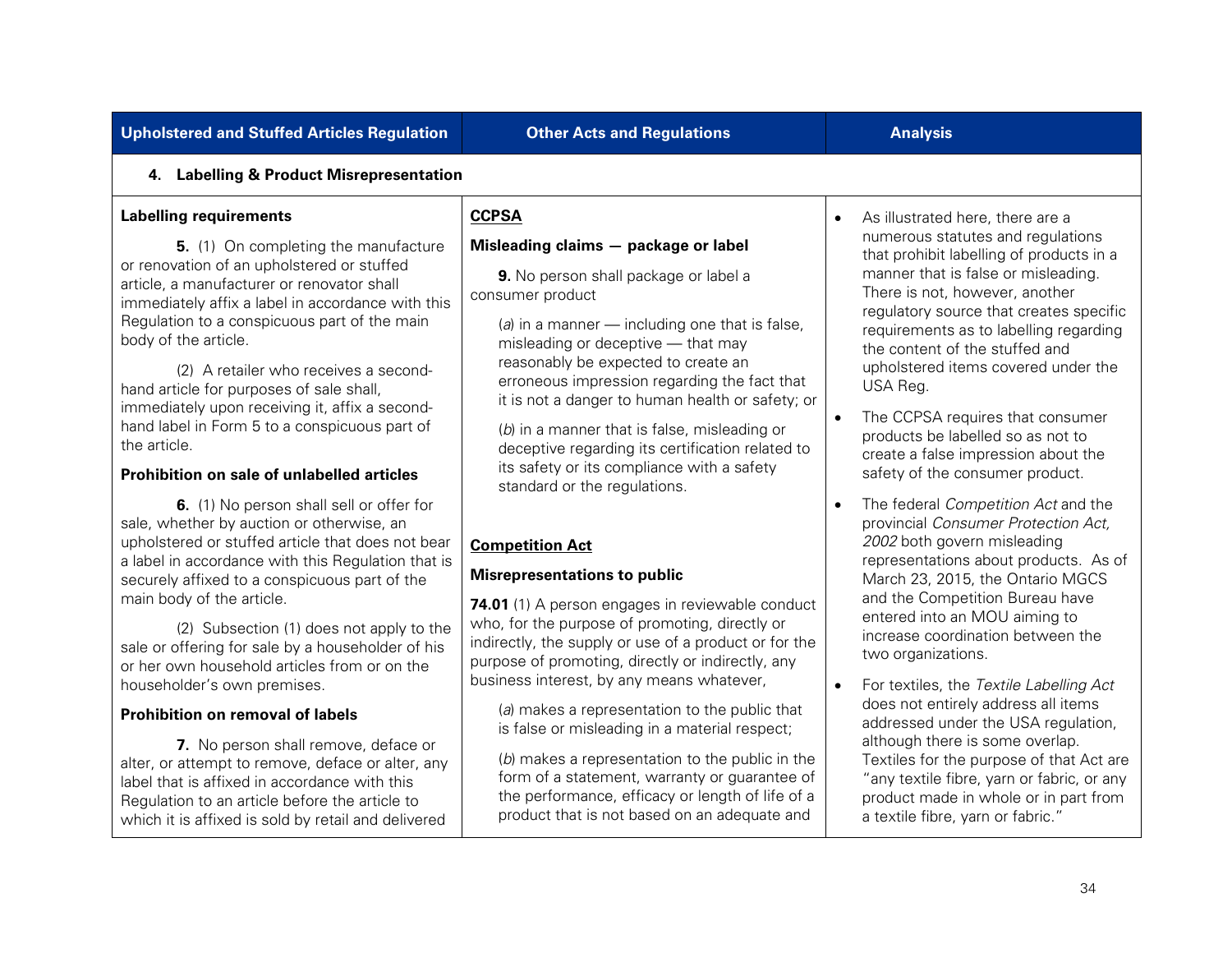| <b>Upholstered and Stuffed Articles Regulation</b>         | <b>Other Acts and Regulations</b>                                                                                                                                                                                                                                                   | <b>Analysis</b>                                                                                                                                             |
|------------------------------------------------------------|-------------------------------------------------------------------------------------------------------------------------------------------------------------------------------------------------------------------------------------------------------------------------------------|-------------------------------------------------------------------------------------------------------------------------------------------------------------|
| or, in the case of renovators, is returned to the<br>owner | proper test thereof, the proof of which lies on<br>the person making the representation; or                                                                                                                                                                                         | The Consumer Packaging and<br>$\bullet$<br>Labelling Act would only apply in the                                                                            |
|                                                            | (c) makes a representation to the public in a<br>form that purports to be                                                                                                                                                                                                           | case of upholstered or stuffed goods<br>that are packaged (which would not<br>ordinarily be the case).                                                      |
|                                                            | (c) a warranty or guarantee of a<br>product, or                                                                                                                                                                                                                                     | That act is primarily concerned with<br>$\bullet$<br>appropriate representation of the                                                                      |
|                                                            | (ii) a promise to replace, maintain or repair<br>an article or any part thereof or to repeat<br>or continue a service until it has achieved<br>a specified result,                                                                                                                  | nature, quality, age, size, material<br>content, composition, geographic<br>origin, performance, use or method of<br>manufacture, or production of the pre- |
|                                                            | if the form of purported warranty or guarantee or<br>promise is materially misleading or if there is no<br>reasonable prospect that it will be carried out.                                                                                                                         | packaged product as may be<br>prescribed. Textile articles are exempt<br>from the act. Products that are<br>packaged in such a manner that the              |
|                                                            | <b>Consumer Protection Act, 2002 (Ontario)</b>                                                                                                                                                                                                                                      | product contents are visible and<br>identifiable are also exempt from                                                                                       |
|                                                            | False, misleading or deceptive representation<br><b>14.</b> (1) It is an unfair practice for a person<br>to make a false, misleading or deceptive<br>representation.                                                                                                                | labelling, making any overlap with USA<br>goods minimal.                                                                                                    |
|                                                            | <b>Examples of false, misleading or deceptive</b><br>representations<br>(2) Without limiting the generality of what<br>constitutes a false, misleading or deceptive<br>representation, the following are included as<br>false, misleading or deceptive representations:             |                                                                                                                                                             |
|                                                            | 1. A representation that the goods or services<br>have sponsorship, approval, performance<br>characteristics, accessories, uses,<br>ingredients, benefits or qualities they do not<br>have (Indicates that the section of the act<br>continues, but not relevant in this analysis). |                                                                                                                                                             |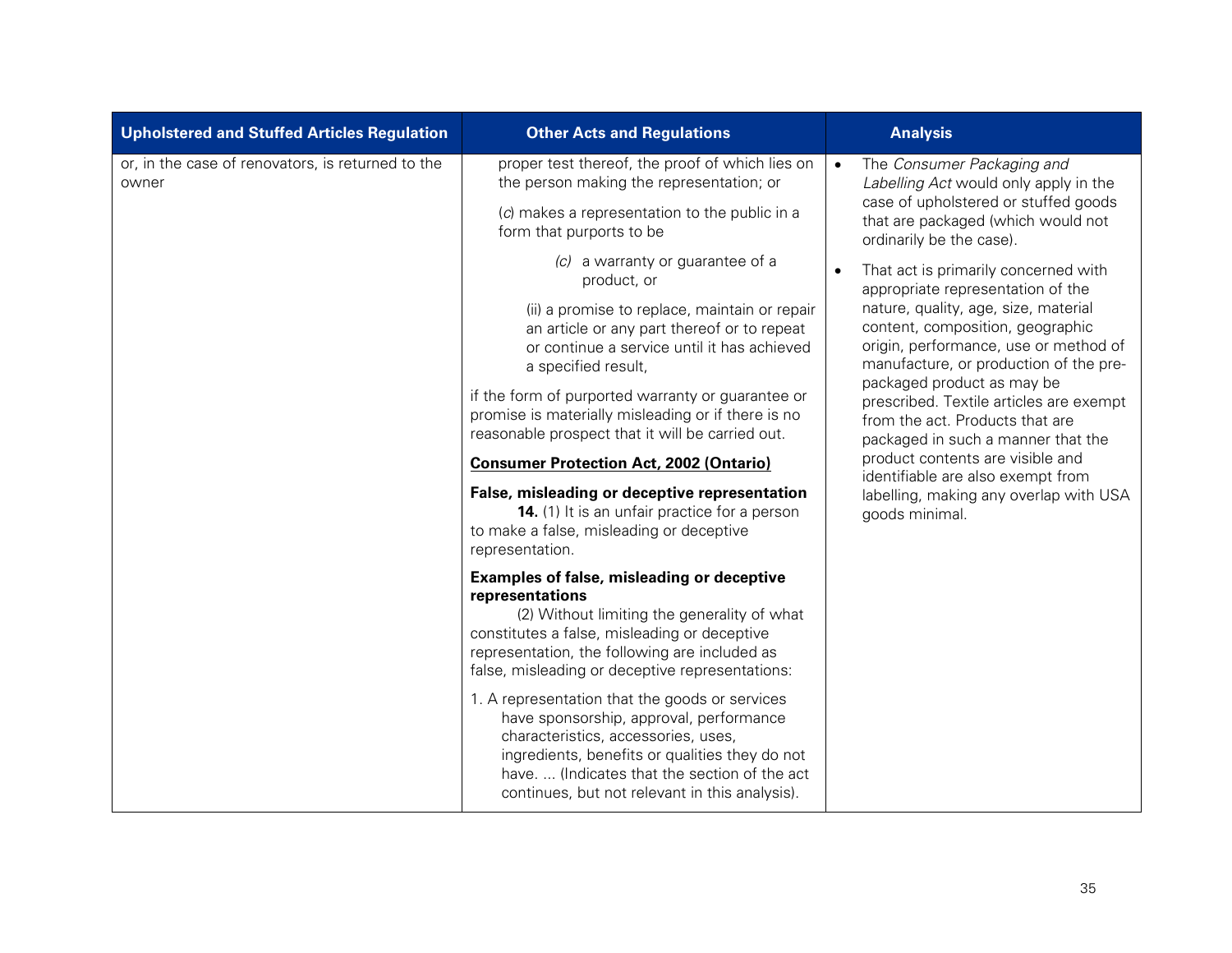| <b>Upholstered and Stuffed Articles Regulation</b> | <b>Other Acts and Regulations</b>                                                                                                                                                                                                                                                                                         | <b>Analysis</b> |
|----------------------------------------------------|---------------------------------------------------------------------------------------------------------------------------------------------------------------------------------------------------------------------------------------------------------------------------------------------------------------------------|-----------------|
|                                                    | 3. A representation that the goods or services are<br>of a particular standard, quality, grade, style<br>or model, if they are not.                                                                                                                                                                                       |                 |
|                                                    | 4. A representation that the goods are new, or<br>unused, if they are not or are reconditioned<br>or reclaimed, but the reasonable use of<br>goods to enable the person to service,<br>prepare, test and deliver the goods does not<br>result in the goods being deemed to be used<br>for the purposes of this paragraph. |                 |
|                                                    | <b>Textile Labelling Act</b>                                                                                                                                                                                                                                                                                              |                 |
|                                                    | Prohibition respecting consumer textile<br>articles                                                                                                                                                                                                                                                                       |                 |
|                                                    | 3. No dealer shall sell, import into Canada or<br>advertise                                                                                                                                                                                                                                                               |                 |
|                                                    | (a) a prescribed consumer textile article<br>unless the article has applied to it a label<br>containing a representation with respect to<br>the textile fibre content of the article; or                                                                                                                                  |                 |
|                                                    | (b) any consumer textile article that has<br>applied to it a label containing a<br>representation with respect to the textile fibre<br>content of the article unless the label is<br>applied to it in accordance with and complies<br>with all applicable provisions of this Act.                                         |                 |
|                                                    | $\cdots$                                                                                                                                                                                                                                                                                                                  |                 |
|                                                    | Representations relating to consumer textile<br>articles                                                                                                                                                                                                                                                                  |                 |
|                                                    | 5. (1) No dealer shall apply to a consumer<br>textile article a label, or sell, import into Canada or                                                                                                                                                                                                                     |                 |
|                                                    | advertise a consumer textile article that has                                                                                                                                                                                                                                                                             |                 |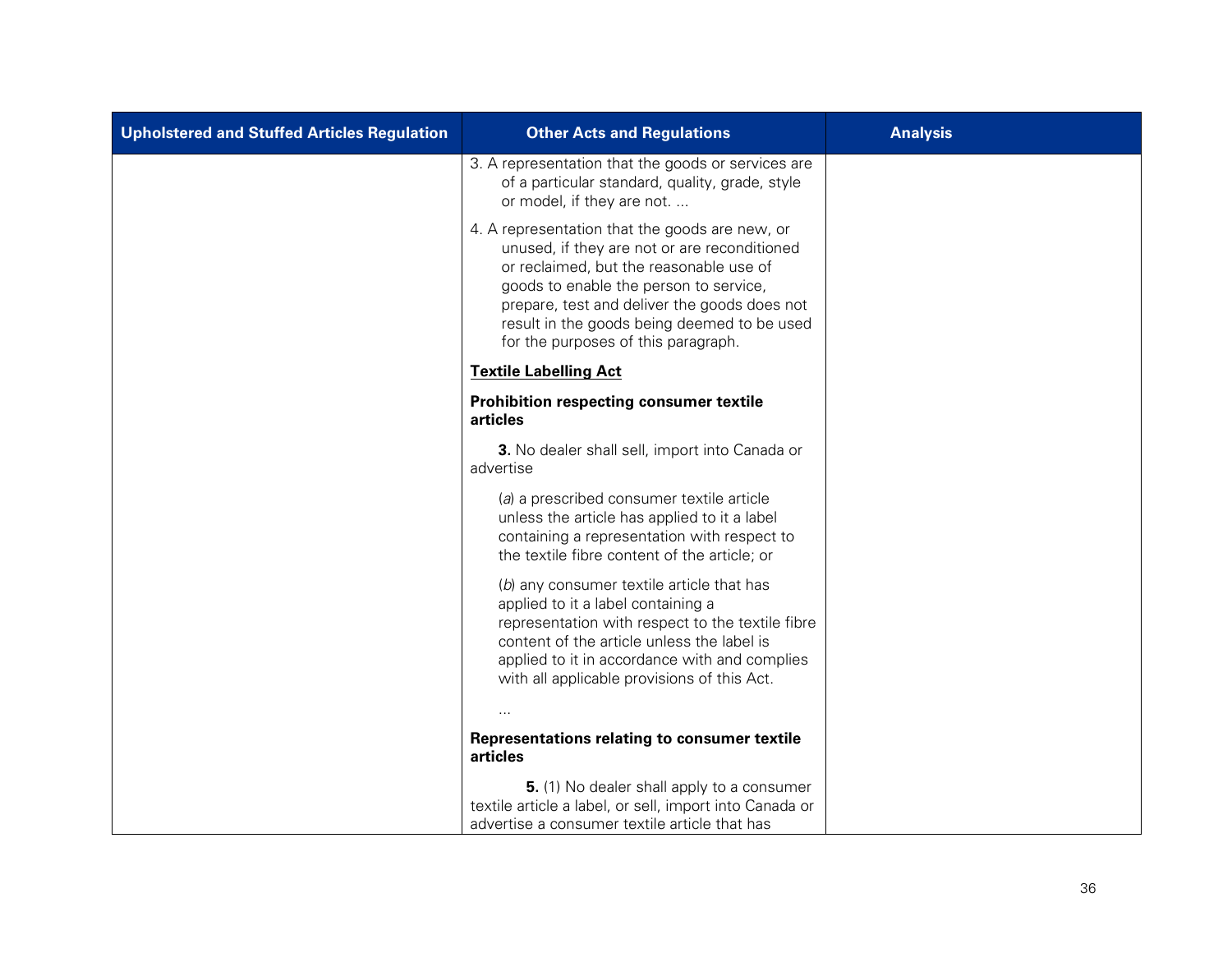| <b>Upholstered and Stuffed Articles Regulation</b> | <b>Other Acts and Regulations</b>                                                                                                                                                                                                                                                                         | <b>Analysis</b> |
|----------------------------------------------------|-----------------------------------------------------------------------------------------------------------------------------------------------------------------------------------------------------------------------------------------------------------------------------------------------------------|-----------------|
|                                                    | applied to it a label containing any false or<br>misleading representation that relates to or may<br>reasonably be regarded as relating to the article.                                                                                                                                                   |                 |
|                                                    | <b>Representations relating to textile fibre</b><br>products                                                                                                                                                                                                                                              |                 |
|                                                    | (2) No dealer shall, by means of a label,<br>advertising or otherwise, make any false or<br>misleading representation that relates to or may<br>reasonably be regarded as relating to a textile<br>fibre product.                                                                                         |                 |
|                                                    | <b>Consumer Packaging and Labelling Act</b>                                                                                                                                                                                                                                                               |                 |
|                                                    | Representations relating to pre-packaged<br>products                                                                                                                                                                                                                                                      |                 |
|                                                    | 7. (1) No dealer shall apply to any pre-<br>packaged product or sell, import into Canada<br>or advertise any pre-packaged product that<br>has applied to it a label containing any false or<br>misleading representation that relates to or<br>may reasonably be regarded as relating to<br>that product. |                 |
|                                                    | Definition of "false or misleading<br>representation"                                                                                                                                                                                                                                                     |                 |
|                                                    | (2) For the purposes of this section, "false or<br>misleading representation" includes                                                                                                                                                                                                                    |                 |
|                                                    | (a) any representation in which<br>expressions, words, figures, depictions or<br>symbols are used, arranged or shown in a<br>manner that may reasonably be regarded<br>as qualifying the declared net quantity of<br>a pre-packaged product or as likely to                                               |                 |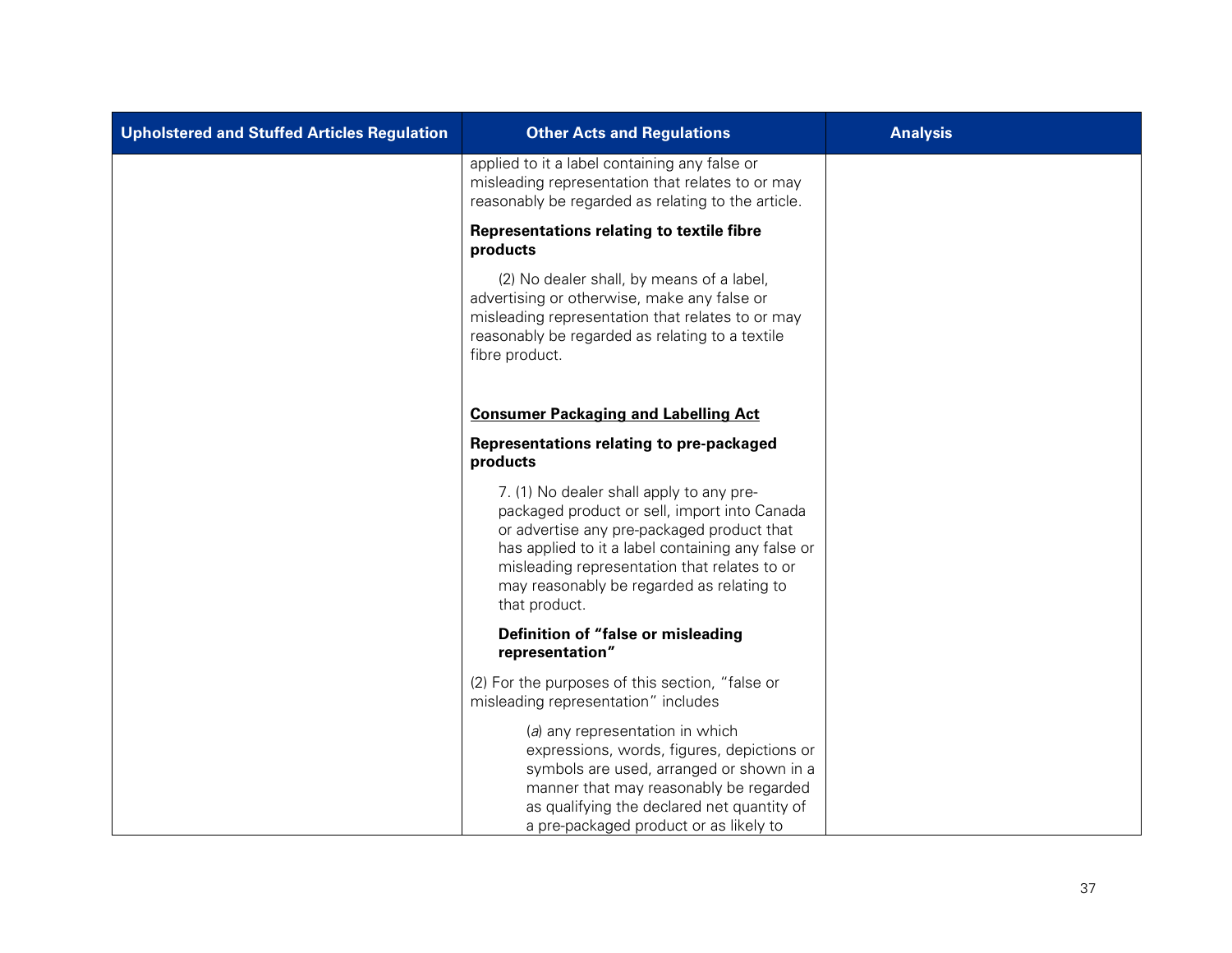| <b>Upholstered and Stuffed Articles Regulation</b>                                                                                                                                                                                                                                                                                                                                                                                                                                                                           | <b>Other Acts and Regulations</b>                                                                                                                                                                                                                                                                                                                                                                                                                                                                                                                                      | <b>Analysis</b>                                                                                                                                                                                                                                                                                                                                                                                                                                                                                                                  |
|------------------------------------------------------------------------------------------------------------------------------------------------------------------------------------------------------------------------------------------------------------------------------------------------------------------------------------------------------------------------------------------------------------------------------------------------------------------------------------------------------------------------------|------------------------------------------------------------------------------------------------------------------------------------------------------------------------------------------------------------------------------------------------------------------------------------------------------------------------------------------------------------------------------------------------------------------------------------------------------------------------------------------------------------------------------------------------------------------------|----------------------------------------------------------------------------------------------------------------------------------------------------------------------------------------------------------------------------------------------------------------------------------------------------------------------------------------------------------------------------------------------------------------------------------------------------------------------------------------------------------------------------------|
|                                                                                                                                                                                                                                                                                                                                                                                                                                                                                                                              | deceive a consumer with respect to the<br>net quantity of a pre-packaged product;                                                                                                                                                                                                                                                                                                                                                                                                                                                                                      |                                                                                                                                                                                                                                                                                                                                                                                                                                                                                                                                  |
|                                                                                                                                                                                                                                                                                                                                                                                                                                                                                                                              | (b) any expression, word, figure, depiction<br>or symbol that implies or may reasonably<br>be regarded as implying that a pre-<br>packaged product contains any matter not<br>contained in it or does not contain any<br>matter in fact contained in it; and                                                                                                                                                                                                                                                                                                           |                                                                                                                                                                                                                                                                                                                                                                                                                                                                                                                                  |
|                                                                                                                                                                                                                                                                                                                                                                                                                                                                                                                              | (c) any description or illustration of the<br>type, quality, performance, function,<br>origin or method of manufacture or<br>production of a pre-packaged product that<br>may reasonably be regarded as likely to<br>deceive a consumer with respect to the<br>matter so described or illustrated.                                                                                                                                                                                                                                                                     |                                                                                                                                                                                                                                                                                                                                                                                                                                                                                                                                  |
| <b>5. Inspection Powers</b>                                                                                                                                                                                                                                                                                                                                                                                                                                                                                                  |                                                                                                                                                                                                                                                                                                                                                                                                                                                                                                                                                                        |                                                                                                                                                                                                                                                                                                                                                                                                                                                                                                                                  |
| Inspection<br>17. (1) An inspector may conduct an<br>inspection and may, as part of that inspection,<br>enter and inspect at any reasonable time the<br>lands and premises where any of the things,<br>parts of things or classes of things to which this<br>Act, the regulations or a Minister's order apply<br>are used, operated, installed, made,<br>manufactured, repaired, renovated or offered<br>for sale for the purpose of,<br>(a) ensuring compliance with this Act,<br>the regulations or a Minister's<br>order; | <b>CCPSA</b><br>Authority to enter place<br>21. (1) Subject to subsection 22(1), an<br>inspector may, for the purpose of verifying<br>compliance or preventing non-compliance with<br>this Act or the regulations, at any reasonable time<br>enter a place, including a conveyance, in which<br>they have reasonable grounds to believe that a<br>consumer product is manufactured, imported,<br>packaged, stored, advertised, sold, labelled,<br>tested or transported, or a document relating to<br>the administration of this Act or the regulations is<br>located. | Most of the regulatory schemes<br>identified in this analysis include<br>inspection authority. For example,<br>under the TSSA/USA regime, the<br>CCPSA regime and the Consumer<br>Protection Act regime, there are broad<br>powers of inspection.<br>Under the CCPSA, the list of inspector<br>powers is longer, more specific and,<br>arguably, broader than under the<br>TSSA/USA regime. For example,<br>under the TSSA/USA, seizure of goods<br>or any other thing may only be done<br>via a warrant, issued by a Justice of |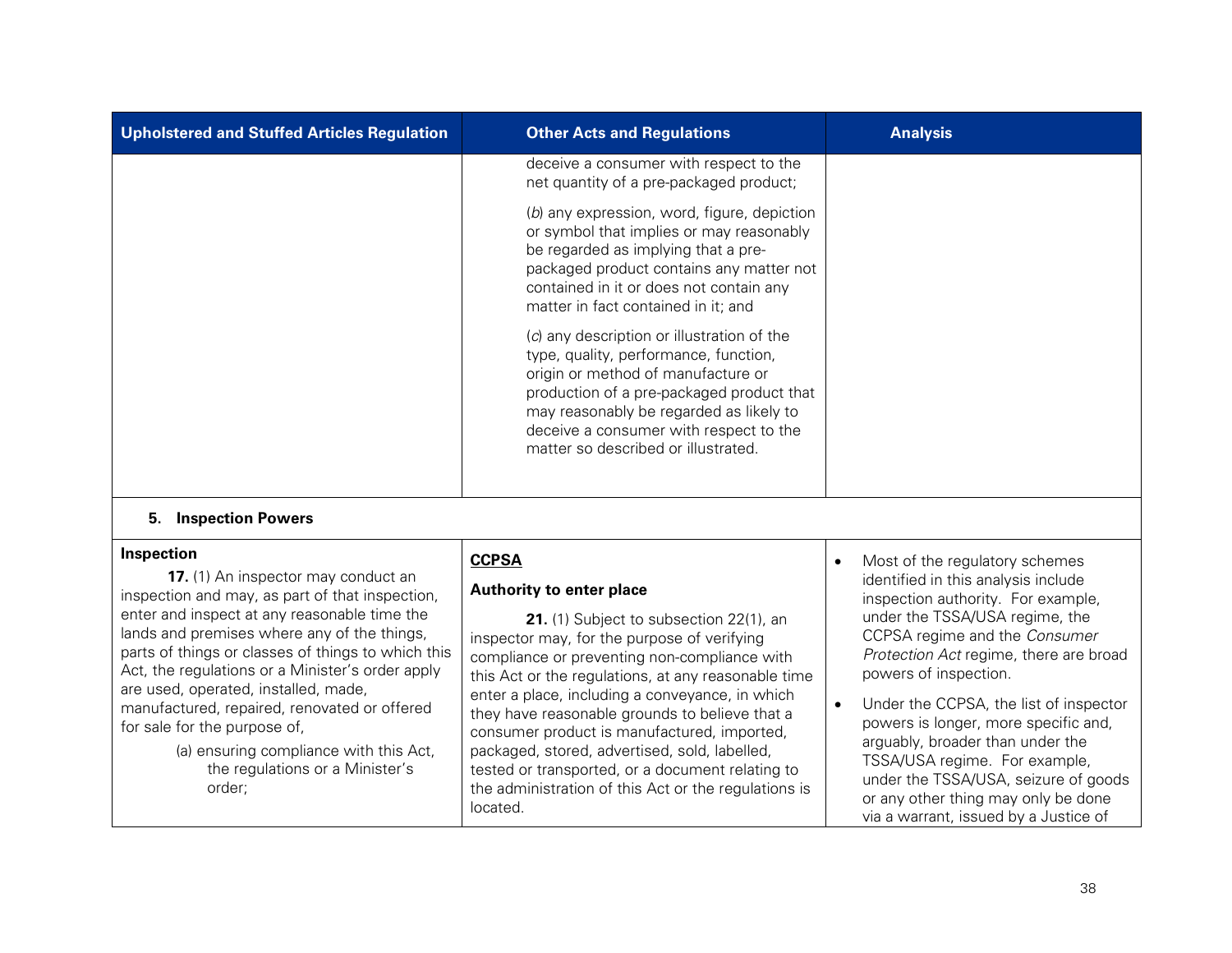| (b) ensuring that an authorization holder<br><b>Powers</b><br>remains entitled to the<br>authorization; or<br>(c) determining whether a hazardous<br>condition exists.<br>Limitations on power to enter                                                                                                                                                                                                                                                                                                                                                                                                                                                                                                                                                                                                                                                                                                                                                                | (2) The inspector may, for the purpose<br>referred to in subsection (1),<br>(a) examine or test anything $-$ and take samples<br>free of charge of an article to which this Act or                                                                                                                                                                                                                                                                                                                                                                                                                                                                                                                                                                                                                                                                                                                                                                                                                                             | $\bullet$ | the Peace. Under the CCPSA, no<br>warrant is required for seizure of<br>goods. The CCPSA also specifically<br>provides for testing.                                                                                                                                                                                                                                                                                                                                                                                                                                                                                                          |
|------------------------------------------------------------------------------------------------------------------------------------------------------------------------------------------------------------------------------------------------------------------------------------------------------------------------------------------------------------------------------------------------------------------------------------------------------------------------------------------------------------------------------------------------------------------------------------------------------------------------------------------------------------------------------------------------------------------------------------------------------------------------------------------------------------------------------------------------------------------------------------------------------------------------------------------------------------------------|--------------------------------------------------------------------------------------------------------------------------------------------------------------------------------------------------------------------------------------------------------------------------------------------------------------------------------------------------------------------------------------------------------------------------------------------------------------------------------------------------------------------------------------------------------------------------------------------------------------------------------------------------------------------------------------------------------------------------------------------------------------------------------------------------------------------------------------------------------------------------------------------------------------------------------------------------------------------------------------------------------------------------------|-----------|----------------------------------------------------------------------------------------------------------------------------------------------------------------------------------------------------------------------------------------------------------------------------------------------------------------------------------------------------------------------------------------------------------------------------------------------------------------------------------------------------------------------------------------------------------------------------------------------------------------------------------------------|
|                                                                                                                                                                                                                                                                                                                                                                                                                                                                                                                                                                                                                                                                                                                                                                                                                                                                                                                                                                        |                                                                                                                                                                                                                                                                                                                                                                                                                                                                                                                                                                                                                                                                                                                                                                                                                                                                                                                                                                                                                                |           |                                                                                                                                                                                                                                                                                                                                                                                                                                                                                                                                                                                                                                              |
| (2) An inspector shall not,<br>(a) use force to enter and inspect lands<br>or premises under this section; or<br>the place;<br>(b) enter any part of premises that are<br>being used as a dwelling, except<br>with the consent of the owner or<br>occupier.<br>necessary<br><b>Powers on inspection</b><br>18. (1) An inspector conducting an<br>inspection on lands or premises, including the<br>premises of an authorization holder, may,<br>(a) examine all documents, records and<br>things that are relevant to the<br>inspection;<br>(b) require a person on the premises<br>being inspected to produce a<br>document, record or other thing<br>that is relevant to the inspection;<br>(c) use any data storage, processing or<br>retrieval device or system used in<br>carrying on business in order to<br>produce information or a record<br>that is relevant to the inspection<br>and that is in any form; and<br>(d) on giving a receipt for it, remove any | the regulations apply - that is found in the place;<br>(b) open a receptacle or package that is found in<br>(c) examine a document that is found in the place,<br>make a copy of it or take an extract from it;<br>(d) seize and detain for any time that may be<br>(i) an article to which this Act or the<br>regulations apply that is found in the place, or<br>(ii) the conveyance;<br>(e) order the owner or person having possession,<br>care or control of an article to which this Act or<br>the regulations apply that is found in the place $-$<br>or of the conveyance - to move it or, for any<br>time that may be necessary, not to move it or to<br>restrict its movement;<br>$(f)$ use or cause to be used a computer or other<br>device that is at the place to examine a document<br>that is contained in or available to a computer<br>system or reproduce it or cause it to be<br>reproduced in the form of a printout or other<br>intelligible output and remove the output for<br>examination or copying; | regime.   | The inspection powers under each<br>regime are, of course, limited to the<br>matters covered by the applicable<br>legislation/regulations. That being the<br>case, inspections under the CCPSA<br>are limited to the human health and<br>safety focus of that Act, rather than<br>the broader focus of the TSSA/USA<br>Similarly, from a consumer protection<br>standpoint, there are inspection<br>powers such as the broad inspection<br>powers set out under the Consumer<br>Protection Act, 2002. Those too are<br>limited to matters such as unfair<br>practices, misleading advertising, etc.<br>that are provided for under that Act. |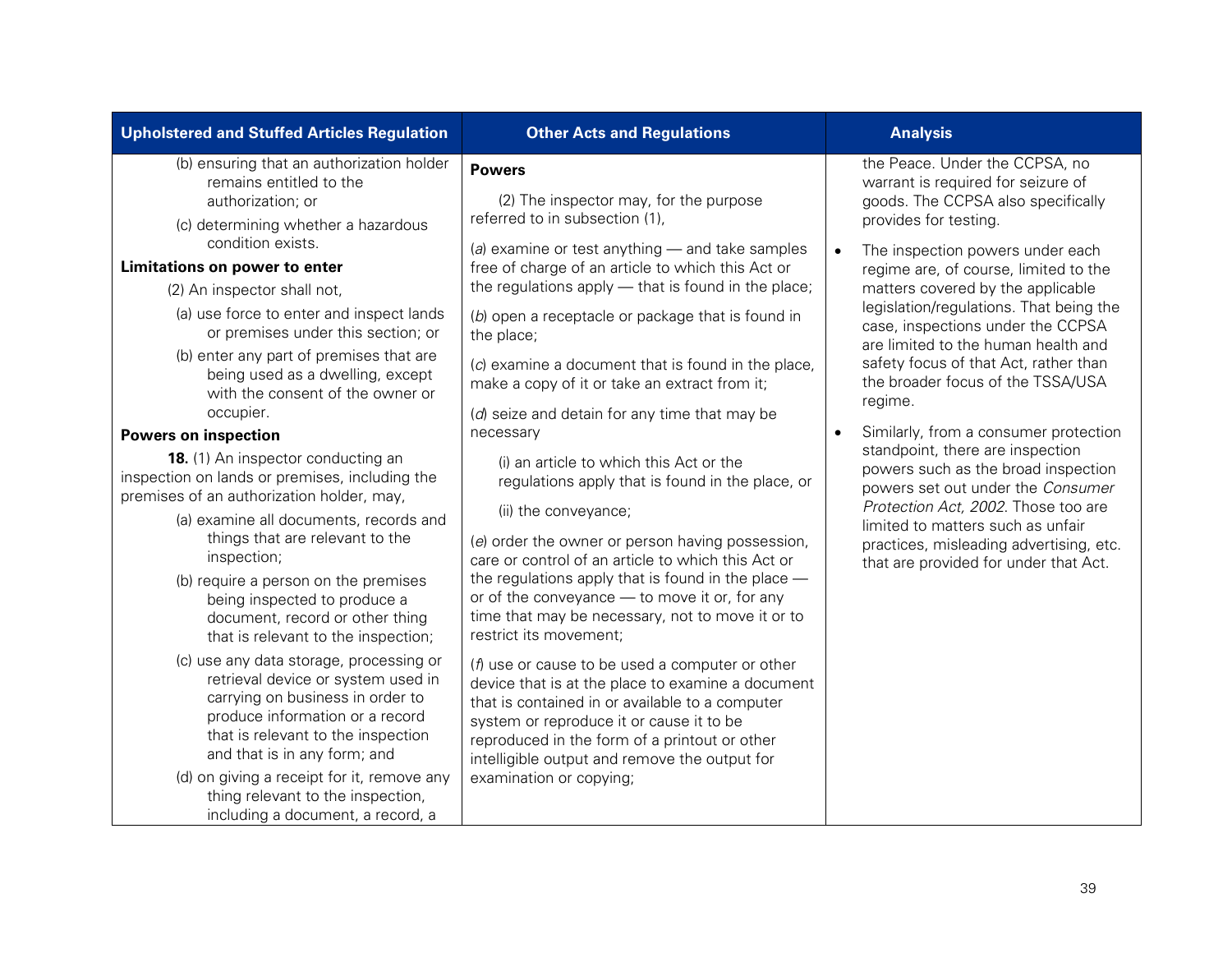| <b>Upholstered and Stuffed Articles Regulation</b>                                                                                                                                                                                                                        | <b>Other Acts and Regulations</b>                                                                                                                                                                                                                                                                                                                                          | <b>Analysis</b> |
|---------------------------------------------------------------------------------------------------------------------------------------------------------------------------------------------------------------------------------------------------------------------------|----------------------------------------------------------------------------------------------------------------------------------------------------------------------------------------------------------------------------------------------------------------------------------------------------------------------------------------------------------------------------|-----------------|
| data storage disk or a retrieval<br>device needed to produce<br>information.                                                                                                                                                                                              | (g) use or cause to be used copying equipment<br>that is at the place and remove the copies for<br>examination;                                                                                                                                                                                                                                                            |                 |
| <b>Assistance</b><br>(3) An inspector may be accompanied by<br>any person or persons who may be of<br>assistance to him or her in carrying out the<br>inspection.<br><b>Seal</b><br>(4) An inspector conducting an inspection<br>may seal anything where the thing may be | (h) take photographs and make recordings and<br>sketches; and<br>(i) order the owner or person in charge of the<br>place or a person who manufactures, imports,<br>packages, stores, advertises, sells, labels, tests or<br>transports a consumer product at the place to<br>establish their identity to the inspector's<br>satisfaction or to stop or start the activity. |                 |
| sealed under section 29.                                                                                                                                                                                                                                                  | <b>Conveyance</b>                                                                                                                                                                                                                                                                                                                                                          |                 |
| Entry, inspection, etc.<br>19. (1) Every person shall,<br>(a) furnish all necessary means in his or<br>her power to facilitate any entry,                                                                                                                                 | (3) For the purpose of entering the<br>conveyance, an inspector may order the owner or<br>person having possession, care or control of the<br>conveyance to stop it or move it to a place where<br>the inspector can enter it.                                                                                                                                             |                 |
| inspection, examination, test or                                                                                                                                                                                                                                          | <b>Entering private property</b>                                                                                                                                                                                                                                                                                                                                           |                 |
| inquiry by an inspector in the<br>exercise of his or her powers and<br>the carrying out of his or her duties;<br>and<br>(b) pay the fees required by the                                                                                                                  | (4) An inspector who is carrying out their<br>functions and any person accompanying them<br>may enter on or pass through or over private<br>property.                                                                                                                                                                                                                      |                 |
| Corporation for an inspection,<br>examination, test or inquiry under                                                                                                                                                                                                      | Assistance and information to be given to<br>inspector                                                                                                                                                                                                                                                                                                                     |                 |
| clause (a).<br><b>Written request</b>                                                                                                                                                                                                                                     | (5) The owner or person in charge of the place<br>and every person found in the place shall give an                                                                                                                                                                                                                                                                        |                 |
| (2) An inspector who requires that a<br>record or other thing be produced for inspection<br>must do so in writing and state the nature of<br>the record or thing required.                                                                                                | inspector who is carrying out their functions all<br>reasonable assistance and provide them with any<br>information that they may reasonably require.                                                                                                                                                                                                                      |                 |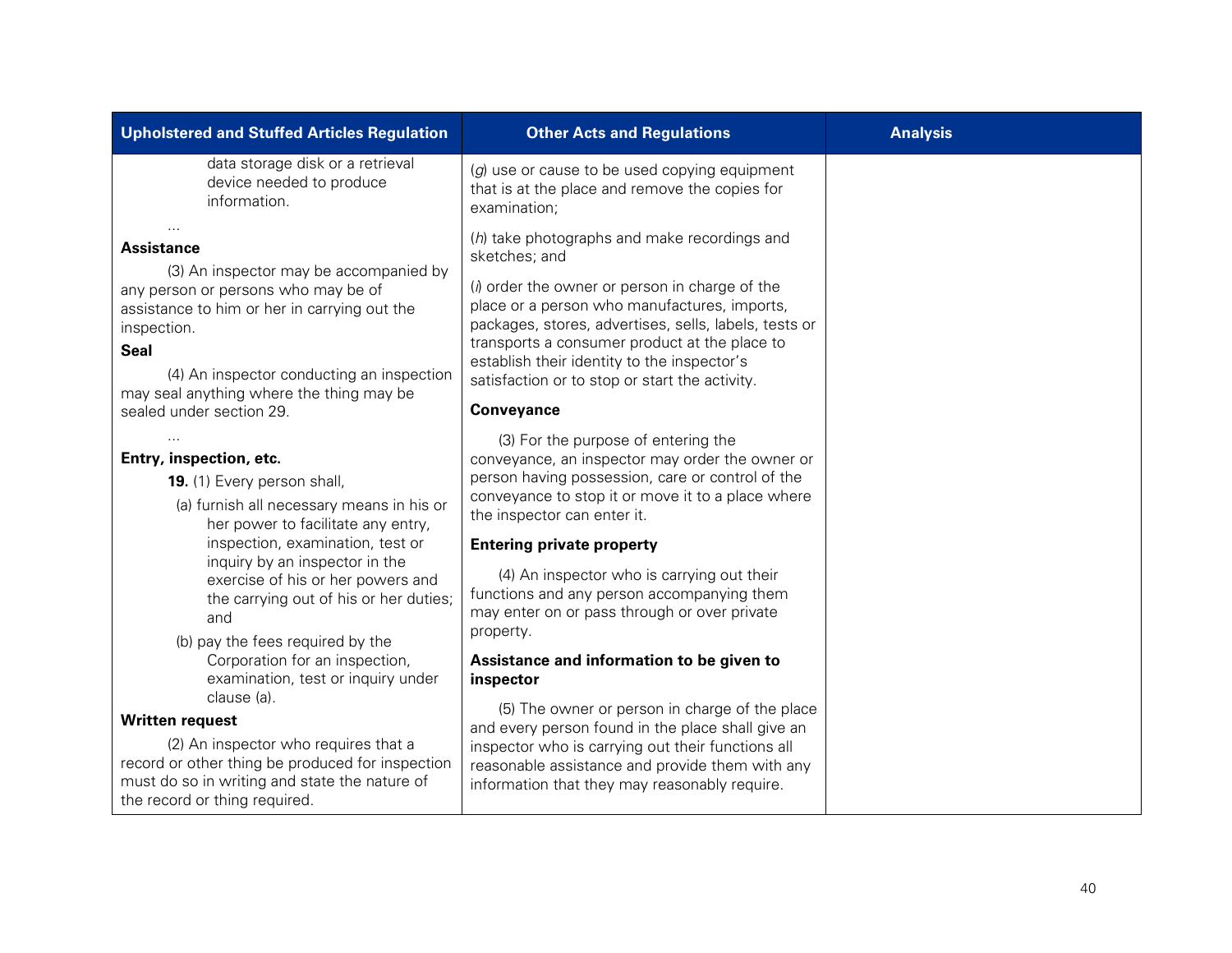### **Obligation to produce and assist**

[\(3\)](http://www.e-laws.gov.on.ca/html/statutes/french/elaws_statutes_00t16_f.htm%23s19s3) A person who is required to produce a document, record or other thing under subsection 18 (1) shall produce it and shall, on request by the inspector, provide any assistance that is reasonably necessary, including any assistance in using any data storage, processing or retrieval device or system, to produce information or a record that is relevant to the inspection and that is in any form.

#### **Warrant or consent required to enter dwelling house**

**22.** (1) If the place mentioned in subsection 21(1) is a dwelling -house, an inspector may not enter it without the consent of the occupant except under the authority of a warrant issued under subsection (2).

### **Authority to issue warrant**

(2) A justice of the peace may, on ex parte application, issue a warrant authorizing, subject to the conditions specified in the warrant, the person who is named in it to enter a dwelling house if the justice of the peace is satisfied by information on oath that

### **Inspectors**

**105.1** The Director may, in writing,

- (a) appoint persons as inspectors for the purposes of this Act; and
- (b) designate persons, including persons engaged as inspectors or investigators for the purposes of any other Act, as inspectors for the purposes of this Act or for any specific purposes under this Act provided for in the designation.

### **Consumer Protection Act, 2002 (Ontario) Inspection powers**

**105.2** (1) An inspector may, without a warrant, enter and inspect any place in order to perform an inspection to ensure this Act is being complied with.

### **Time of entry**

| (2) The power to enter and inspect a place       |
|--------------------------------------------------|
| without warrant may only be exercised during the |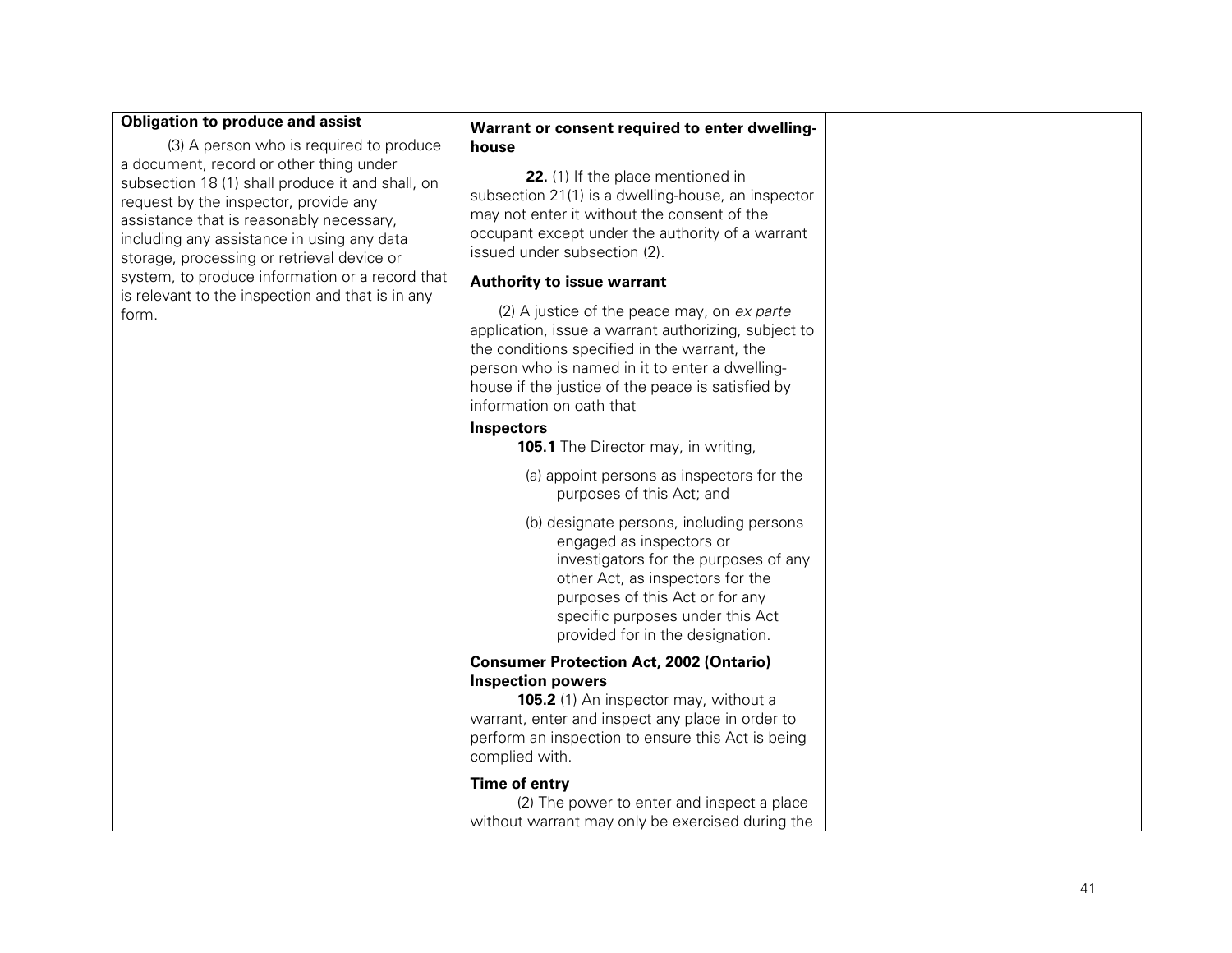| Upholstered and Stuffed Articles Regulation | <b>Other Acts and Regulations</b>                                                                                                                                                         | <b>Analysis</b> |
|---------------------------------------------|-------------------------------------------------------------------------------------------------------------------------------------------------------------------------------------------|-----------------|
|                                             | place's regular business hours, or during other<br>reasonable times.                                                                                                                      |                 |
|                                             | <b>Dwellings</b><br>(3) The power to enter and inspect a place<br>without a warrant shall not be used to enter and<br>inspect a place or a part of a place that is used as<br>a dwelling. |                 |
|                                             | Use of force<br>(4) An inspector is not entitled to use force<br>to enter and inspect a place.                                                                                            |                 |
|                                             | <b>Identification</b><br>(5) An inspector shall, upon request,<br>produce evidence of his or her appointment or<br>designation.                                                           |                 |
|                                             | <b>Powers of inspector</b><br>(6) An inspector conducting an inspection<br>may,                                                                                                           |                 |
|                                             | (a) examine a record or other thing that<br>the inspector thinks may be relevant<br>to the inspection;                                                                                    |                 |
|                                             | (b) require the production of a record or<br>other thing that the inspector thinks<br>may be relevant to the inspection;                                                                  |                 |
|                                             | (c) remove for review and copying a<br>record or other thing that the<br>inspector thinks may be relevant to<br>the inspection;                                                           |                 |
|                                             | (d) in order to produce a record in<br>readable form, use data storage,<br>information processing or retrieval<br>devices or systems that are normally                                    |                 |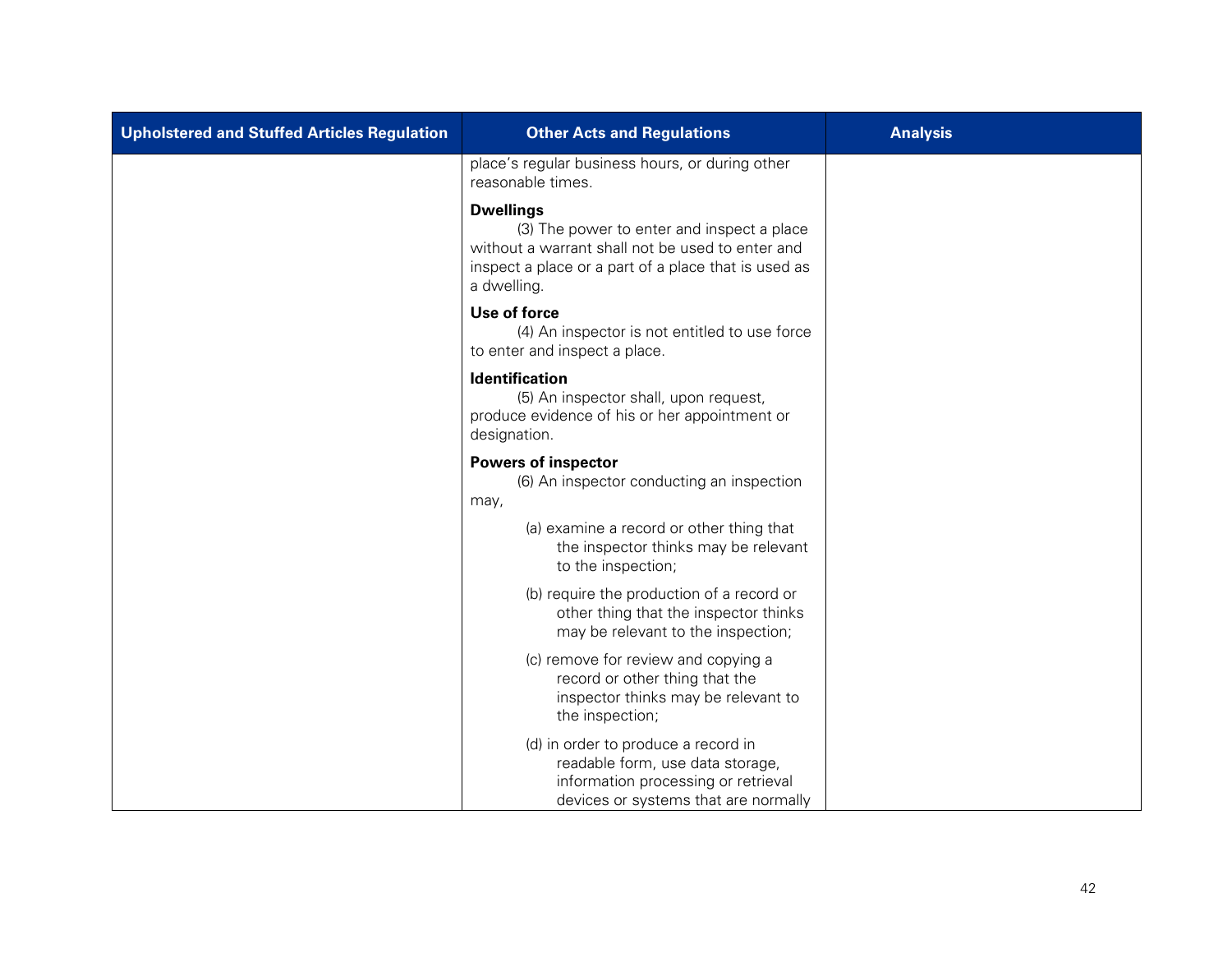| Upholstered and Stuffed Articles Regulation | <b>Other Acts and Regulations</b>                                                                                                                                                                                                                                                                                                                                     | <b>Analysis</b> |
|---------------------------------------------|-----------------------------------------------------------------------------------------------------------------------------------------------------------------------------------------------------------------------------------------------------------------------------------------------------------------------------------------------------------------------|-----------------|
|                                             | used in carrying on business in the<br>place; and                                                                                                                                                                                                                                                                                                                     |                 |
|                                             | (e) question any person on matters the<br>inspector thinks may be relevant to<br>the inspection.                                                                                                                                                                                                                                                                      |                 |
|                                             | <b>Written demand</b><br>(7) A demand that a record or other thing<br>be produced must be in writing and must include<br>a statement of the nature of the record or other<br>thing to be produced.                                                                                                                                                                    |                 |
|                                             | <b>Obligation to produce and assist</b><br>(8) If an inspector demands that a record or<br>other thing be produced, the person who has<br>custody of the record or thing shall produce it<br>and, in the case of a record, shall on request<br>provide any assistance that is reasonably<br>necessary to interpret the record or to produce it<br>in a readable form. |                 |
|                                             | Records and things removed from place<br>(9) An inspector who removes a record or<br>other thing under clause (6) (c) shall provide a<br>receipt and return the record or thing to the<br>person within a reasonable time.                                                                                                                                            |                 |
|                                             | Copy admissible in evidence<br>(10) A copy of a record that purports to be<br>certified by an inspector as being a true copy of<br>the original is admissible in evidence to the same<br>extent as the original, and has the same<br>evidentiary value.                                                                                                               |                 |
|                                             | <b>Obstruction</b><br>(11) No person shall,                                                                                                                                                                                                                                                                                                                           |                 |
|                                             | (a) hinder, obstruct or interfere with or<br>attempt to hinder, obstruct or                                                                                                                                                                                                                                                                                           |                 |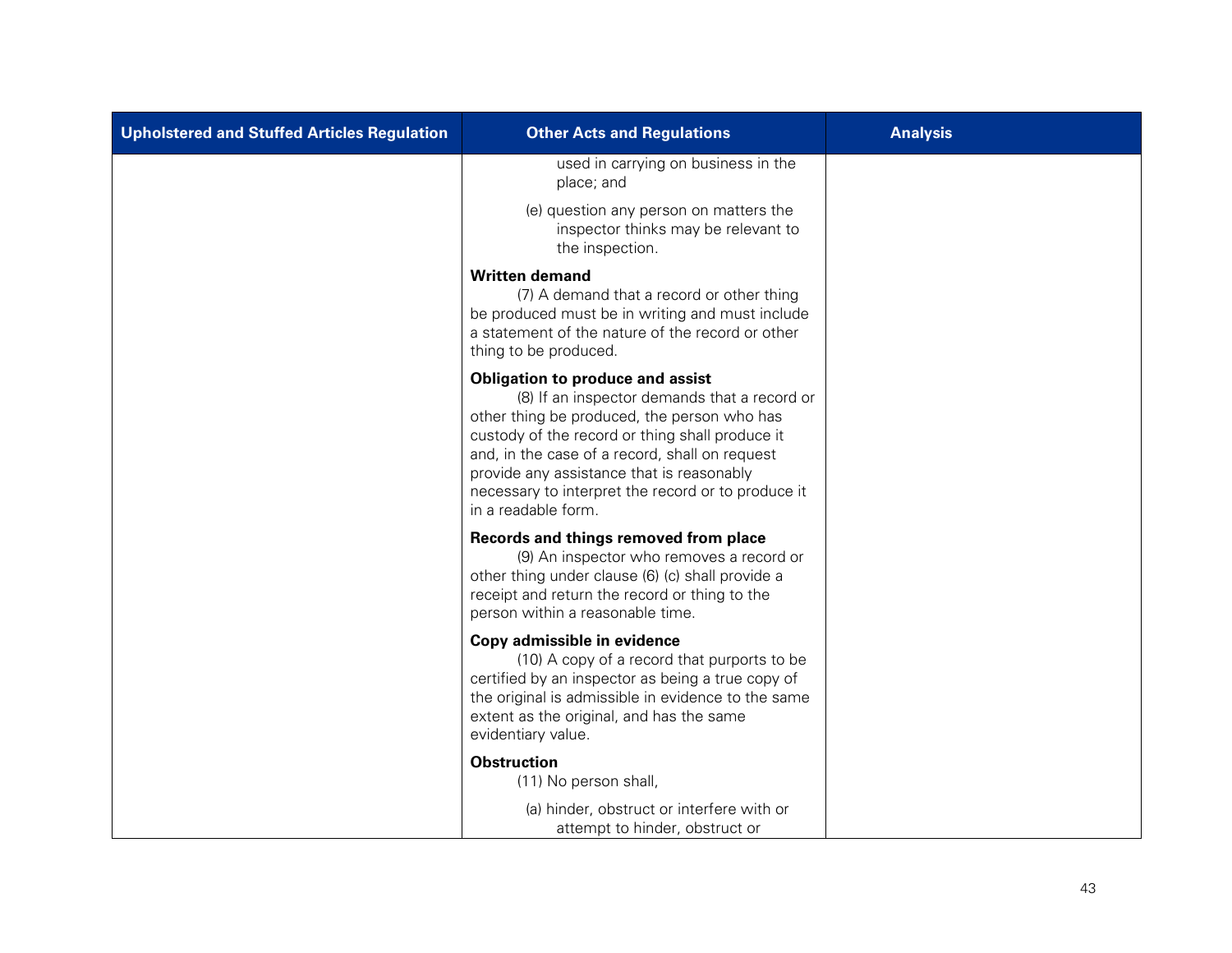| Upholstered and Stuffed Articles Regulation                                                                                                                                                           | <b>Other Acts and Regulations</b>                                                                                                                                                                                                                         | <b>Analysis</b>                                                                                                                                                                                                                          |  |
|-------------------------------------------------------------------------------------------------------------------------------------------------------------------------------------------------------|-----------------------------------------------------------------------------------------------------------------------------------------------------------------------------------------------------------------------------------------------------------|------------------------------------------------------------------------------------------------------------------------------------------------------------------------------------------------------------------------------------------|--|
|                                                                                                                                                                                                       | interfere with an inspector<br>conducting an inspection;                                                                                                                                                                                                  |                                                                                                                                                                                                                                          |  |
|                                                                                                                                                                                                       | (b) refuse to answer questions on matters<br>that an inspector thinks may be<br>relevant to an inspection;                                                                                                                                                |                                                                                                                                                                                                                                          |  |
|                                                                                                                                                                                                       | (c) provide an inspector with information<br>on matters the inspector thinks may<br>be relevant to an inspection that the<br>person knows to be false or<br>misleading; or                                                                                |                                                                                                                                                                                                                                          |  |
|                                                                                                                                                                                                       | (d) prevent or attempt to prevent an<br>inspector from making inquiries of<br>any person separate and apart from<br>another person under clause (6) (e).                                                                                                  |                                                                                                                                                                                                                                          |  |
| <b>Enforcement Powers &amp; Penalties</b><br>6.                                                                                                                                                       |                                                                                                                                                                                                                                                           |                                                                                                                                                                                                                                          |  |
| <b>TSSA</b>                                                                                                                                                                                           | <b>CCPSA</b>                                                                                                                                                                                                                                              | Again, most of the regulatory regimes<br>$\bullet$                                                                                                                                                                                       |  |
| <b>Safety orders</b><br>14. (1) A director may give a safety order<br>to any person or class of persons with respect<br>to any matter governed by this Act that pertains<br>to safety.<br><b>Same</b> | <b>Recall</b><br>31. (1) If the Minister believes on<br>reasonable grounds that a consumer product is a<br>danger to human health or safety, he or she may<br>order a person who manufactures, imports or<br>sells the product for commercial purposes to | identified in this analysis have<br>enforcement authority. For ease of<br>review, these have not all been<br>excerpted.<br>Under both the USA/TSSA regime and<br>the CCPSA regime, regulatory<br>authorities have the power to: inspect, |  |
| (2) The safety order may require that any<br>thing or part of a thing, or class of things, be                                                                                                         | recall it.<br><b>Notice</b>                                                                                                                                                                                                                               | make orders, etc. Non-compliance can<br>lead to prosecution.                                                                                                                                                                             |  |
| dealt with as set out in the order, including,<br>(a) being shut down;                                                                                                                                | (2) The order shall be provided in the form of<br>a written notice and must include                                                                                                                                                                       | Fines under the CCPSA regime can be<br>$\bullet$<br>higher. Additionally, there is provision                                                                                                                                             |  |
| (b) being used only in accordance with<br>the order; and                                                                                                                                              | (a) a statement of the reasons for the recall; and                                                                                                                                                                                                        | for administrative monetary penalties,<br>which do not require prosecution.                                                                                                                                                              |  |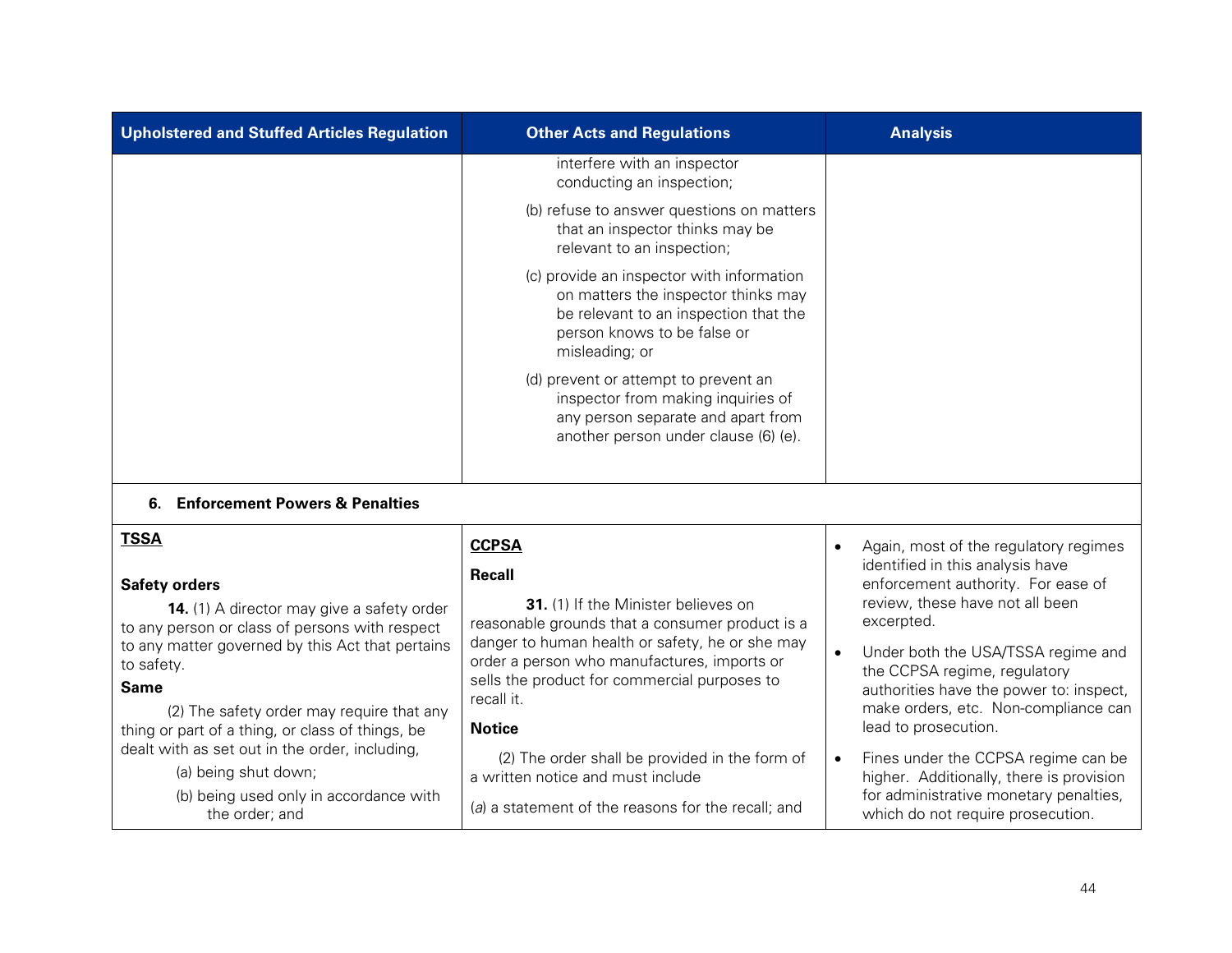| <b>Upholstered and Stuffed Articles Regulation</b>                                                                                                                                                                                                                                                                                                                                                                                                                                                                                                                                                                                                                                                                                                                                                | <b>Other Acts and Regulations</b>                                                                                                                                                                                                                                                                                                                                                                                                                                                                                                                                                                                                                                                                                                                                                 | <b>Analysis</b>                                                                                                                                                                                                                                                                                                                                                                                                                                                                                                                                                                                                                |
|---------------------------------------------------------------------------------------------------------------------------------------------------------------------------------------------------------------------------------------------------------------------------------------------------------------------------------------------------------------------------------------------------------------------------------------------------------------------------------------------------------------------------------------------------------------------------------------------------------------------------------------------------------------------------------------------------------------------------------------------------------------------------------------------------|-----------------------------------------------------------------------------------------------------------------------------------------------------------------------------------------------------------------------------------------------------------------------------------------------------------------------------------------------------------------------------------------------------------------------------------------------------------------------------------------------------------------------------------------------------------------------------------------------------------------------------------------------------------------------------------------------------------------------------------------------------------------------------------|--------------------------------------------------------------------------------------------------------------------------------------------------------------------------------------------------------------------------------------------------------------------------------------------------------------------------------------------------------------------------------------------------------------------------------------------------------------------------------------------------------------------------------------------------------------------------------------------------------------------------------|
| (c) not being used.                                                                                                                                                                                                                                                                                                                                                                                                                                                                                                                                                                                                                                                                                                                                                                               | (b) the time and manner in which the recall is to<br>be carried out.                                                                                                                                                                                                                                                                                                                                                                                                                                                                                                                                                                                                                                                                                                              | There is also power for Health Canada<br>to recall a product.                                                                                                                                                                                                                                                                                                                                                                                                                                                                                                                                                                  |
| Imminent hazard, safety order<br>(2.1) Without limiting the generality of<br>subsection (2), the safety order may,<br>(a) authorize an inspector to take or<br>cause to be taken in respect of a<br>thing, part of a thing or class of<br>things such measures as the<br>director considers advisable to<br>limit, reduce or remove an<br>imminent hazard to public safety or<br>the safety of any person; and<br>(b) require an authorization holder, a<br>former authorization holder or<br>another person subject to this Act,<br>who is responsible for the thing,<br>part of a thing or class of things, in<br>respect of which measures were<br>taken or caused to be taken under<br>clause (a), to pay the costs of the<br>measures within the time specified<br>in the order.<br>$\cdots$ | <b>Taking measures</b><br>32. (1) The Minister may order a person<br>who manufactures, imports, advertises or sells a<br>consumer product to take any measure referred<br>to in subsection (2) if<br>(a) that person does not comply with an order<br>made under section 12 with respect to the<br>product;<br>(b) the Minister has made an order under section<br>31 with respect to the product;<br>(c) the Minister believes on reasonable grounds<br>that the product is the subject of a measure or<br>recall undertaken voluntarily by the manufacturer<br>or importer; or<br>(d) the Minister believes on reasonable grounds<br>that there is a contravention of this Act or the<br>regulations in relation to the product.<br><b>Measures</b><br>(2) The measures include | It is noteworthy that because the<br>$\bullet$<br>USA/TSSA regime requires<br>authorizations for certain activities,<br>under that regime an additional power<br>exists to put conditions on such<br>authorizations or to revoke them.<br>From a business operations<br>perspective, this is significant.<br>As noted above, the leveraging of<br>$\bullet$<br>enforcement powers is restricted to<br>the matters covered by the regime in<br>question. That means that CCPSA<br>enforcement power is limited to the<br>human health and safety focus of that<br>Act, rather than the broader focus of<br>the TSSA/USA regime. |
| <b>Inspection order</b><br>21. (1) If an inspector finds that any<br>provision of this Act, the regulations or a<br>Minister's order is being contravened, or that a<br>thing under this Act is unsafe or is not being<br>operated or used in accordance with the<br>authorization relating to it, the inspector may,<br>(a) serve the person he or she believes<br>to be the contravener or that                                                                                                                                                                                                                                                                                                                                                                                                 | (a) stopping the manufacturing, importation,<br>packaging, storing, advertising, selling, labelling,<br>testing or transportation of the consumer product<br>or causing any of those activities to be stopped;<br>and<br>(b) any measure that the Minister considers<br>necessary to remedy a non-compliance with this<br>Act or the regulations, including any measure that<br>relates to the product that the Minister considers                                                                                                                                                                                                                                                                                                                                                |                                                                                                                                                                                                                                                                                                                                                                                                                                                                                                                                                                                                                                |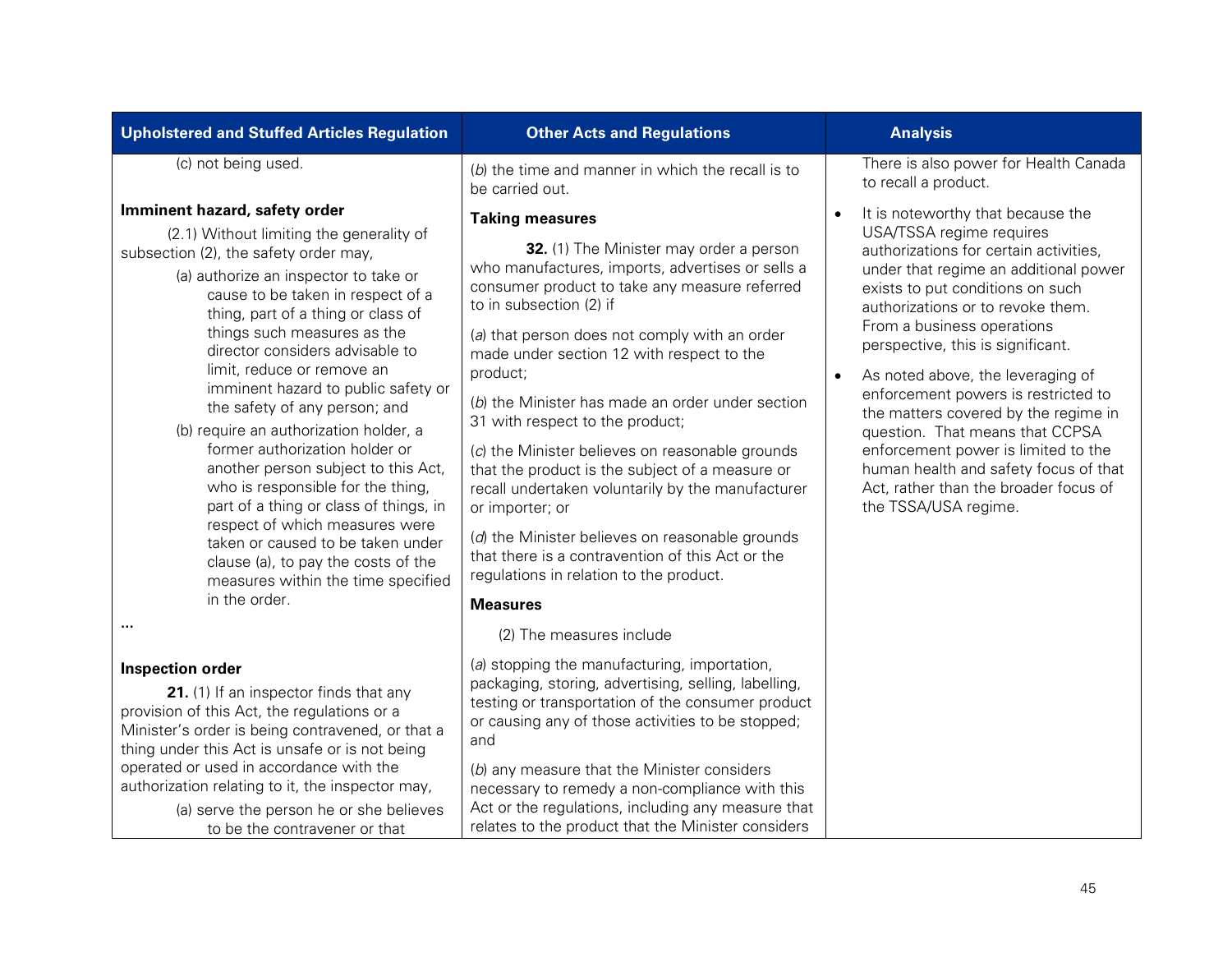| <b>Upholstered and Stuffed Articles Regulation</b>                                                                                                                                                                                                                                                                                                                                                                           | <b>Other Acts and Regulations</b>                                                                                                                                                                                                                                                                                                                                                                                                        | <b>Analysis</b> |
|------------------------------------------------------------------------------------------------------------------------------------------------------------------------------------------------------------------------------------------------------------------------------------------------------------------------------------------------------------------------------------------------------------------------------|------------------------------------------------------------------------------------------------------------------------------------------------------------------------------------------------------------------------------------------------------------------------------------------------------------------------------------------------------------------------------------------------------------------------------------------|-----------------|
| person's supervisor or employer, or<br>both, with an order in writing<br>directing compliance with the<br>provision or authorization and may<br>require that the terms of the order<br>be carried out forthwith or within<br>such other time specified in the<br>order; or<br>(b) seal anything to which this Act or                                                                                                         | necessary in order for the product to meet the<br>requirements of the regulations or to address or<br>prevent a danger to human health or safety that<br>the product poses.<br><b>Notice</b><br>(3) The order shall be provided in the form of<br>a written notice and must include                                                                                                                                                      |                 |
| the regulations apply where there<br>is or may be a demonstrable threat                                                                                                                                                                                                                                                                                                                                                      | (a) a statement of the reasons for the measure;<br>and                                                                                                                                                                                                                                                                                                                                                                                   |                 |
| to public safety, whether or not the<br>thing is subject to an authorization.                                                                                                                                                                                                                                                                                                                                                | (b) the time and manner in which the measure is<br>to be carried out.                                                                                                                                                                                                                                                                                                                                                                    |                 |
| <b>Same</b>                                                                                                                                                                                                                                                                                                                                                                                                                  | <b>Recall or measures taken by Minister</b>                                                                                                                                                                                                                                                                                                                                                                                              |                 |
| (2) An inspector who has reason to<br>believe that there is a contravention of this Act,<br>the regulations or a Minister's order that does<br>not present an immediate hazard may serve the<br>contravener or a person who has authority to<br>correct the contravention with a written order<br>directing that the correction be carried out                                                                               | 33. If a person does not comply with an order<br>made under section 31 or 32 within the time<br>specified, the Minister may, on his or her own<br>initiative and at that person's expense, carry out<br>the recall or measure required.                                                                                                                                                                                                  |                 |
| within the time specified in the order.                                                                                                                                                                                                                                                                                                                                                                                      | Use of force                                                                                                                                                                                                                                                                                                                                                                                                                             |                 |
| Director's order, public safety<br>31. In cases where there is or may be a<br>demonstrable threat to public safety, a director<br>may make an order with respect to the<br>following matters if they have not otherwise<br>been provided for in this Act, the regulations or<br>a Minister's order:<br>1. Requiring and establishing the form<br>and location of notices, markings or<br>other forms of identification to be | (3) In executing a warrant issued under<br>subsection (2), the inspector may not use force<br>unless they are accompanied by a peace officer<br>and the use of force is authorized in the warrant.<br>$\cdots$<br><b>Offence</b><br>41. (1) A person who contravenes a<br>provision of this Act, other than section 8, 10, 11<br>or 20, a provision of the regulations or an order<br>made under this Act is guilty of an offence and is |                 |
| used in conjunction with                                                                                                                                                                                                                                                                                                                                                                                                     | liable                                                                                                                                                                                                                                                                                                                                                                                                                                   |                 |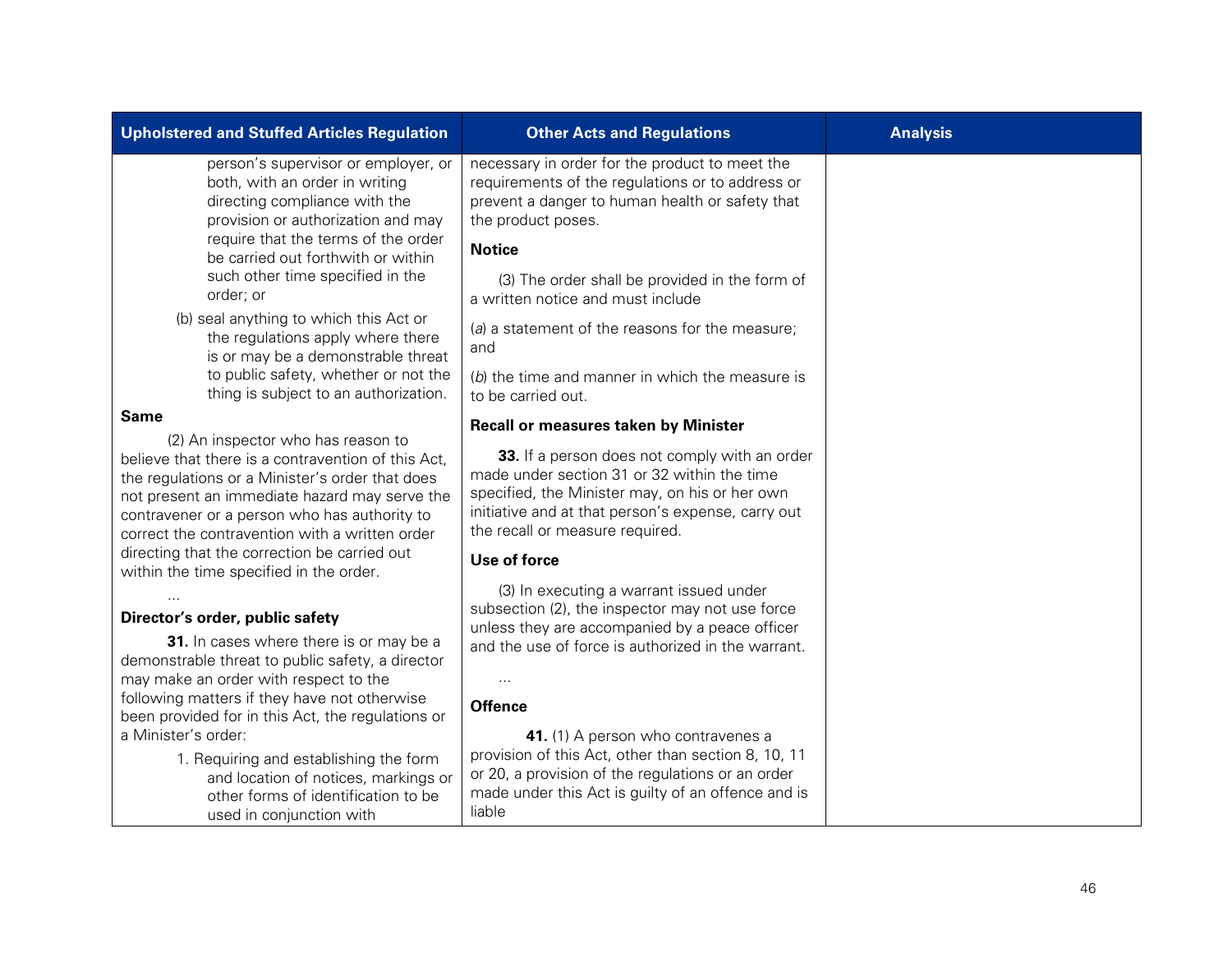| <b>Upholstered and Stuffed Articles Regulation</b>                                                                                                                                                                                                                                                                                                                                                                                                                                                             | <b>Other Acts and Regulations</b>                                                                                                                                                                                                                                                                                                                                                                                                                                                                                                                                                                                                                                                                                                                                                                | <b>Analysis</b> |
|----------------------------------------------------------------------------------------------------------------------------------------------------------------------------------------------------------------------------------------------------------------------------------------------------------------------------------------------------------------------------------------------------------------------------------------------------------------------------------------------------------------|--------------------------------------------------------------------------------------------------------------------------------------------------------------------------------------------------------------------------------------------------------------------------------------------------------------------------------------------------------------------------------------------------------------------------------------------------------------------------------------------------------------------------------------------------------------------------------------------------------------------------------------------------------------------------------------------------------------------------------------------------------------------------------------------------|-----------------|
| equipment or other things that are<br>prescribed.<br>2. Regulating, governing and providing<br>for the authorization of the design,<br>fabrication, processing, handling,<br>installation, operation, access, use,<br>repair, maintenance, inspection,<br>location, construction, removing,<br>alteration, service, testing, filling,<br>replacement, blocking, dismantling,<br>destruction, removal from service<br>and transportation of anything,<br>whether new or used, or a part of a                    | (a) on conviction on indictment, to a fine of not<br>more than \$5,000,000 or to imprisonment for a<br>term of not more than two years or to both; or<br>(b) on summary conviction, for a first offence, to a<br>fine of not more than \$250,000 or to<br>imprisonment for a term of not more than six<br>months or to both and, for a subsequent offence,<br>to a fine of not more than \$500,000 or to<br>imprisonment for a term of not more than 18<br>months or to both.<br>Defence of due diligence<br>(2) Due diligence is a defence in a prosecution                                                                                                                                                                                                                                     |                 |
| thing and any equipment or<br>attachment used in connection                                                                                                                                                                                                                                                                                                                                                                                                                                                    | for an offence under subsection (1).                                                                                                                                                                                                                                                                                                                                                                                                                                                                                                                                                                                                                                                                                                                                                             |                 |
| with it.                                                                                                                                                                                                                                                                                                                                                                                                                                                                                                       | Offence - fault                                                                                                                                                                                                                                                                                                                                                                                                                                                                                                                                                                                                                                                                                                                                                                                  |                 |
| <b>Minister's orders</b><br>33. (1) The Minister may make orders,<br>(a) requiring the use of notices,<br>markings and other forms of<br>identification in conjunction with<br>equipment or other things that are<br>prescribed;<br>(b) respecting and governing the<br>granting, term, renewal, posting,<br>transfer and reinstatement of<br>authorizations;<br>(e) establishing the qualifications for<br>inspectors upon consideration of<br>any advice that may be obtained<br>from directors;<br>$\cdots$ | (3) A person who contravenes section 8, 10,<br>11 or 20 or who knowingly or recklessly<br>contravenes another provision of this Act, a<br>provision of the regulations or an order made<br>under this Act is guilty of an offence and is liable<br>(a) on conviction on indictment, to a fine in an<br>amount that is at the discretion of the court or to<br>imprisonment for a term of not more than five<br>years or to both; or<br>(b) on summary conviction, for a first offence, to a<br>fine of not more than \$500,000 or to<br>imprisonment for a term of not more than 18<br>months or to both and, for a subsequent offence,<br>to a fine of not more than \$1,000,000 or to<br>imprisonment for a term of not more than two<br>years or to both.<br><b>Sentencing considerations</b> |                 |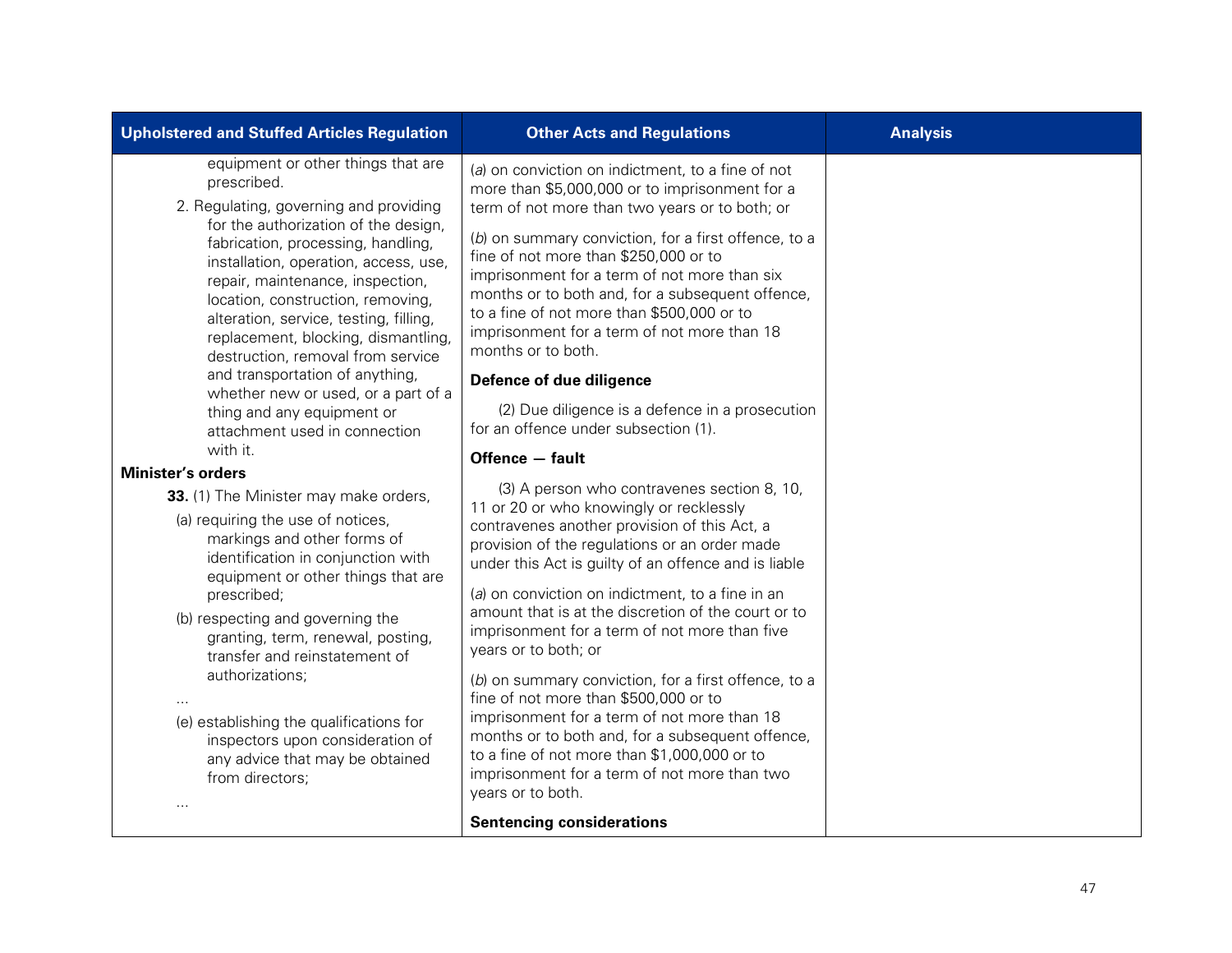| <b>Upholstered and Stuffed Articles Regulation</b>                                                                                                                                                                                                                                                                                                                                                                                                                                                                                                                                                                                                                                                                                                                                                                                                                                                                                                                                                                                                                                                                                                                                                           | <b>Other Acts and Regulations</b>                                                                                                                                                                                                                                                                                                                                                                                                                                                                                                                                                                                                                                                                                                                                                                                                                                                                                                                                                                                                                                                                                                                                                                                                                                                                                                                                         | <b>Analysis</b> |
|--------------------------------------------------------------------------------------------------------------------------------------------------------------------------------------------------------------------------------------------------------------------------------------------------------------------------------------------------------------------------------------------------------------------------------------------------------------------------------------------------------------------------------------------------------------------------------------------------------------------------------------------------------------------------------------------------------------------------------------------------------------------------------------------------------------------------------------------------------------------------------------------------------------------------------------------------------------------------------------------------------------------------------------------------------------------------------------------------------------------------------------------------------------------------------------------------------------|---------------------------------------------------------------------------------------------------------------------------------------------------------------------------------------------------------------------------------------------------------------------------------------------------------------------------------------------------------------------------------------------------------------------------------------------------------------------------------------------------------------------------------------------------------------------------------------------------------------------------------------------------------------------------------------------------------------------------------------------------------------------------------------------------------------------------------------------------------------------------------------------------------------------------------------------------------------------------------------------------------------------------------------------------------------------------------------------------------------------------------------------------------------------------------------------------------------------------------------------------------------------------------------------------------------------------------------------------------------------------|-----------------|
| (i) requiring distributors to file proposed<br>safety procedures, directors to<br>establish safety procedures and<br>distributors to comply with those<br>procedures;<br>(I) establishing the form of labels<br>required or authorized to be affixed<br>to upholstered or stuffed articles,<br>or any class of them, adopting<br>labels affixed under the laws of any<br>other designated jurisdiction and<br>designating jurisdictions for that<br>purpose.<br><b>Offences</b><br>37. (1) Every person who,<br>(a) contravenes or fails to comply with<br>any provision of this Act, the<br>regulations or a Minister's order;<br>(b) knowingly makes a false statement<br>or furnishes false information under<br>this Act, the regulations or a<br>Minister's order;<br>(c) contravenes or fails to comply with a<br>term or condition of an<br>authorization;<br>(d) contravenes or fails to comply with<br>an order or requirement of a<br>director or an inspector, or<br>obstructs an inspector,<br>is guilty of an offence and on conviction is liable<br>to a fine of not more than \$50,000 or to<br>imprisonment for a term of not more than one<br>year, or to both, or, if the person is a body | (4) A court that imposes a sentence shall take<br>into account, in addition to any other principles<br>that it is required to consider, the harm or risk of<br>harm caused by the commission of the offence<br>and the vulnerability of individuals who use the<br>consumer product.<br>Offences by corporate officers, etc.<br>42. If a person other than an individual<br>commits an offence under this Act, any of the<br>person's directors, officers, agents or<br>mandataries who directed, authorized, assented<br>to, acquiesced in or participated in the<br>commission of the offence is a party to the<br>offence and is liable on conviction to the<br>punishment provided for by this Act, even if the<br>person is not prosecuted for the offence.<br>Offences by employees, agents or<br>mandataries<br>43. In a prosecution for an offence under this<br>Act, it is sufficient proof of the offence to<br>establish that it was committed by any employee,<br>agent or mandatary of the accused, even if the<br>employee, agent or mandatary is not identified or<br>is not prosecuted for the offence.<br><b>Continuing offence</b><br>44. If an offence under this Act is committed<br>or continued on more than one day, it constitutes<br>a separate offence for each day on which it is<br>committed or continued.<br><b>Commission of violation</b> |                 |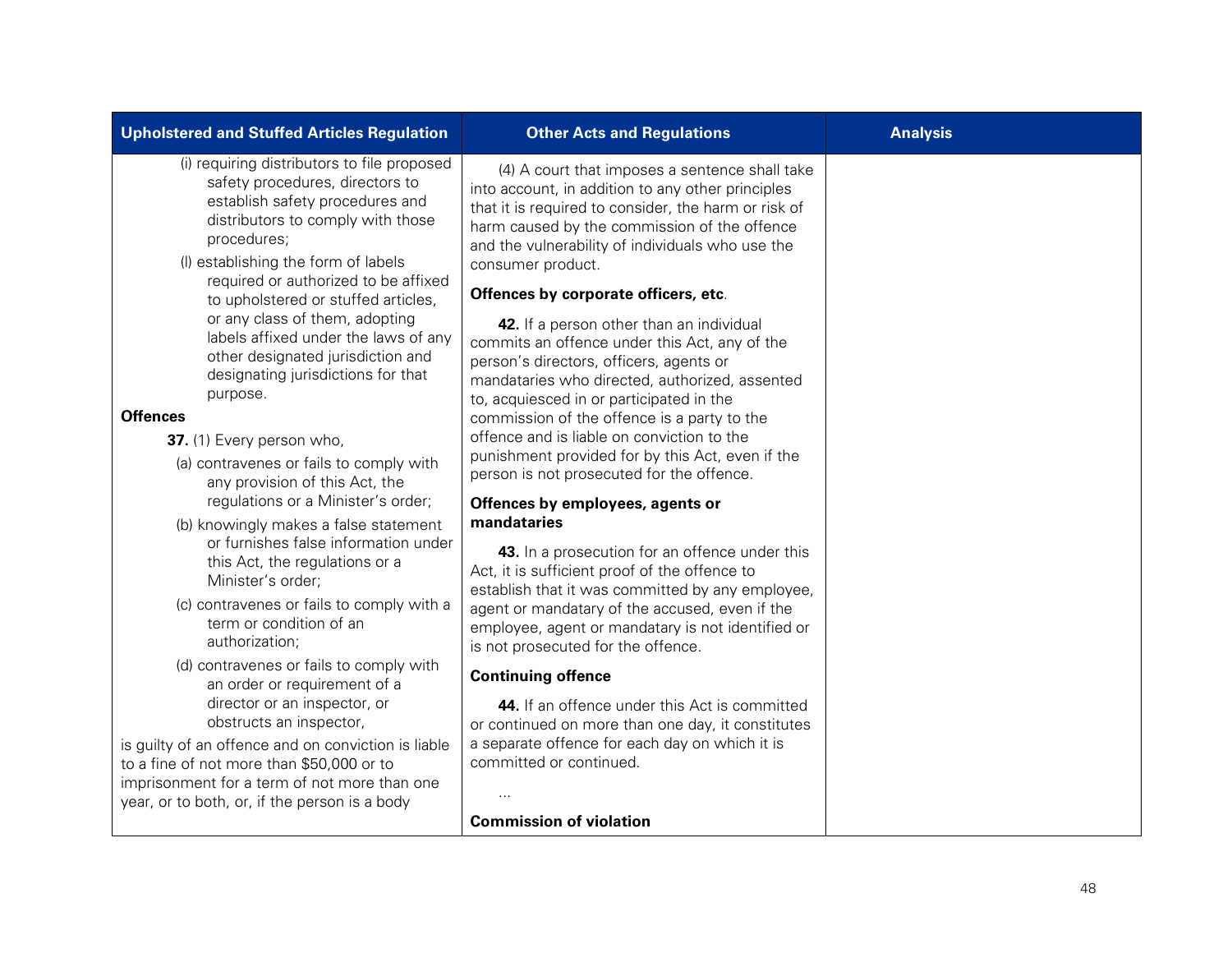| 49. Every person who contravenes an order<br>that is made under section 31 or 32 or reviewed<br>under section 35 commits a violation and is liable<br>to the penalty established in accordance with the<br>regulations.                                                                                                                |  |
|----------------------------------------------------------------------------------------------------------------------------------------------------------------------------------------------------------------------------------------------------------------------------------------------------------------------------------------|--|
| <b>Consumer Protection Act, 2002</b>                                                                                                                                                                                                                                                                                                   |  |
| False, misleading or deceptive representation<br>109. (1) If the Director believes on<br>reasonable grounds that any person is making a<br>false, misleading or deceptive representation in<br>respect of any consumer transaction in an<br>advertisement, circular, pamphlet or material<br>published by any means, the Director may, |  |
| (a) order the person to cease making the                                                                                                                                                                                                                                                                                               |  |
| representation; and<br>(b) order the person to retract the<br>representation or publish a correction<br>of equal prominence to the original<br>publication.<br>$\cdots$                                                                                                                                                                |  |
| <b>Offences</b>                                                                                                                                                                                                                                                                                                                        |  |
| 116. (1) A person is guilty of an offence if<br>the person,                                                                                                                                                                                                                                                                            |  |
| (a) fails to comply with any order,<br>direction or other requirement under<br>this Act; or<br>(b) contravenes or fails to comply with,<br>$\cdots$                                                                                                                                                                                    |  |
|                                                                                                                                                                                                                                                                                                                                        |  |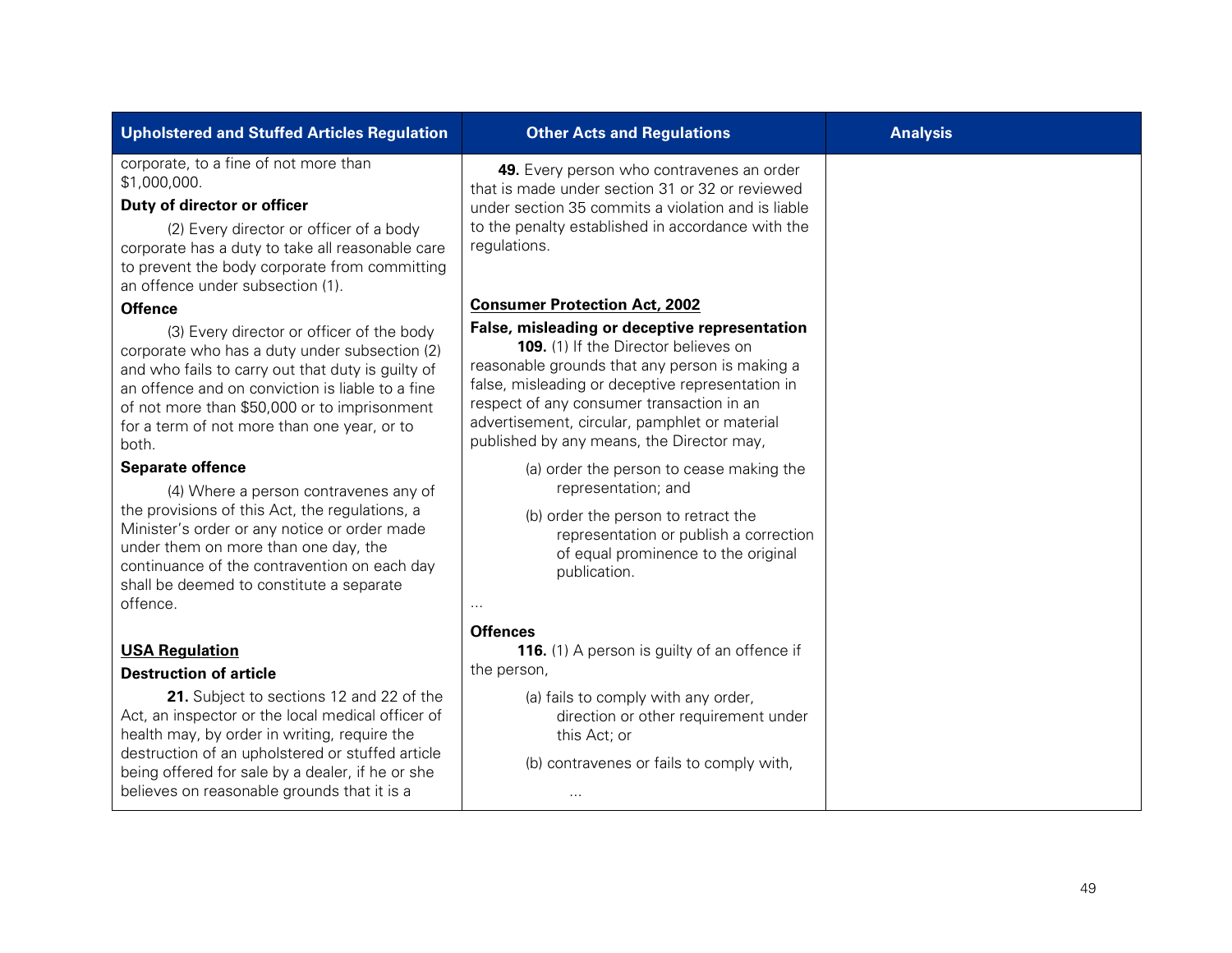| <b>Upholstered and Stuffed Articles Regulation</b>                                                                                                                                 | <b>Other Acts and Regulations</b>                                                                                                                                                                                                                                                                                                                  | <b>Analysis</b> |
|------------------------------------------------------------------------------------------------------------------------------------------------------------------------------------|----------------------------------------------------------------------------------------------------------------------------------------------------------------------------------------------------------------------------------------------------------------------------------------------------------------------------------------------------|-----------------|
| danger to public health and cannot be<br>satisfactorily treated, and the article,                                                                                                  | (ii) in respect of Part III, Unfair<br>Practices, subsection 17 (1),                                                                                                                                                                                                                                                                               |                 |
| (a) has been in contact with a person<br>suffering from a communicable<br>disease;<br>(b) is soiled;                                                                               | <b>Same</b><br>(2) A person who contravenes or fails to<br>comply with a provision of a regulation made<br>under this Act is guilty of an offence.                                                                                                                                                                                                 |                 |
| (c) is in such condition that it is likely to<br>adversely affect the health of any<br>person;<br>(d) contains vermin; or<br>(e) shows signs of corrosion or other<br>degradation. | <b>Corporation</b><br>(3) An officer or director of a corporation is<br>guilty of an offence if he or she fails to take<br>reasonable care to prevent the corporation from<br>committing an offence mentioned in subsection<br>$(1)$ or $(2)$ .                                                                                                    |                 |
|                                                                                                                                                                                    | <b>Attempt</b><br>(4) Any person who attempts to commit<br>any offence referred to in subsection (1) or (2) is<br>guilty of an offence.                                                                                                                                                                                                            |                 |
|                                                                                                                                                                                    | <b>Penalties</b><br>(5) An individual who is convicted of an<br>offence under this Act is liable to a fine of not<br>more than \$50,000 or to imprisonment for a term<br>of not more than two years less a day, or both,<br>and a corporation that is convicted of an offence<br>under this Act is liable to a fine of not more than<br>\$250,000. |                 |
|                                                                                                                                                                                    | Limitation<br>(6) No proceeding under this section shall<br>be commenced more than two years after the<br>facts upon which the proceeding is based first<br>came to the knowledge of the Director.                                                                                                                                                 |                 |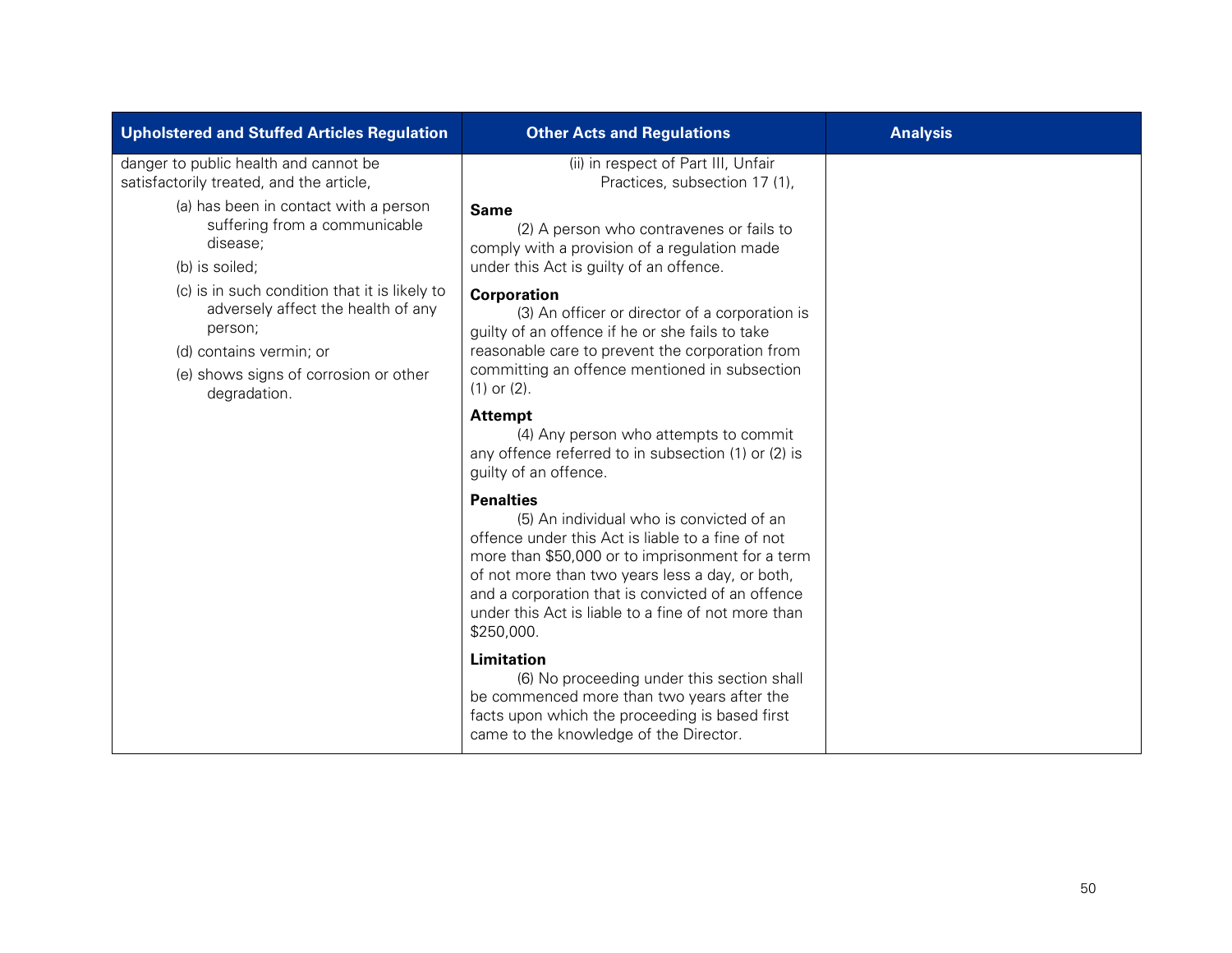## <span id="page-53-1"></span><span id="page-53-0"></span>**7 Policy Framework**

### **7.1 Objectives**

### **Objective 1: Promoting public safety:**

The purpose of the Technical Standards and Safety Act, as set out in its purpose provision, is to enhance public safety in Ontario by providing for the efficient and flexible administration of technical standards with respect to, amongst other technical areas, upholstered and stuffed articles.

Enhancing public safety cannot be an absolute; rather, the inherent dangers associated with the regulated areas (fuels, elevators, etc.) must be balanced against their necessity. Therefore, enhancing public safety becomes an exercise in reducing risk, based on rigorous risk assessments, utilizing data, science, and best practices.

### **Objective 2: Becoming a modern regulator:**

In January 2012, Ontario's Open for Business program released the "Alternatives to Regulation: Developing Smarter Policy Approaches," to support the Government of Ontario's regulatory modernization efforts to create a streamlined and focused regulatory environment that delivers results for business and other stakeholders while protecting the public interest. This approach acknowledges that regulatory options must be interpreted within the applicable risk framework, but that to act as a modern regulator, governments "must find the right balance between allowing market forces to operate independently and intervening strategically to change behaviour."

Within this policy objective, the joint ministry and TSSA Regulatory Renewal Steering Committee also identified that regulations should enable business to thrive and be flexible enough to adapt to changes in the marketplace over time.

### **Objective 3: Reducing the burden on business:**

<span id="page-53-2"></span>As identified by the Regulatory Renewal Steering Committee, regulations should take into account risk trade-offs with other public benefits and impact on business, while also reducing unnecessary burden on business that is not required to maintain public safety. Examples of this may be to reduce intergovernmental duplication or overlap and to encourage harmonization with other jurisdictions.

Source: The Ministry of Government of Consumer Services

## **7.2 Definitions**

### **Definition of safety hazards:**

Permanent injury: an injury sustained by an individual that partially or permanently impairs the normal abilities of that individual for the rest of his/her expected, remaining life.

Non-permanent injury: the consequence of an incident occurrence wherein there was an observed health impact that was estimated to be non-permanent based on the nature of the injury and its associated severity using a methodology developed by the World Health Organization (WHO). A nonpermanent injury has no significant impact on the individual's life expectancy at the time of injury.

### **Definition of a risk:**

TSSA employs a definition of risk based on international guidelines, and is defined in their Annual Safety Performance Report as follows: "Risk is the combination of the *probability of occurrence of harm* from a thing or a class of things [regulated under the Act] and the severity of that harm." (Italics added) Additionally, the TSSA defines "Risk of Injury or Fatality" as the "injury burden predicted over a time period by combining the probability of occurrence and the harm to someone interacting or exposed to TSSA regulated things, and the severity of that harm."

Source: TSSA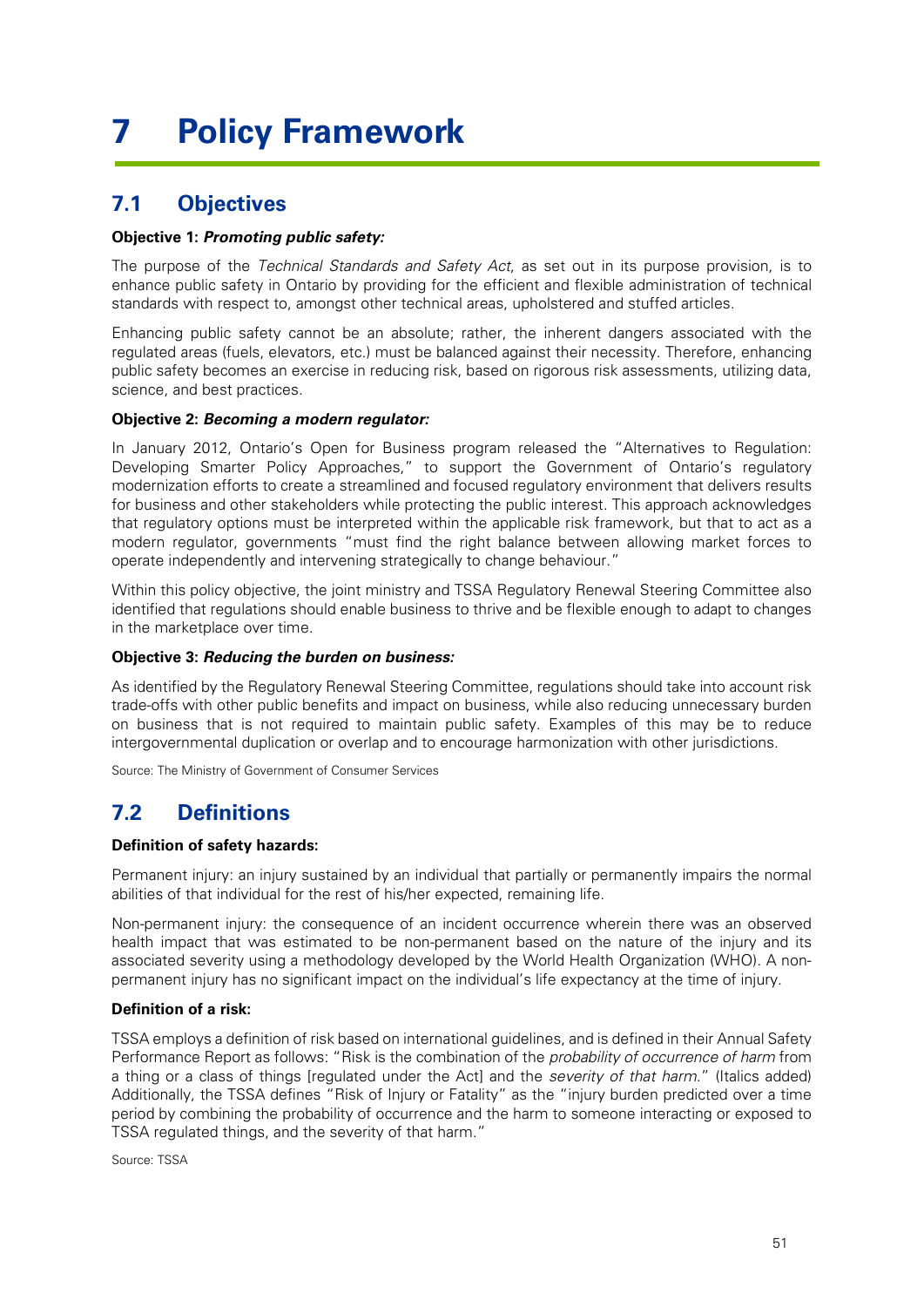## **7.3 Overarching Regulatory Framework**

<span id="page-54-0"></span>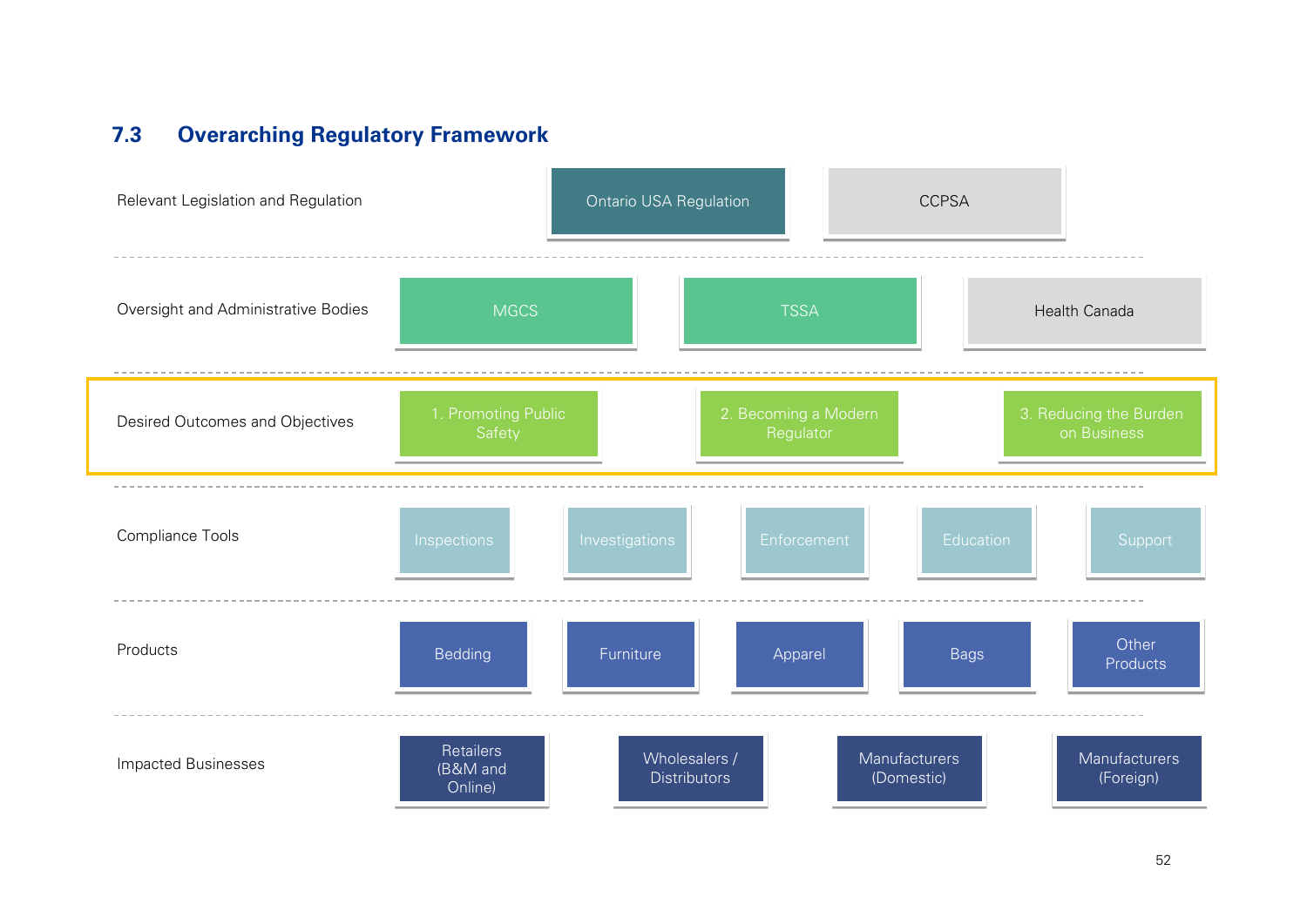

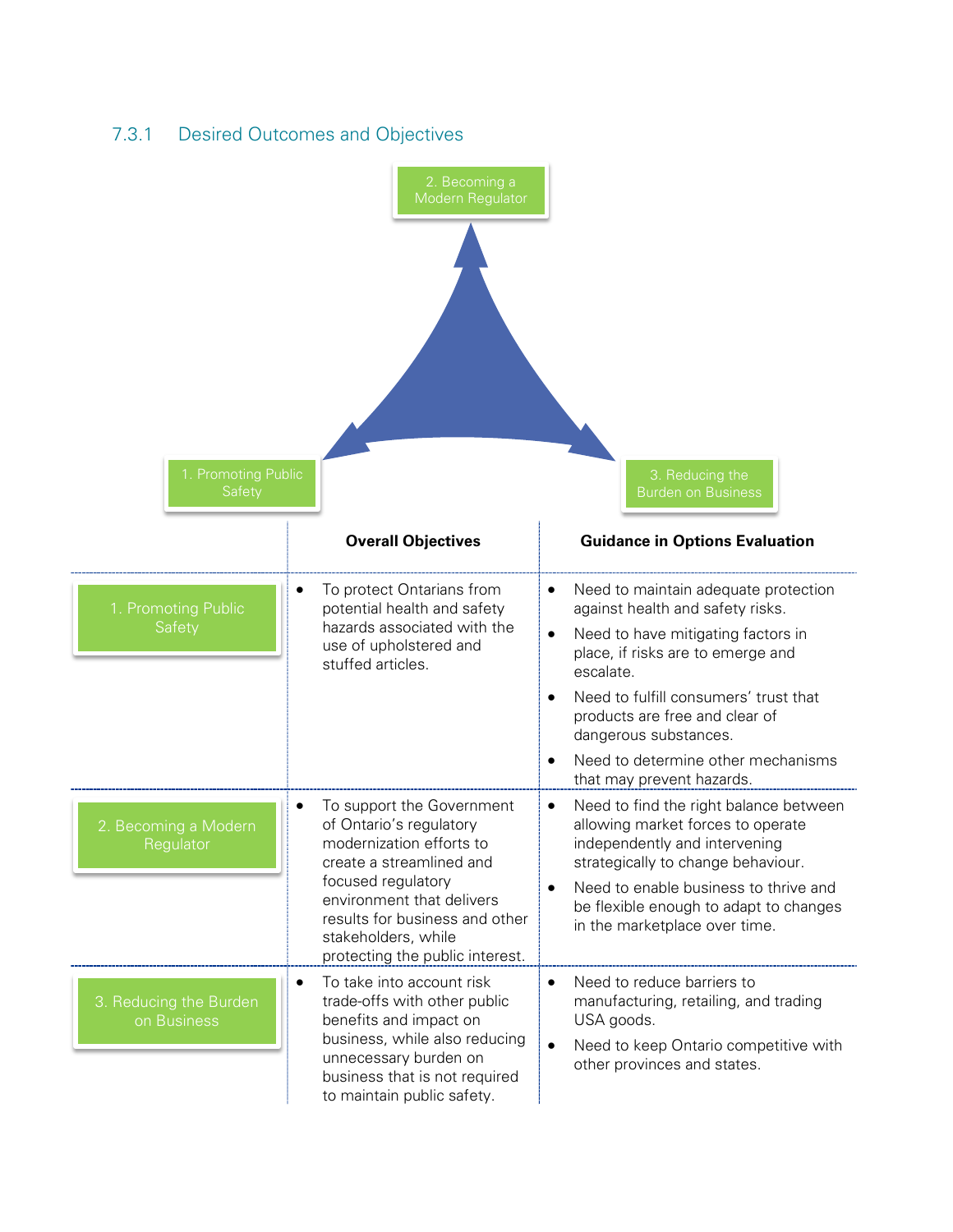### 7.3.2 Consumer Protection

Stakeholder interviews and analysis of the USA regime suggested that consumer protection was an important dimension of the USA regulation. Consumer protection is broadly defined as measures that prevent false, misleading, or deceptive representation of products and services, and define rights and obligations of parties in commercial transactions. As per the scope of this engagement, KPMG was not tasked with analyzing the USA regulation from the consumer protection lens. However, given stakeholder views and general support for information provision that facilitates consumer decisions (labeling in this case), aspects of regulation that aim to protect consumers need to be further explored by the ministry and TSSA in making changes to the regime.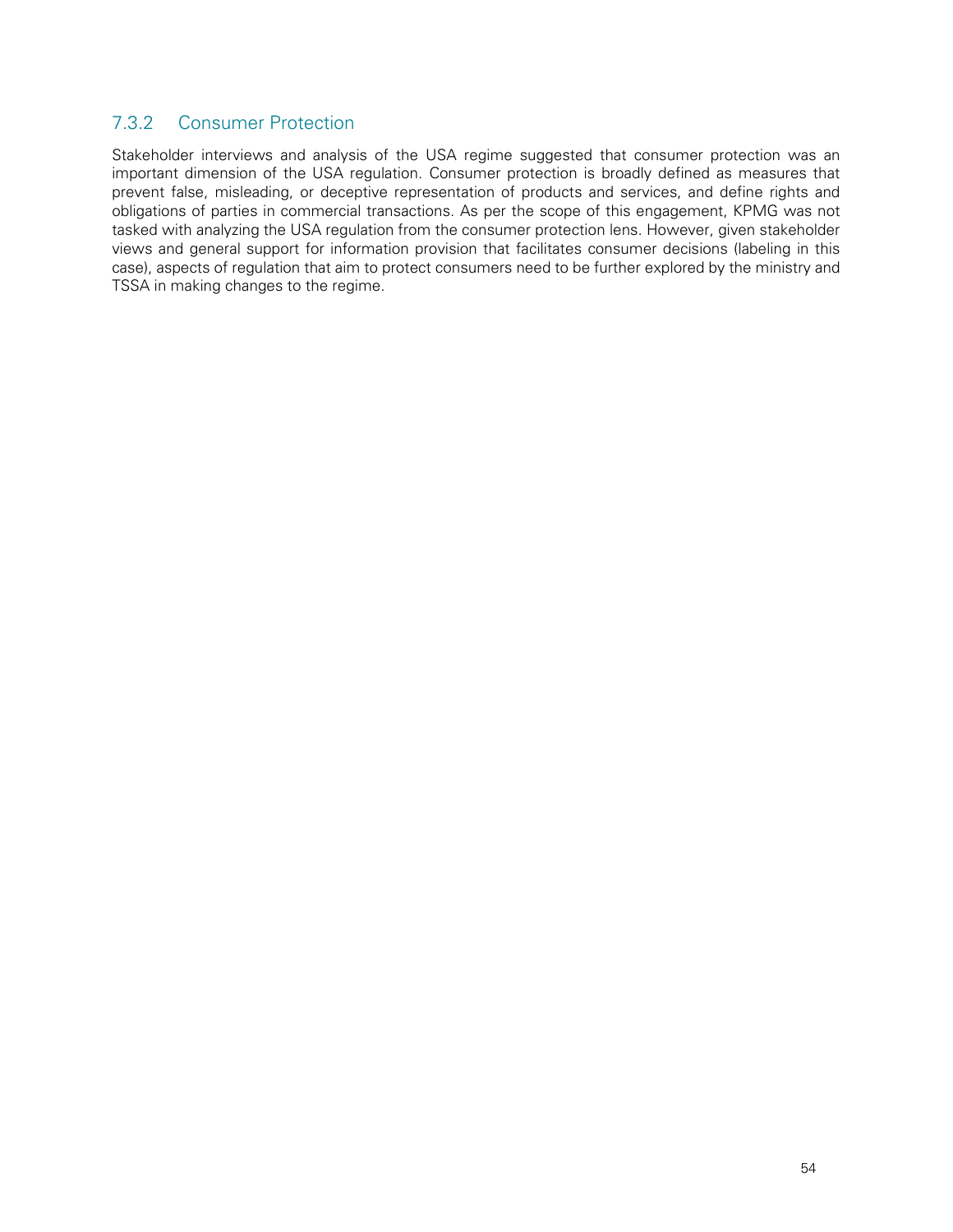## <span id="page-57-0"></span>**8 USA Regulatory Options**

## <span id="page-57-1"></span>**8.1 Overview of Three Proposed Options**

![](_page_57_Figure_2.jpeg)

## <span id="page-57-2"></span>**8.2 Option 1 – Increase Stringency of the USA Regulation**

### 8.2.1 Description of the Options

This option involves increasing compliance and enforcement activities of the regime in order to reduce the probability and impact of health hazards associated with USA goods.

Several variations could be employed to make the regime more stringent. These could include:

- Implementing the highest regulatory standards and directives among all of the reviewed jurisdictions.
- Allocating greater inspection and investigation resources.
- Seeking greater penalties for non-compliance.

![](_page_57_Figure_10.jpeg)

### **Objectives Heat Map**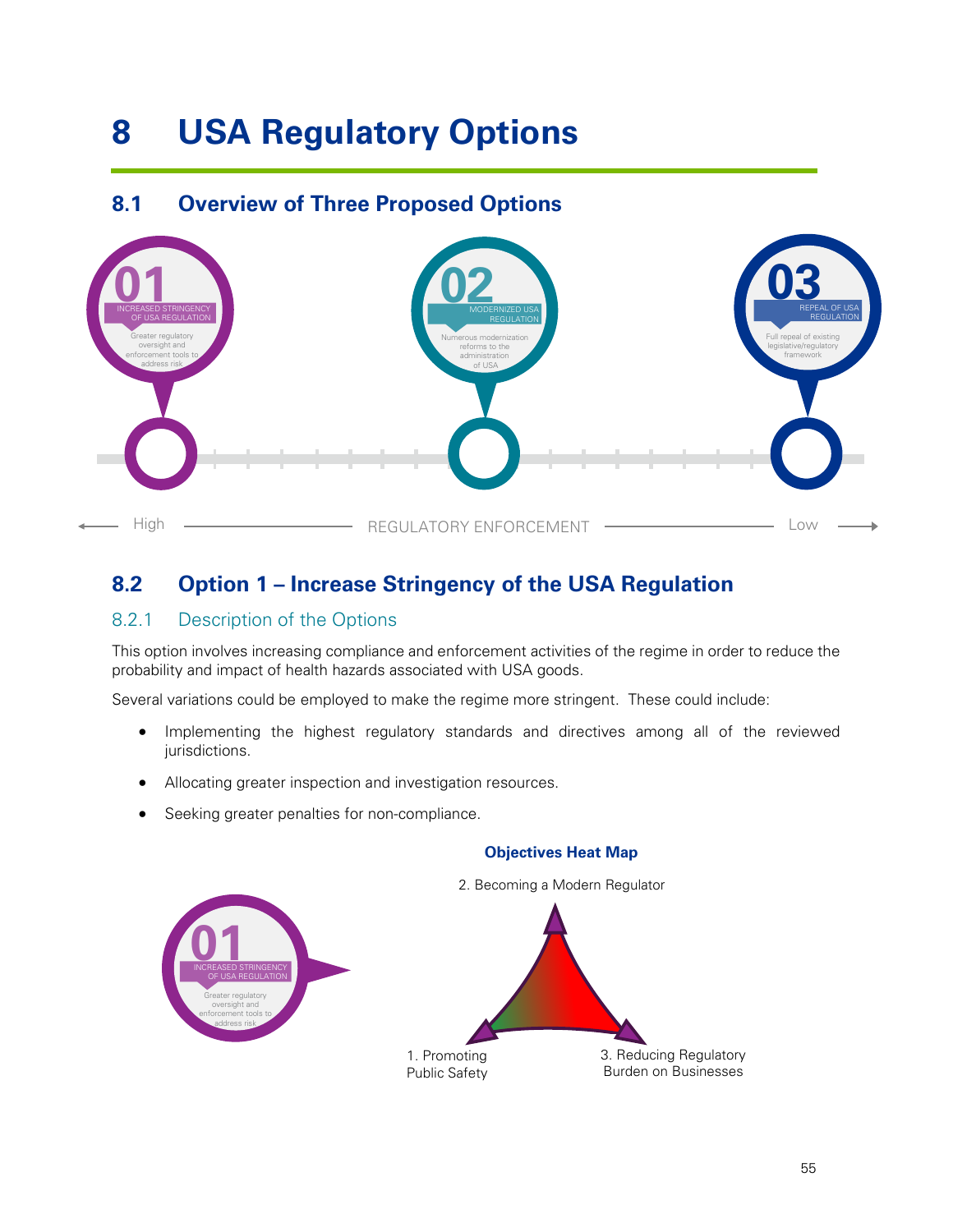### 8.2.2 Analysis and Considerations

In order to set the highest regulatory standard for USA goods in North America, Ontario may choose to expand its enforcement activities and range of regulatory tools to mitigate safety hazards relating to upholstered and stuffed goods.

This would entail adoption of the most stringent regulations on upholstered and stuffed articles across North America. It may further involve an increase in proactive enforcement in certain areas of upholstered and stuffed articles (such as Ohio's focus on second-hand goods). The potential for overlaps in provincial and federal product safety oversight may grow, although proactive enforcement would identify cases of non-compliance earlier than the issue-driven regime administered by Health Canada. A clear case for change would need to be developed to convince stakeholders of the need for greater regulatory oversight of USA products, including a substantial basis of evidence of health and safety risks.

At this point, evidence of prominent hazards and risks related to USA goods is lacking. It would be incumbent on the ministry and TSSA to gather sufficient data on the risks associated with USA goods prior to proceeding with this option. High risk levels and growing trends would support the implementation of this option. However, at present time, no elevated risk levels and no growing trends exist that would necessitate the implementation of this option.

### 8.2.3 Benefits

With a greater range of enforcement powers, a more stringent regulatory regime is likely to identify a larger incidence of non-compliant activities. It is unclear, however, whether this will directly contribute to better safety outcomes in the province.

For certain high-risk products, Ontario may become the standard for regulation and oversight, setting a high bar not only for the rest of Canada, but for North America, as well.

### 8.2.4 Risks/ Drawbacks

Greater stringency will likely come with a higher burden on businesses operating in the USA sector. Oversight and enforcement have an inherent cost, and this additional focus will probably result in cost escalation, which will need to be passed on to retailers and manufacturers through higher registration fees. Furthermore, other costs associated with compliance are likely to escalate.

Current lack of evidence of health and safety hazards may make it difficult to justify a more stringent regulatory regime. Unless empirical evidence linking USA goods with health risks is identified, the case for this option will remain weak.

The ministry and TSSA may face significant stakeholder resistance in implementing this option. No industry stakeholders suggested increasing the stringency of the regime, hence the ministry should anticipate strong push back to the introduction of additional regulatory measures.

A more stringent regime may make Ontario less attractive for manufacturing and importation of USA goods. The ministry will need to find the right balance of safety oversight and economic development in selecting the option to pursue as the result of this study.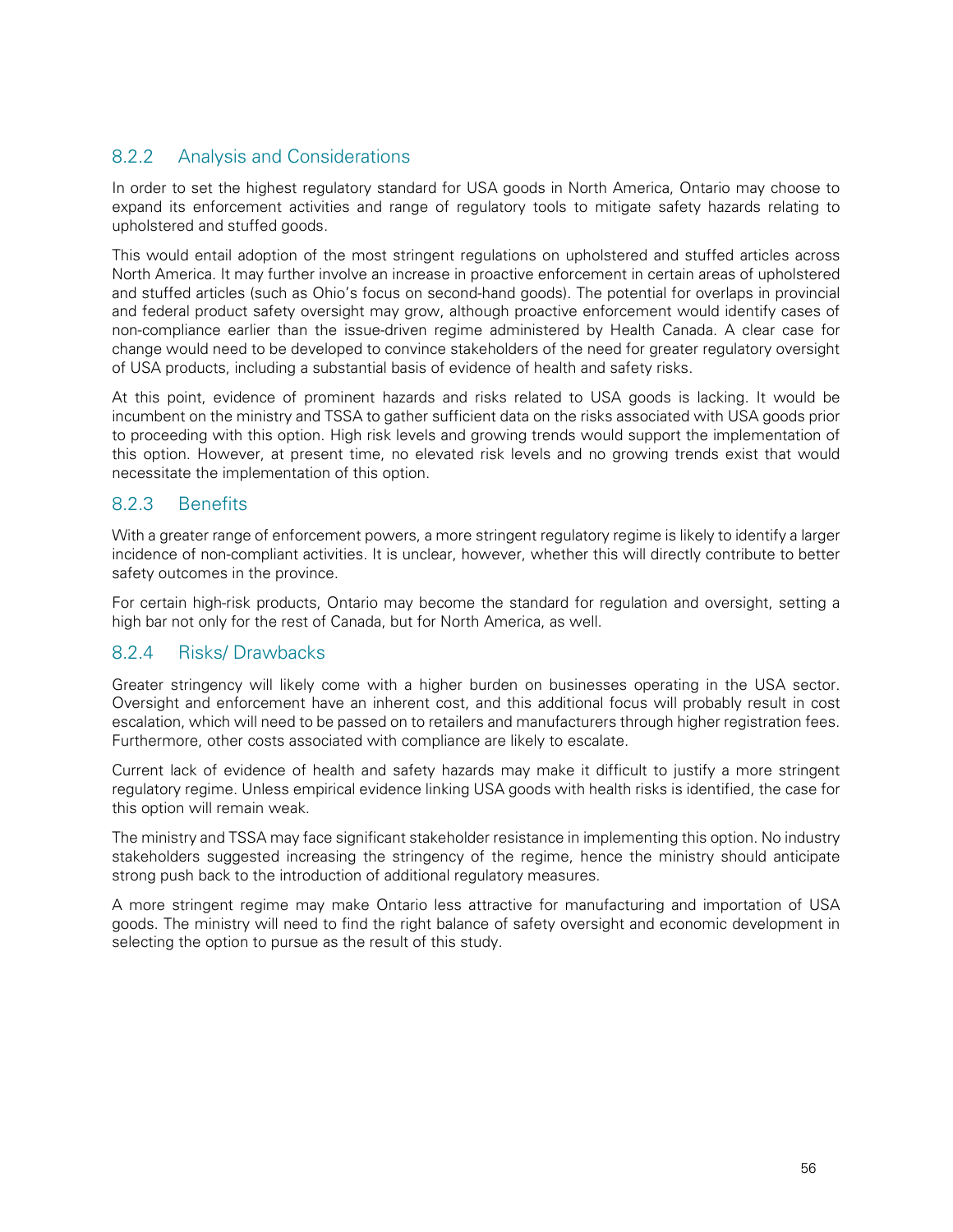## <span id="page-59-0"></span>**8.3 Option 2 – Modernization of the USA Regulation**

### 8.3.1 Description of Option

This option involves a variety of regulatory reforms to bring the USA regulations in line with modern manufacturing, sourcing, and retailing practices.

Several variations could be employed to improve the efficiency and effectiveness of the program while addressing the key objectives of the government. These could include:

- An evidence-based, risk-informed approach to ensuring compliance.
- A rationalized list of products covered by the regulation.
- Registration fee schedule changes.
- Harmonization of provincial/federal regulations.

![](_page_59_Figure_8.jpeg)

### **Objectives Heat Map**

### 8.3.2 Analysis and Considerations

Several stakeholders believe that the USA regulation plays an important role in mitigating potential safety hazards (e.g., toxic exposure, poisoning, asphyxiation, allergic reaction, etc.), but it can be modernized to fit the modern retail and product sourcing context. However, none of these hazards have been observed and documented in recent years in relation to USA goods.

To arrive at a balanced modern approach to regulating USA goods, the ministry, working with TSSA, may need to clearly define what constitutes a "health and safety risk" and conduct a risk assessment to determine product / segment / supply chain categories with the greatest / lowest hazard potential.

Policy outputs of such risk assessment could form sub-options within Option #2:

- Rationalized set of products regulated under the USA regulation, based on the health risk potential. For example, if deemed a potential health risk, bedding products may be inspected more frequently than luggage products, if evidence suggests a lower level of risk for the latter product category. A definitive review of product safety studies (or in the absence of the above, an original study involving medical professionals) may need to be commissioned to understand the potential harm from the upholstery and stuffing components of USA-covered products. KPMG has not been made aware of any such studies to date.
- Relaxed technical labeling requirements, where labels are allowed if they display general composition information in a reasonable format. This type of leeway is practiced in some US jurisdictions and also lends to informal harmonization. Labeling requirements could also be aligned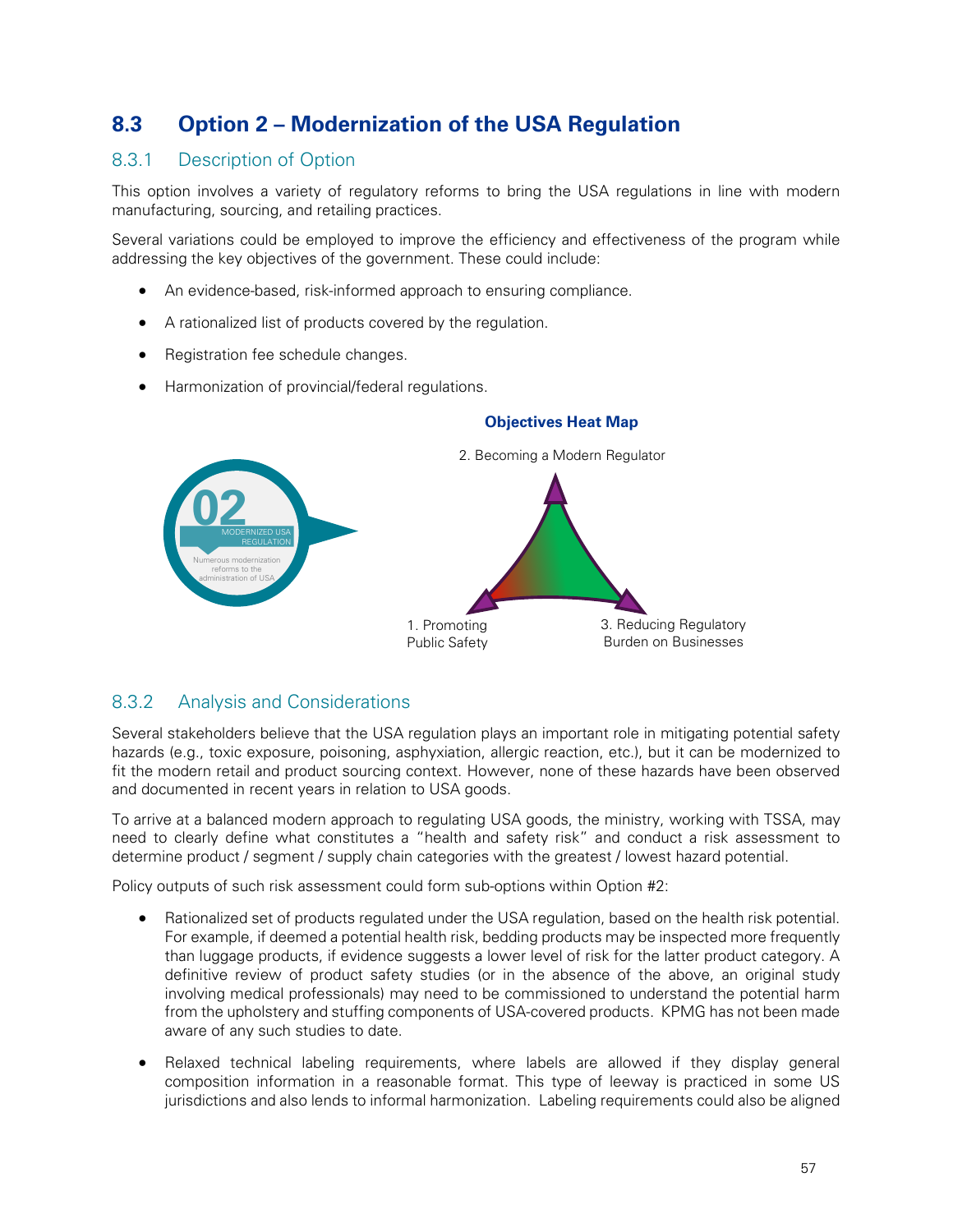with the provisions of the federal Textile Labeling Act, denoting the internal composition of the product in addition to the surface textile materials. With these options, labeling requirements would be driven by the spirit and intent of the regulation, rather than strict interpretation of label sizes / legibility.

- Exclusion of some sectors (e.g., large vs. small retailers, online vs. brick and mortar, new / use articles, etc.) from enforcement activities depending on the risk factors identified.
- Adoption of a different compliance / enforcement model, where a more reactive approach is taken for lower risk product and sectors.

Ontario could also modify its revenue model towards a volume-based scheme, thereby requiring larger retailers / wholesalers / manufacturers to pay a more commensurate share of the fee. This could be done through the establishment of revenue tiers, with particular registration fees. For example, companies selling 0-\$1M / \$1M-10M / \$10M+ could be subjected to a varied range of fees to account for a greater degree of oversight required.

Ontario could collaborate closer with Health Canada to reduce/eliminate regulatory overlaps. Using information gathered by Health Canada on health and safety risks, Ontario could focus on sectors that appear to be prone to danger, while still falling under the federal threshold of a safety hazard. One such area could be children's toys, as they are explicitly covered by the CCPSA legislation. This would eliminate the overlaps between the two regimes and establish a complementary regulatory system. Further collaboration (in the form of a jurisdictional committee, technology platform sharing, and permitting process standardization, among other forms) could also be explored with the other two provinces with USA-type regulations in place.

Ontario could also change its regulatory regime to mirror one of the US jurisdictions, such as Ohio, Pennsylvania, or California. By requiring businesses to operate in this province in adherence to one of these standards, Ontario will move closer to harmonizing the regulation across North America to a narrower set of regulations, thereby lowering compliance costs for manufacturers, importers, and international retailers.

### 8.3.3 Benefits

A regulatory regime with the variations proposed under this option would take into consideration the actual health and safety risk factors in undertaking compliance and enforcement activities. Thus, program choices will be made on evidence and data that points to the greatest areas of exposure in the USA market.

Volume-based registration fees would be a fairer method of funding the program, as greater range and volume of products likely necessitates a higher degree of oversight from the regulator. Volume information would have to be obtained from retailers/manufacturers, likely on a self-reporting basis, as is done in Pennsylvania and other similar regimes.

This option helps the ministry and TSSA to become modern regulator entities related to the administration of the USA regime, as proposed regulatory changes will provide focus, improve efficiency, and enhance fairness of the regime.

### 8.3.4 Risks/ Drawbacks

A reallocation of resources from the current compliance approach could potentially introduce a greater degree of risk into the USA sector. If the number of inspections is reduced and products are removed from oversight, over time risks within these product categories may emerge. The nature of such risks is currently unknown.

A registration fee restructuring may have a disproportionately negative impact on larger retailers / manufacturers, if the revised scheme is to remain revenue neutral. If smaller businesses are to have their fees reduced, larger ones will have to pay more for regulatory oversight. Furthermore, such a scheme may unfairly target larger companies, who reportedly already have significant product oversight practices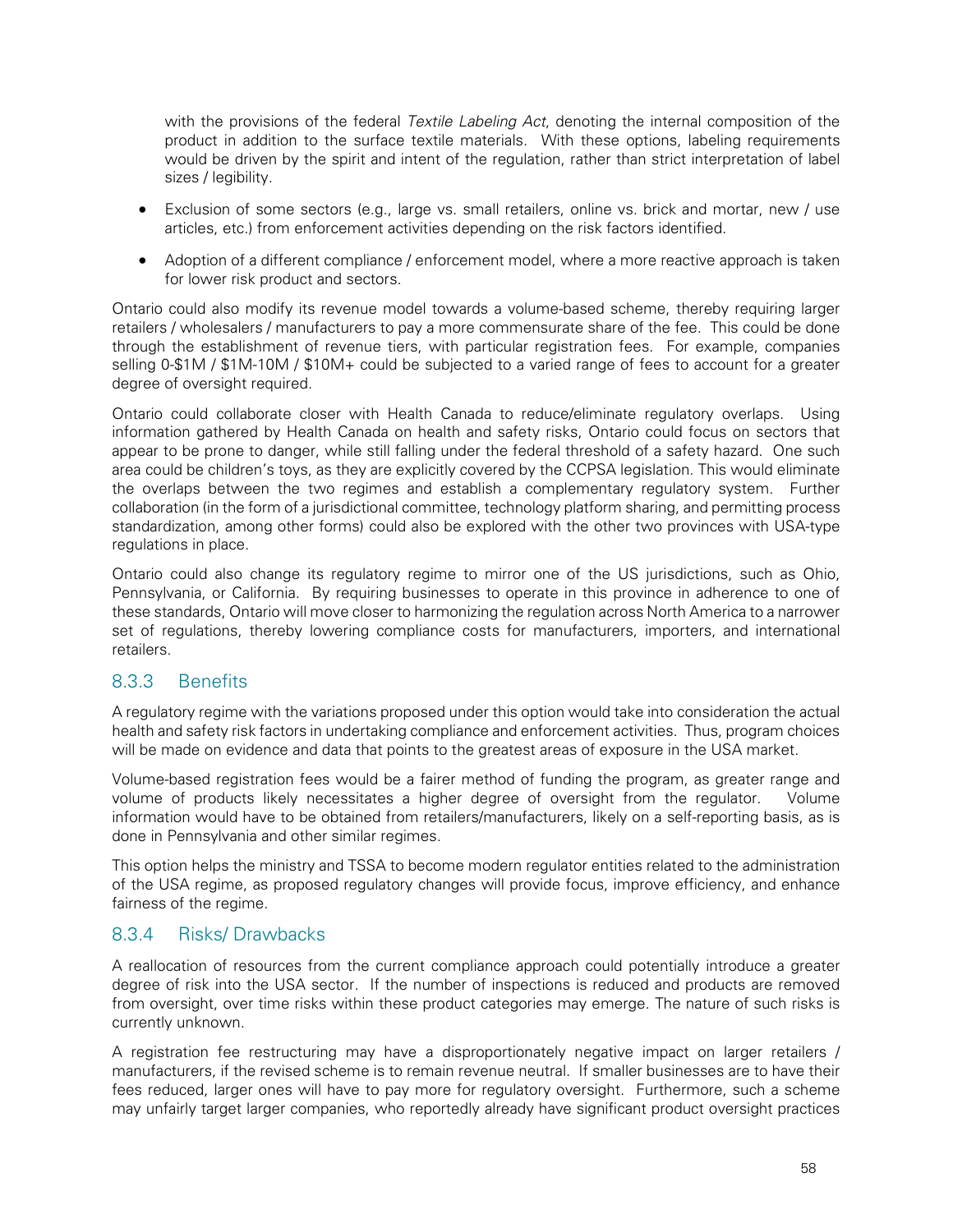in place, as opposed to smaller players, who may lack quality management maturity, and therefore, be more likely to be non-compliant.

Harmonization of products / regulatory requirements with U.S. jurisdictions may introduce additional burdens on companies. An example of such regulation is Proposition 65, which requires businesses to notify Californians about significant amounts of chemicals in the products they purchase, in their homes or workplaces, or that are released into the environment. While this measure has brought benefits, it has also "come at a cost for companies doing business in the state. They have incurred expenses to test products, develop alternatives to listed chemicals, reduce discharges, provide warnings, and otherwise comply with this law."<sup>[8](#page-61-0)</sup> The implications of such regulations in other jurisdictions should be carefully considered prior to any standardization efforts.

If a volume-based scheme is adopted, it would introduce additional administrative burden on retailers / manufacturers, as they would need to account for and report sales of USA goods to the regulator.

Some stakeholders, who expect a full repeal of the legislation may not see this change as going far enough in dealing with the current issues related to USA goods.

<span id="page-61-0"></span><sup>8</sup> Source: http://oehha.ca.gov/prop65/background/p65plain.html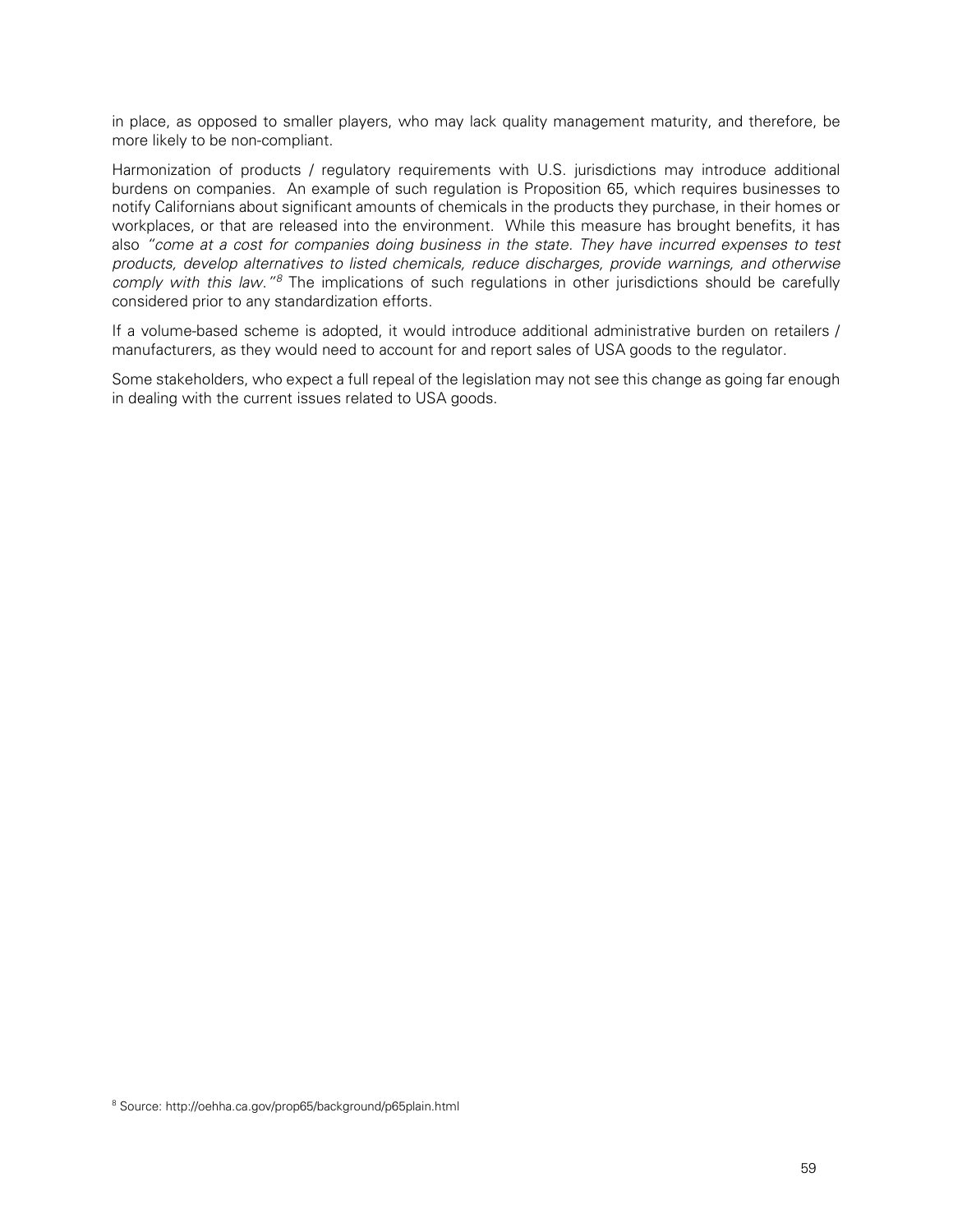### <span id="page-62-0"></span>**8.4 Option 3 – Repeal of USA Regulation**

### 8.4.1 Description of the Option

This option entails the repeal of the USA regulatory framework currently in place to govern the manufacture, renovation, and retail of upholstered and stuffed articles in Ontario. This implies that:

- Labeling requirements would no longer be in place.
- Registration and licensing would not be required.
- Compliance and enforcement activities by TSSA would no longer be carried out.

![](_page_62_Figure_6.jpeg)

### **Objectives Heat Map**

### 8.4.2 Analysis and Considerations

Some stakeholders voiced concerns that the regulation is outdated and no longer necessary. Some suggested explicit product exclusions, while others took issue with the regulation overall. However, most stakeholders acknowledge that there is an expectation on the part of consumers that some government/regulatory organization is looking after their well-being when it comes to upholstered and stuffed articles.

The lack of data on health and safety hazards associated with USA goods may suggest low risk levels. While the lack of data may not be an appropriate indicator of low risk levels, one could reasonably assume that some information about health hazards would have emerged if upholstered and stuffed articles caused a high number of permanent or non-permanent injuries. No fatalities or significant permanent injuries were reported to KPMG in the course of this engagement. Conducting independent safety incidence data research was not part of the scope of this assignment.

Ten provinces and territories in Canada do not have regulations governing USA goods and BC and Nova Scotia have found no basis of evidence to institute such laws. They may, however, be receiving a tangential benefit from Ontario having this regulation in place. If the regulation is repealed, Ontario and the rest of Canada could continue to receive spillover effects from Manitoba, Quebec, California and other highly regulated US jurisdictions, although the magnitude of these effects is unknown at this time.

Health Canada is mandated to mitigate significant safety hazards relating to a broad range of products, which include upholstered and stuffed goods. In the event of a significant health and safety hazard emerging, Health Canada is likely to address it through its enforcement tools. Stakeholders have noted, however, that some risks associated with USA goods are unlikely to meet Heath Canada's hazard thresholds, such as serious permanent injury and death. Thus, if less significant health risks (such as a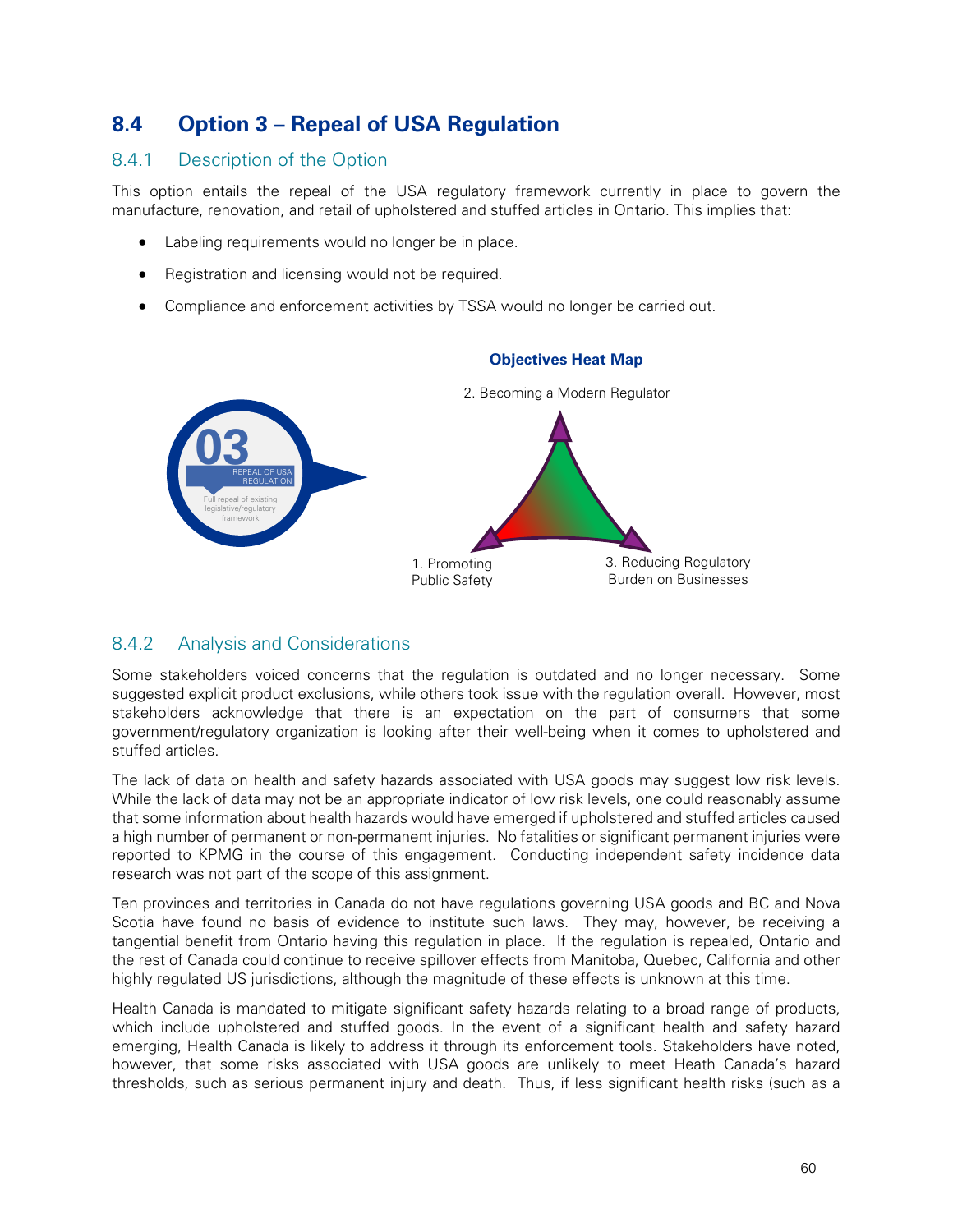mild allergic reaction or discomfort) were to emerge, and the USA regulation was repealed, they would most likely not be addressed by the CCPSA and its regulations.

### 8.4.3 Benefits

Businesses (some local and some based overseas) will no longer need to register under the program, potentially saving \$20-\$400 annually, and either absorbing those savings or passing them on to consumers, depending on the competitiveness of the industry.

Manufacturers will no longer need to customize and allocate products for the Ontario market, saving on labeling, inventorying, and segregating Ontario-bound products from the rest of the North America-bound merchandise.

Local retailers will benefit from lower internal compliance costs, due to not having to undergo inspections and product labeling adjustments.

The competitive landscape between "brick and mortar" and pure online retailers would equalize, as they would be subjected to identical enforcement requirements (or lack thereof in this case).

### 8.4.4 Risks/ Drawbacks

Without an enforcement regime for USA articles, the risks of unclean, unsafe, and misrepresented items may rise, as manufacturers and retailers will no longer be subjected to inspections and investigations. This risk may be mitigated by internal quality assurance practices employed by retailers and manufacturers, the product safety requirements in the CCPSA, as well as by efforts to maintain high degree of reputation and customer satisfaction. Given the lack of data on existing injuries related to USA goods, it is not possible to definitively project risk levels in the event of regulatory repeal. It is possible that current enforcement activities are preventing injuries, and without a regime in place, adverse health effects may appear. It is just as possible that low risk levels are a feature of USA goods, now that modern manufacturing, transportation, and storage practices have reduced the potential for injury to negligible levels. One anecdotal data point relates to padded undergarments, which were exempted from regulation in 2008. Given that no illicit health effects have been observed or documented since the exemption came into force, one could in retrospect conclude that, in that product category, risks were low and consumers were unaffected by the lack of regulation. However, extrapolating that example onto all product categories is not possible without further study. Consequently, without sufficient data, control environments, and a reasonable time horizon to observe the effects of regulation, KPMG is unable (and has not been mandated) to estimate the rise in health risks due to the potential repeal of USA regulation.

Consumers may be confused as to how to deal with issues associated with USA articles, if they appear to pose a safety risk. Without provincial oversight, the complaint and resolution channels will likely be ambiguous. This risk is likely low in likelihood and impact. To mitigate it, the government would need to communicate to the public what the avenues of recourse are under the CCPSA as part of any announced change to the regulation. Thus, the province could promote to consumers (e.g., via "how to" info on regulator websites) how they can raise product concerns with the federal government, and monitor specific consumer complaints for any evidence of escalating risk. The province could also ban unsafe activities (e.g., if there is evidence of a high risk in a particular product type, such as mattress refurbishment).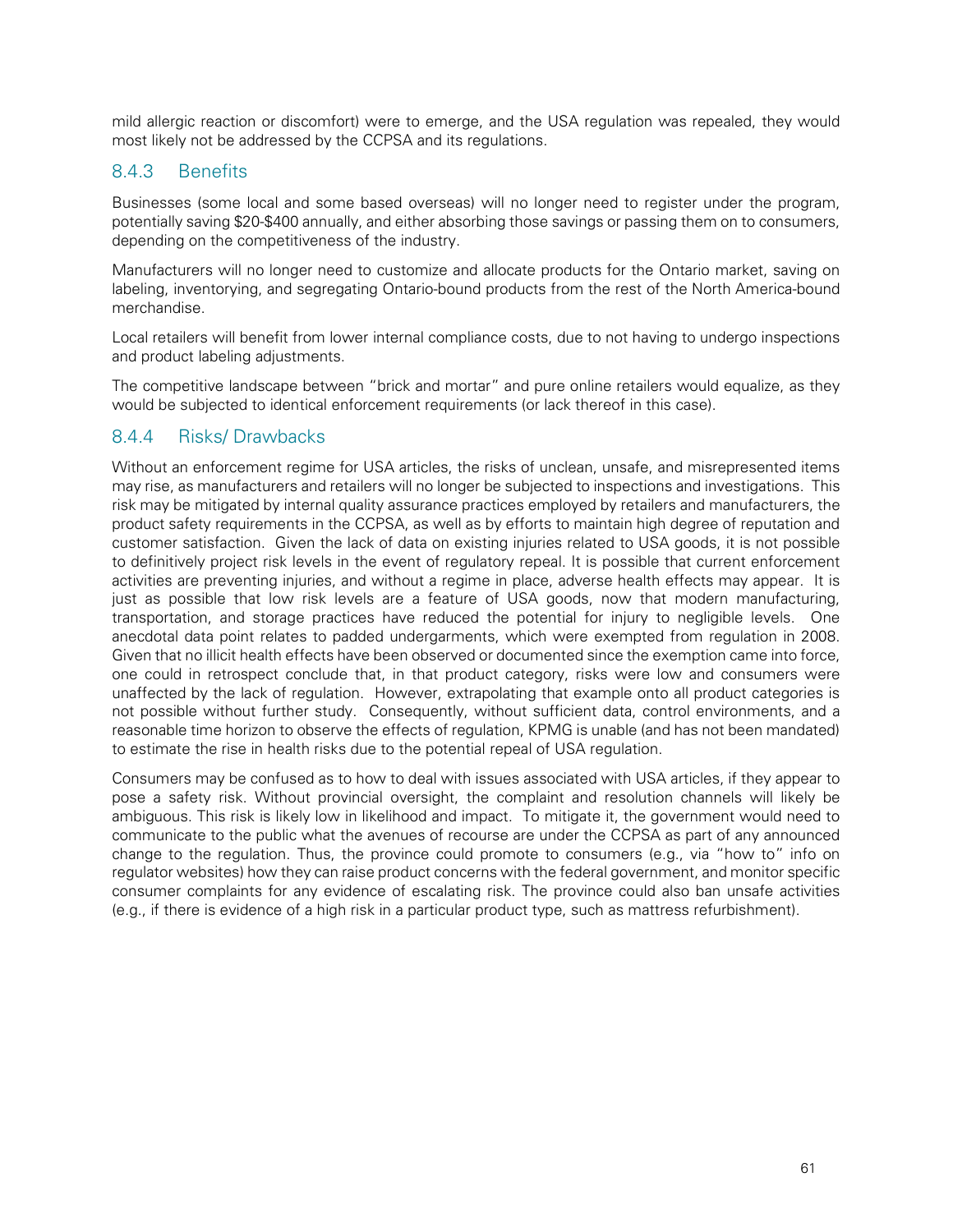## <span id="page-64-0"></span>**8.5 High-Level Options Evaluation Against Objectives**

|                                        | <b>SED STRINGENCY</b><br><b>USA REGULATION</b><br>Greater regulatory<br>oversight and<br>nforcement tools to<br>address risk                                                                                           | <b>IODERNIZED US</b><br><b>REGULATION</b><br>Numerous modernization<br>reforms to the<br>dministration of USA                                                                                                                                                                        | <b>EPEAL OF USA</b><br><b>REGULATION</b><br>Full repeal of existing<br>legislative/regulatory<br>framework                                                                                                                                                                                                        |
|----------------------------------------|------------------------------------------------------------------------------------------------------------------------------------------------------------------------------------------------------------------------|--------------------------------------------------------------------------------------------------------------------------------------------------------------------------------------------------------------------------------------------------------------------------------------|-------------------------------------------------------------------------------------------------------------------------------------------------------------------------------------------------------------------------------------------------------------------------------------------------------------------|
| 1. Promoting Public<br>Safety          | This option is likely to either<br>maintain or improve safety<br>outcomes. However, this<br>may come at a cost to the<br>regulator and the industry<br>through higher compliance<br>costs.                             | This option is likely to have<br>a minimal effect on public<br>safety outcomes, if the risk<br>assessment driving<br>compliance activities is<br>properly developed. Areas<br>of highest risk would<br>receive the highest degree<br>of focus, scrutiny, and<br>resource allocation. | This option may escalate<br>risks related to the<br>manufacture and retail of<br>USA goods. The extent of<br>this risk appears to be low,<br>however, due to the low<br>incidence of hazards<br>identified and attributed to<br>upholstered and stuffed<br>articles.                                              |
| 2. Becoming a<br>Modern Regulator      | This option will only achieve<br>modern regulator objectives<br>if the increased stringency<br>approaches and tools are<br>based on evidence that<br>suggests a deteriorating and<br>riskier trend among USA<br>goods. | This option is highly aligned<br>with the notion of a modern<br>regulator, as it would<br>incorporate evidence, facts,<br>and data in determining the<br>most effective and efficient<br>ways of enhancing<br>compliance.                                                            | This option may not fully<br>meet the objectives of<br>becoming a modern<br>regulator, as there will be<br>no provincial oversight in<br>the absence of USA<br>legislation. However, this<br>option would remove any<br>regulatory burden on the<br>USA sector, which does<br>align with the policy<br>objective. |
| 3. Reducing the<br>Burden on Business. | This option is likely to have a<br>negative effect on<br>businesses, imparting<br>higher compliance costs and<br>making it more<br>cumbersome to meet the<br>new, more stringent<br>regulatory requirements.           | With an appropriate risk<br>assessment framework,<br>the burden on less risky<br>businesses should<br>decrease, while the<br>compliance requirements<br>for higher risk<br>segments/products should<br>increase.                                                                     | This option is likely to have<br>a positive impact on<br>businesses as it eliminates<br>all compliance costs.                                                                                                                                                                                                     |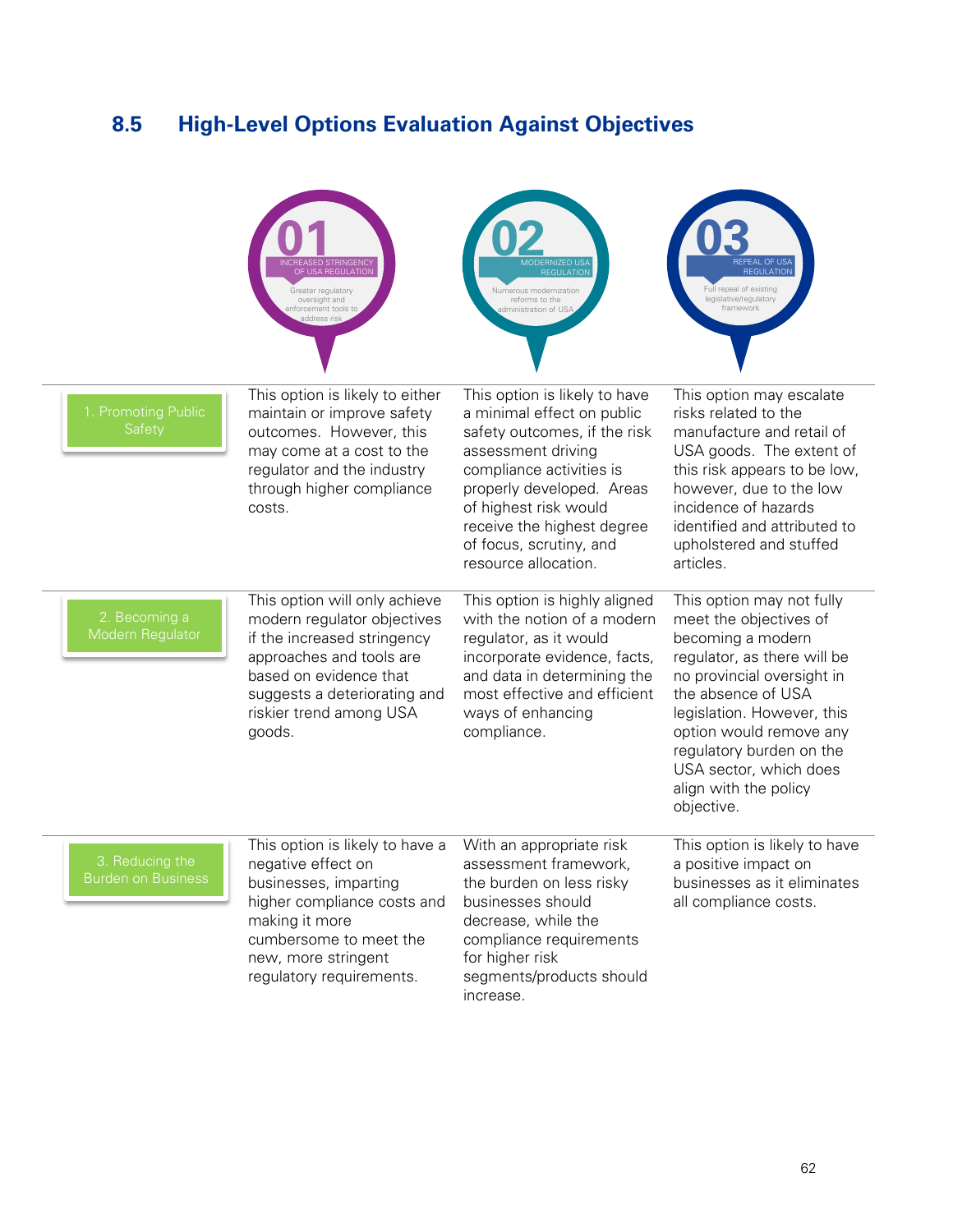## <span id="page-65-0"></span>**9 Appendix A: Interview Guide**

KPMG has been engaged in by MGCS to conduct a review to identify potential options and key insights to modernize and streamline the USA (Upholstered and Stuffed Articles) regulation in response to a growing global economy. The options need to strike the right balance between addressing public safety risk, and minimizing trade restrictions for Canadian businesses.

The purpose of this discussion is to understand your individual perspective on the USA regulation and to inform the formulation of modernization options. To prepare for your interview, we kindly ask that you review the following questions. These questions are meant to guide the conversation, and will inform our work products on this review.

- 1. What public safety risks have you observed related to upholstered and stuffed articles in Canada? Do the current USA provincial regulations address these risks?
- 2. What other laws or regulations, which mitigate public safety risks, apply to these articles?
- 3. What are the market mechanisms and commercial practices that mitigate public safety risks? Are they sufficient without provincial regulations?
- 4. What elements of your supply chain are most affected (e.g., costs, timelines, quality, etc.) by the existing USA regulation in Ontario? Are these impacts incremental to the compliance needs of other North American jurisdictions (e.g., California, Pennsylvania, New York, etc.)?
- 5. Have you undergone inspections of your products under the USA regulation? If so, what were the results of those inspections? Have you had your products tested for compliance? Do these tests differ from requirements of other North American jurisdictions?
- 6. What changes to the USA regulation are required in your view? What are the implications of those changes (costs, benefits, risks, etc.)?
- 7. How has the Canada Consumer Product Safety Act (CCPSA) affected the regulatory environment in this province? Are you aware or have you filed any incident reports under the CCPSA?
- 8. How have new retail channels (i.e., online commerce) affected consumers, businesses, compliance tools, etc.?
- 9. What jurisdictions should be researched in order to inform potential changes to the Ontario USA regulation? Consider those that have extensive USA-type regulation and those that have limited or no regulatory framework in place.
- 10. What sources of industry data could be helpful in our review?
- 11. Is there any other information that we should be aware of for this review?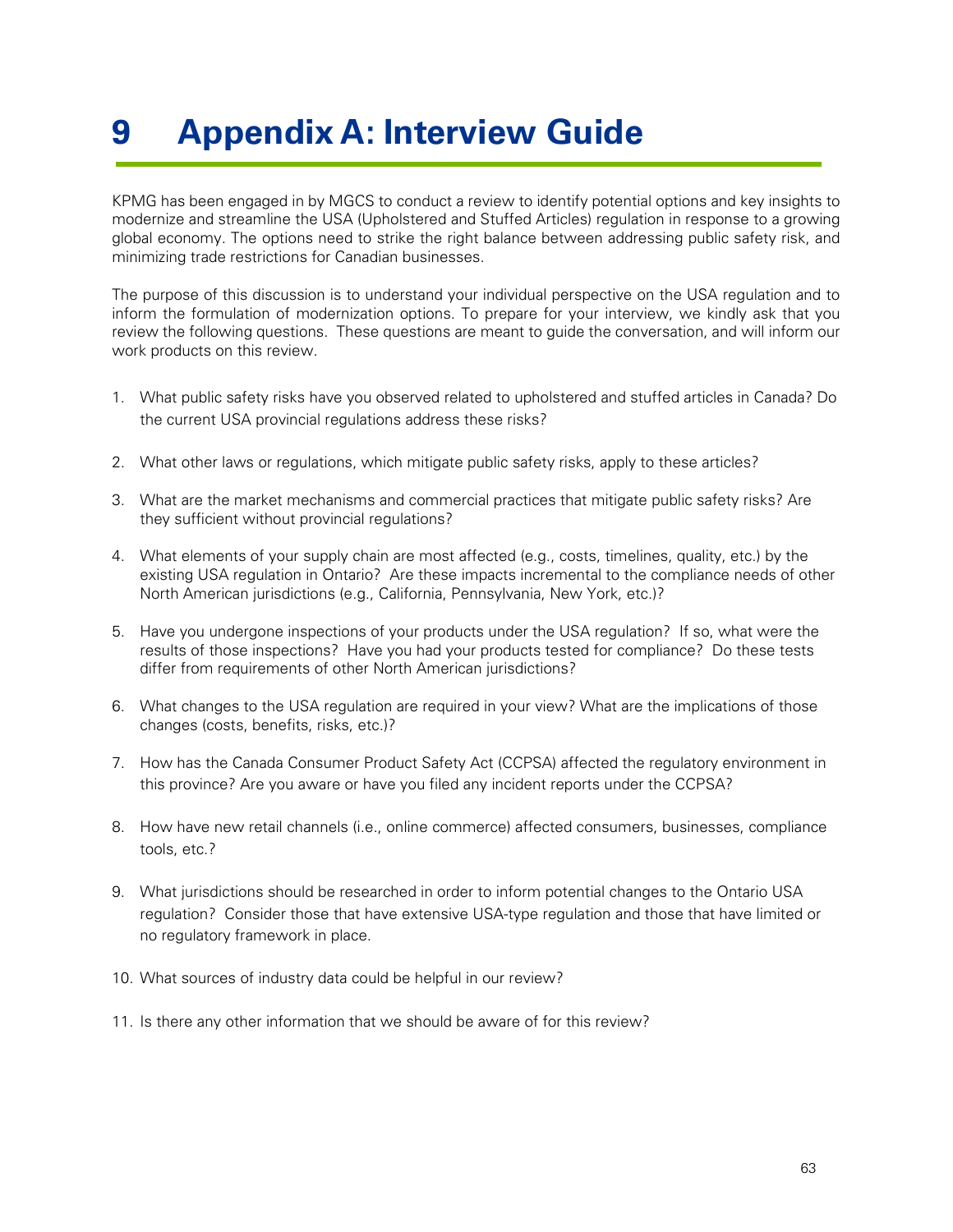## <span id="page-66-0"></span>**10 Appendix B: Jurisdictional Interviews**

| <b>Jurisdiction</b>               | <b>Representative</b>                     | <b>Title</b>                                               | <b>Organization</b>                                                                                             |
|-----------------------------------|-------------------------------------------|------------------------------------------------------------|-----------------------------------------------------------------------------------------------------------------|
| Ontario                           | <b>Various Sources</b>                    | Various Sources                                            | Ministry of Government and Consumer<br>Services, TSSA                                                           |
| Manitoba                          | Jacques<br>Lafournaise                    | Manager of<br>Enforcement and<br><b>Dispute Resolution</b> | <b>Consumer Protection Office</b><br>Manitoba Tourism, Culture, Heritage, Sport,<br>and Consumer Protection     |
| Quebec                            | Gérald Lescot                             | Conseiller en<br>politique commerciale                     | Direction de la politique commerciale<br>Ministère de l'Économie, de l'Innovation et<br>des Exportations (MEIE) |
| California                        | Said Nurbakhsh,<br>Ph.D.                  | Flammability<br><b>Research Test</b><br>Engineer           | Bureau of Electronic and Appliance Repair,<br>Home Furnishings and Thermal Insulation                           |
| Pennsylvania                      | Evelyn Madenford                          | Government<br>Representative                               | Bedding and Upholstery Department<br>Pennsylvania Department of Labor & Industry                                |
| Ohio                              | Rick Selegue, CPM                         | <b>Chief Bedding</b><br>Inspector                          | Ohio Department of Commerce<br>Division of Industrial Compliance                                                |
| <b>British</b><br>Columbia        | Dustin Dunlop                             | Director, Stakeholder<br>Relations                         | <b>Consumer Protection BC</b>                                                                                   |
| <b>British</b><br>Columbia        | Frank Do                                  | Leader, Stakeholder<br>Engagement                          | <b>BC Safety Authority</b>                                                                                      |
| Nova Scotia                       | Joel Baltzer                              | Manager, Policy and<br>Research                            | Service Nova Scotia                                                                                             |
| Nova Scotia                       | Consumer<br>Information<br>Representative | Consumer<br>Information<br>Representative                  | <b>Consumer Information Nova Scotia</b>                                                                         |
| Nova Scotia                       | Alex Roberton                             | Director, Corporate<br>Affairs                             | <b>Walmart Canada</b>                                                                                           |
| <b>United States</b><br>(federal) | Carla Coolman                             | Communications                                             | <b>Consumer Product Safety Commission</b>                                                                       |
| <b>United States</b><br>(federal) | Heather<br>Eggerstorfer                   | Compliance Officer                                         | <b>Consumer Product Safety Commission</b>                                                                       |
| <b>United States</b><br>(federal) | Michelle Jack, CPM                        | President                                                  | International Association of Bedding and<br>Furniture Law Officials                                             |
| <b>United States</b><br>(federal) | Ryan Trainer                              | President                                                  | International Sleep Products Association                                                                        |
| Canada<br>(federal)               | Paul Chowhan                              | Manager                                                    | Risk management strategies divisions<br>Health Canada                                                           |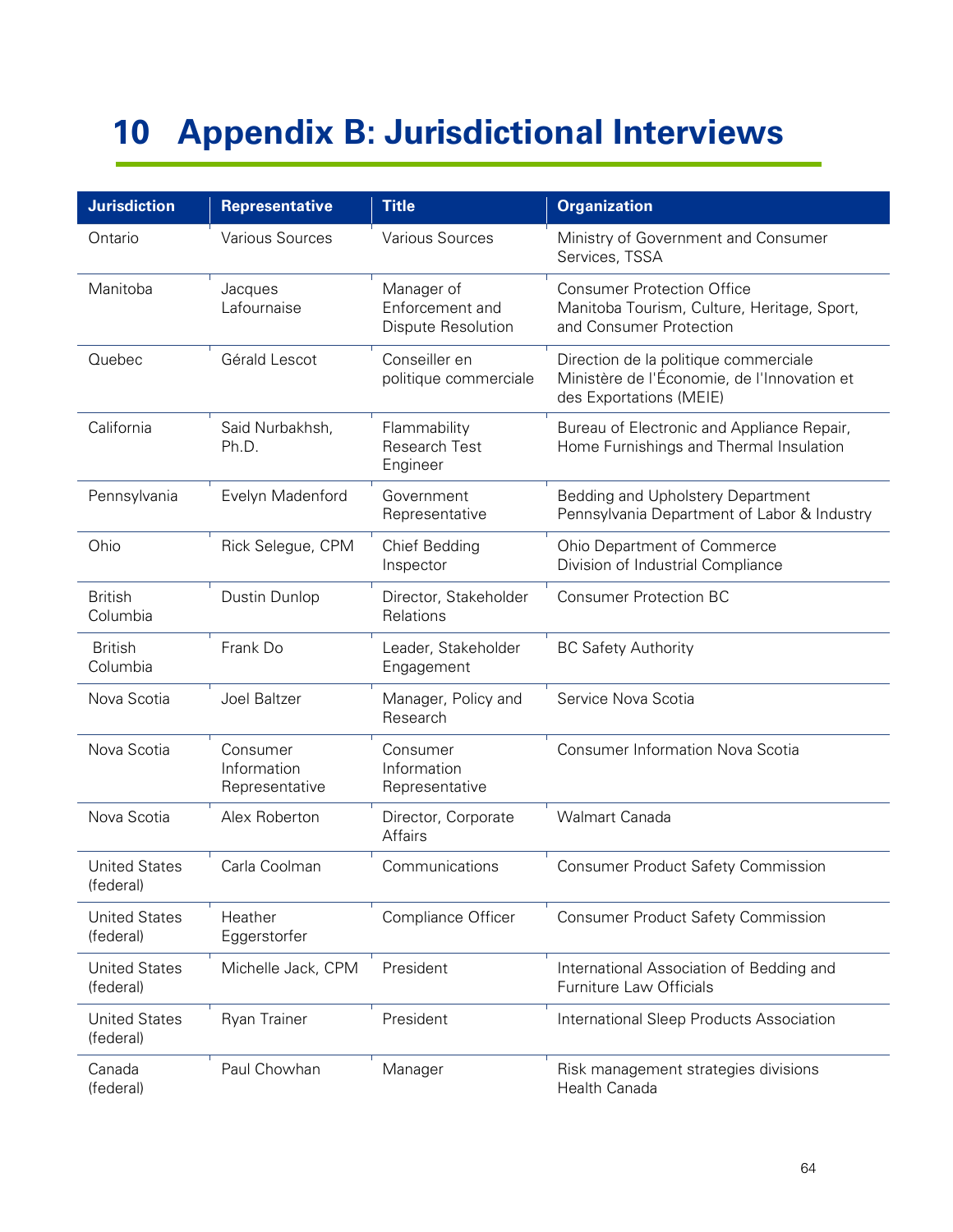## <span id="page-67-0"></span>**11 Appendix C: Stakeholder Interviewees**

| <b>Interviewee</b>        | <b>Organization</b>                                                          |
|---------------------------|------------------------------------------------------------------------------|
| <b>Alison Ardinger</b>    | Amazon                                                                       |
| <b>Jacques Shore</b>      | Gowlings (Amazon)                                                            |
| <b>Bob Kirke</b>          | Canadian Apparel Federation                                                  |
| <b>Plamen Petkov</b>      | Canadian Federation of Independent Business                                  |
| <b>Ken Whitehurst</b>     | Consumers Council of Canada                                                  |
| <b>Mel Fruitman</b>       | Consumers' Association of Canada                                             |
| <b>Pierre Richard</b>     | Quebec Furniture Manufacturers' Association                                  |
| <b>Karl Litter</b>        | Retail Council of Canada                                                     |
| <b>Catherine Mitchell</b> | Shimano Canada                                                               |
| <b>Ben Farber</b>         | Benchmade Leatherworks Inc. (TSSA USA Advisory Council)                      |
| Leena Khawaja             | Ikea (TSSA USA Advisory Council)                                             |
| <b>Lloyd Hall</b>         | Simmons (TSSA USA Advisory Council Chair)                                    |
| <b>Mike Burden</b>        | Hartz Canada Inc. (TSSA USA Advisory Council)                                |
| <b>Virginia Clement</b>   | Mattel Canada (TSSA USA Advisory Council)                                    |
| Jane L. McCarthy          | TSSA USA Advisory Council /TSSA Consumers Advisory Council Chair             |
| <b>Elizabeth Nielson</b>  | <b>TSSA Consumers Advisory Council</b>                                       |
| <b>Karen Abel</b>         | TJX (Retail Council of Canada Member)                                        |
| <b>Sherry Casey</b>       | Loblaws (Retail Council of Canada Member)                                    |
| <b>Stephen Lawson</b>     | Hudson's Bay Company (Retail Council of Canada Member)                       |
| <b>Peter Siller</b>       | Hudson's Bay Company (Retail Council of Canada Member)                       |
| <b>Ken Wootton</b>        | Canadian Tire (Retail Council of Canada Member)                              |
| <b>Kathy Varga</b>        | Walmart (Retail Council of Canada Member)                                    |
| <b>Scott Hardwood</b>     | Sears (Retail Council of Canada Member)                                      |
| <b>Gérald Lescot</b>      | Ministère de l'Économie, de l'Innovation et des Exportations (MEIE) (Québec) |
| Jacques Lafournaise       | Manitoba Tourism, Culture, Heritage, Sport, and Consumer Protection          |

Additionally, the project sponsors, the Ministry of Government and Consumer Services and the Technical Standards and Safety Authority were interviewed.